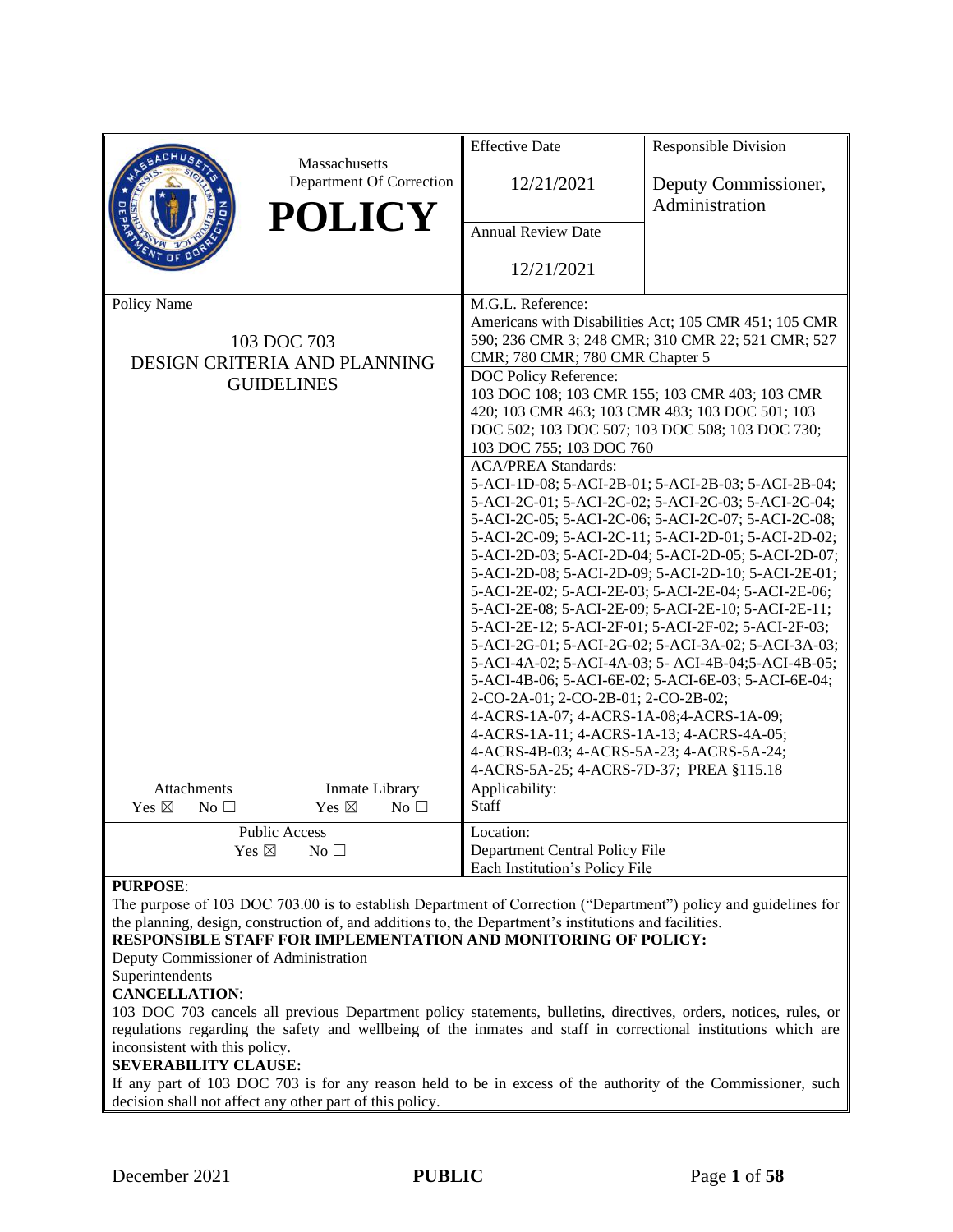# **TABLE OF CONTENTS**

| 703.01 | <b>Needs Evaluation</b>                             | 3              |
|--------|-----------------------------------------------------|----------------|
| 703.02 | <b>Facility Locations</b>                           | 3              |
| 703.03 | Capacity                                            | 3              |
| 703.04 | <b>Lower Security Housing</b>                       | 3              |
| 703.05 | <b>Handicapped Access</b>                           | $\overline{4}$ |
| 703.06 | Department of Public Health Regulations             | $\overline{4}$ |
| 703.07 | Building and Fire Safety Code Requirements          | 5              |
| 703.08 | <b>Facility Perimeter</b>                           | 6              |
| 703.09 | <b>General Guidelines</b>                           | 6              |
| 703.10 | <b>General Security</b>                             | 8              |
| 703.11 | Intake, Booking, and Release Area                   | 9              |
| 703.12 | Lighting, Noise, and Ventilation; General           | 10             |
| 703.13 | <b>General Housing Area Requirements</b>            | 11             |
| 703.14 | Multiple Occupancy Housing Areas                    | 13             |
| 703.15 | <b>Restrictive Housing Areas</b>                    | 14             |
| 703.16 | Minimum and Pre-Release Security Level Institutions | 14             |
| 703.17 | <b>Health Services Units</b>                        | 15             |
| 703.18 | Day Rooms                                           | 15             |
| 703.19 | Activity and Exercise Areas                         | 16             |
| 703.20 | <b>Education and Vocational Areas</b>               | 18             |
| 703.21 | <b>Visiting Functions</b>                           | 19             |
| 703.22 | Kitchen and Dining Areas                            | 19             |
| 703.23 | <b>Storage Areas</b>                                | 20             |
| 703.24 | <b>Administrative Space</b>                         | 20             |
| 703.25 | Mechanical and Electrical Space                     | 21             |
| 703.26 | <b>Inmate Commissary</b>                            | 21             |
| 703.27 | Laundry                                             | 21             |
| 703.28 | <b>Facilities for Women</b>                         | 21             |
|        |                                                     |                |

# **ATTACHMENTS**

| Attachment #1 | Design Criteria Guidelines |  |
|---------------|----------------------------|--|
| Attachment #2 | <b>Operational Issues</b>  |  |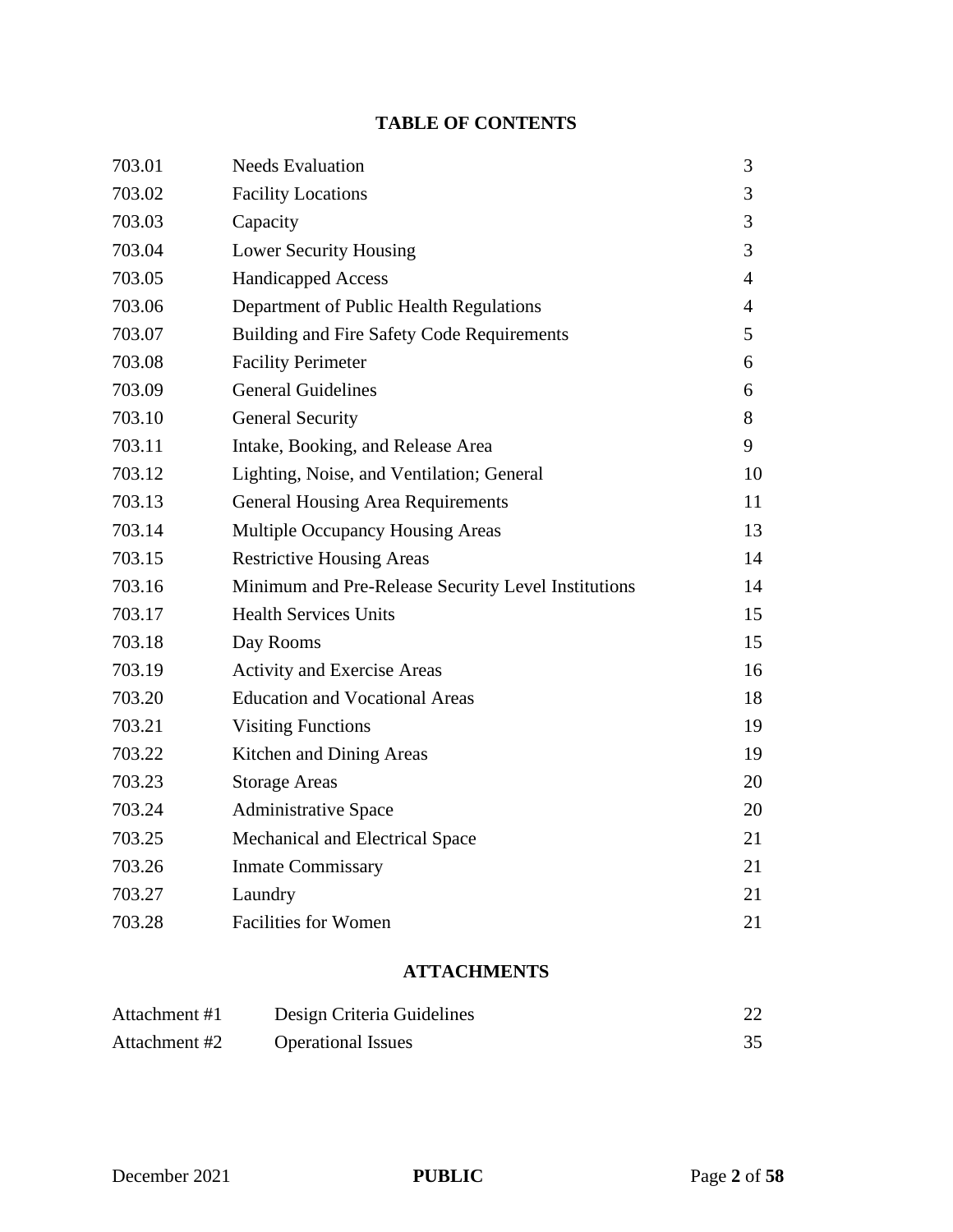## **703.01 NEEDS EVALUATION**

In accordance with 103 DOC 700, *Site Selection Criteria* it is the responsibility of the Division of Resource Management to undertake, with the Executive Office of Public Safety and the Division of Capital Asset Management and Maintenance (DCAMM), to identify needs and implement plans for construction of new facilities and expansion or renovation to existing facilities. When designing or acquiring any new facility and in planning any substantial expansion or modification of existing facilities, the agency shall consider the effect of the design, or modification upon the agency's ability to protect inmates from sexual abuse.

# **703.02 FACILITY LOCATIONS**

Any new site proposed for any level of security shall meet the requirements of 103 DOC 700, *Site Selection Criteria,* Section 700.05, *General Site Criteria*.

## **703.03 CAPACITY**

- 1. Feasibility studies in accordance with 103 DOC 700, *Site Selection Criteria* shall determine capacity of new institutions based on Department needs.
- 2. Institutions housing more than five-hundred (500) inmates shall be subdivided into units of not more than five-hundred (500) inmates.
- 3. Where feasible, the population assigned to housing units in existing, renovated or new facilities shall not exceed the design capacity.
- 4. A managerial objective in Maximum and Medium security levels is a population at rated capacity (90% of design capacity). Rated capacity is considered to be the original design capacity, plus or minus capacity changes resulting from building additions, reductions or revisions. Any changes to rated capacity shall be communicated by the Director of Resource Management to the Directors of Classification and Research and Planning.

## **703.04 LOWER SECURITY HOUSING**

When a Minimum or Pre-Release security level institution is part of a Maximum or Medium security level complex, lower security inmates shall be housed separately outside the institution's perimeter security.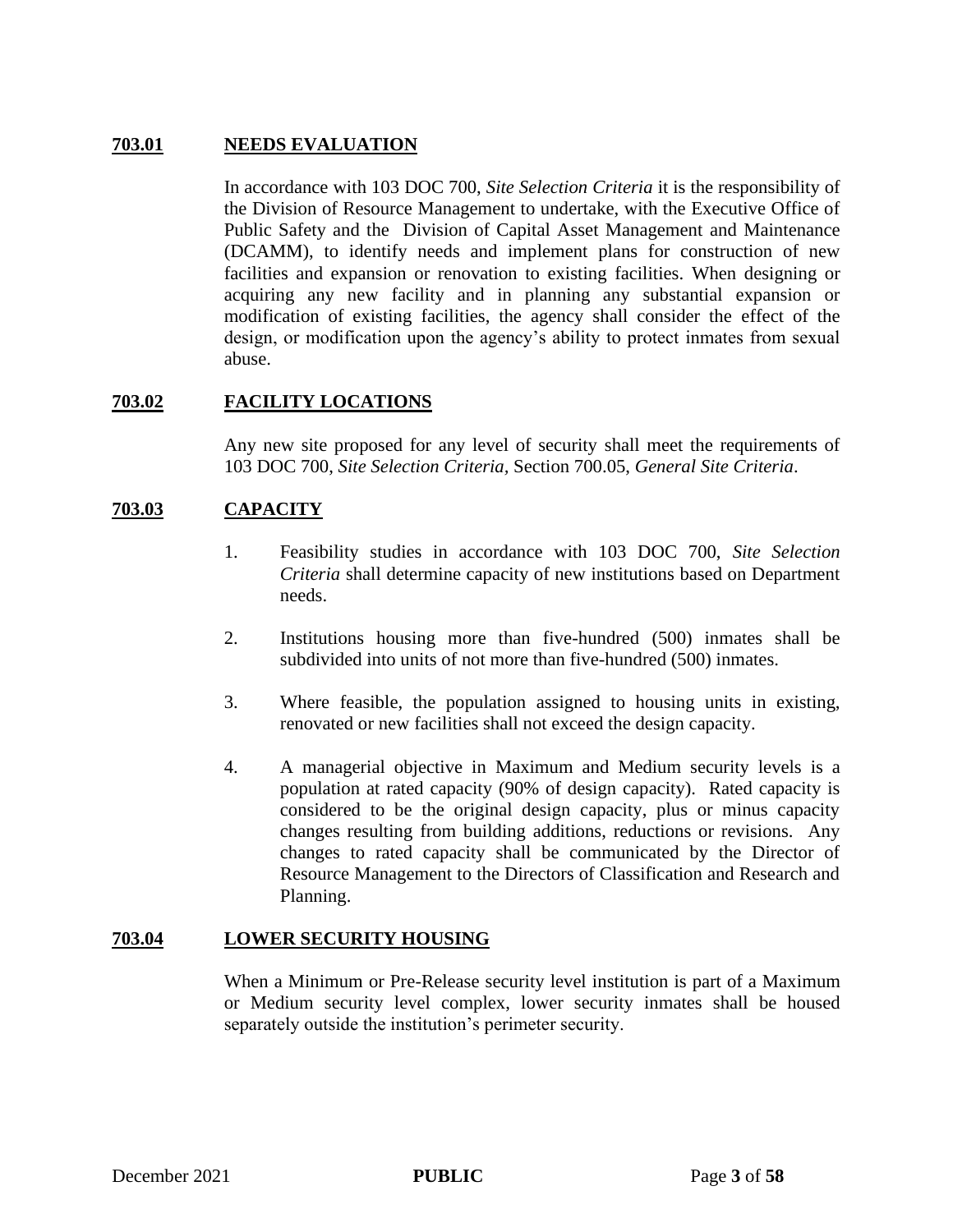## **703.05 HANDICAPPED ACCESS**

#### **1. Additions and New Plants**

- A. Planning shall provide that all parts of the facility which are accessible to and usable by the public are accessible to and usable by handicapped persons.
- B. Planning shall provide that handicapped inmates are housed in a manner which provides for their safety and security, including the following provisions:
	- 1. Cells or housing units used by them are designed for their use and provide the maximum possible integration with the general population and,
	- 2. Appropriate institution programs and activities are accessible to handicapped inmates confined in the facility.
- C. Planning shall take into account that the number of handicapped accessible cells shall be in accordance with the Americans with Disabilities Act and 521 CMR *Architectural Access Board* as administered by the Massachusetts Architectural Access Board (MAAB).

## **2. Existing Facilities**

Existing facilities shall comply with 103 DOC 108*, Institution Policy on Program/Facility Access for Disabled Persons*.

## **703.06 DEPARTMENT OF PUBLIC HEALTH REGULATIONS**

- **1.** Department of Public Health Regulations (105 CMR 451, *Minimum Health and Sanitation Standards and Inspection Procedures for Correctional Facilities*) shall be incorporated into the planning process for new or renovated facilities. 780 CMR, *Massachusetts State Building Code* and 248 CMR, *Rules and Regulations Governing Plumbers and Gas Fitters***,** shall be the governing code in their specific discipline where conflicts arise.
- 2. Existing institutions shall to the extent possible, comply with Public Health required regulations, or there is a plan to address any deficiencies within a reasonable time period and subject to the availability of capital funds.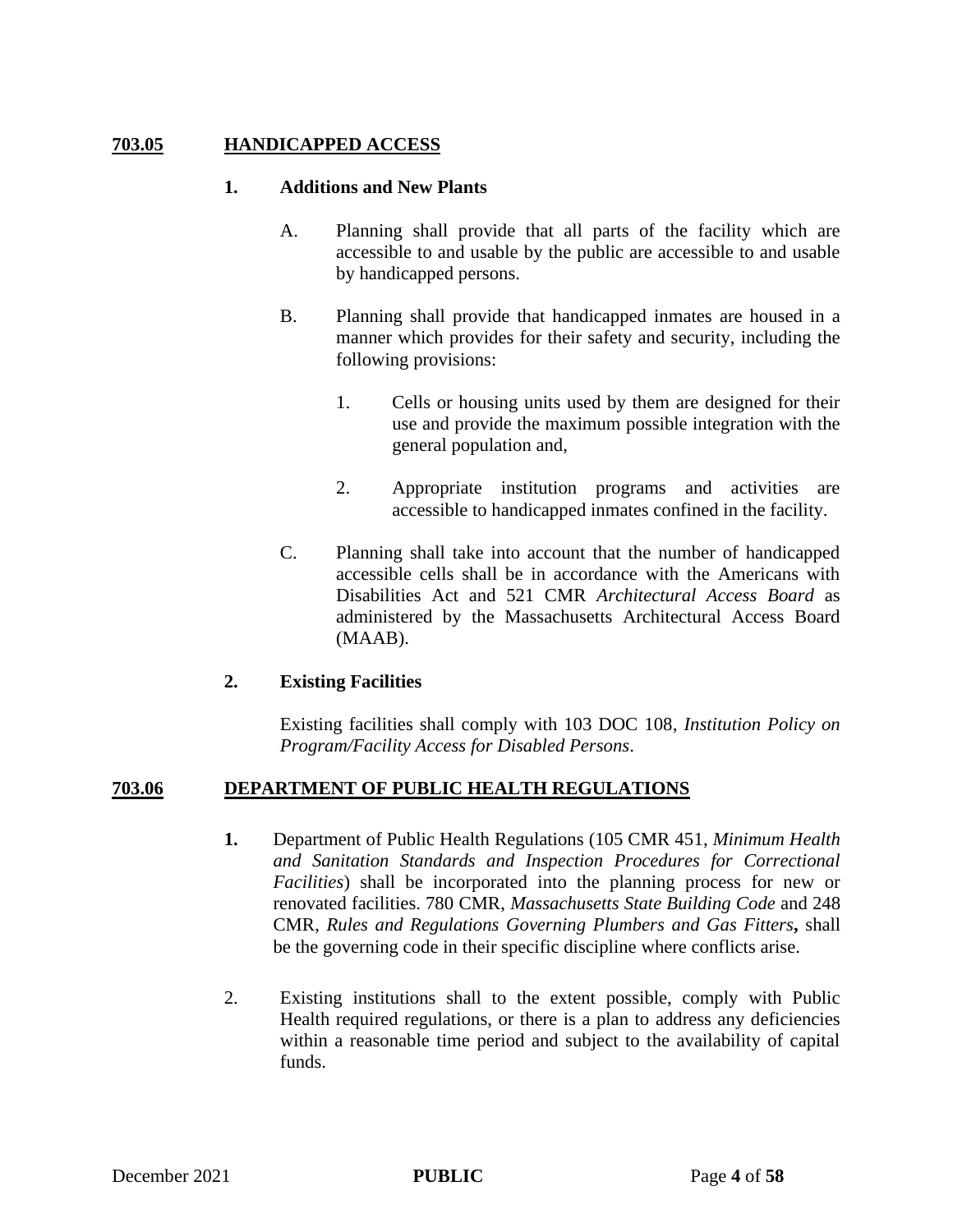## **703.07 BUILDING AND FIRE SAFETY CODE REQUIREMENTS**

#### **1. Massachusetts Building Codes**

Additions or renovations to existing facilities, or new plants, shall be designed and constructed in accordance with the Massachusetts State Building Code, applicable federal laws, and applicable fire safety codes as required by statute and to the extent consistent with essential security requirements. When security requirements are inconsistent with established regulations, variances shall be sought to insure acceptance by the jurisdictional authority.

## **2. Interior Finishing Materials**

Additions or renovations to existing facilities or new facilities shall document that interior finishing materials in inmate living areas, staff areas, exits, and places of public assembly are in accordance with State Building Code and Fire Safety Code requirements.

## **3. Exits**

Additions or renovations to existing facilities or new facilities shall have exits properly positioned, clear, distinctly and permanently marked in order to ensure the timely evacuation of inmates and staff in the event of fire or other emergency. All housing areas and places of public assembly for fifty (50) or more persons shall have a minimum of two (2) exits.

## **4. Automatic Fire and Carbon Monoxide Detection Systems**

The facility shall have an automatic fire detection and carbon monoxide (where required) systems that is approved by the State Building Inspector and State Fire Marshal or the authority having jurisdiction in accordance with 780 CMR *Massachusetts State Building Code*, 521 CMR *Architectural Access Board* and 527 CMR *Board of Fire Prevention Regulation*, or there is a plan to address any deficiencies within a reasonable time period, in accordance with 103 DOC 730, *Fire Prevention And Safety* and subject to the availability of capital funds.

## **5. Automatic Suppression System**

As required under 780 CMR Chapter 9 *Fire Protection Systems* all security level institutions shall also provide automatic suppression systems.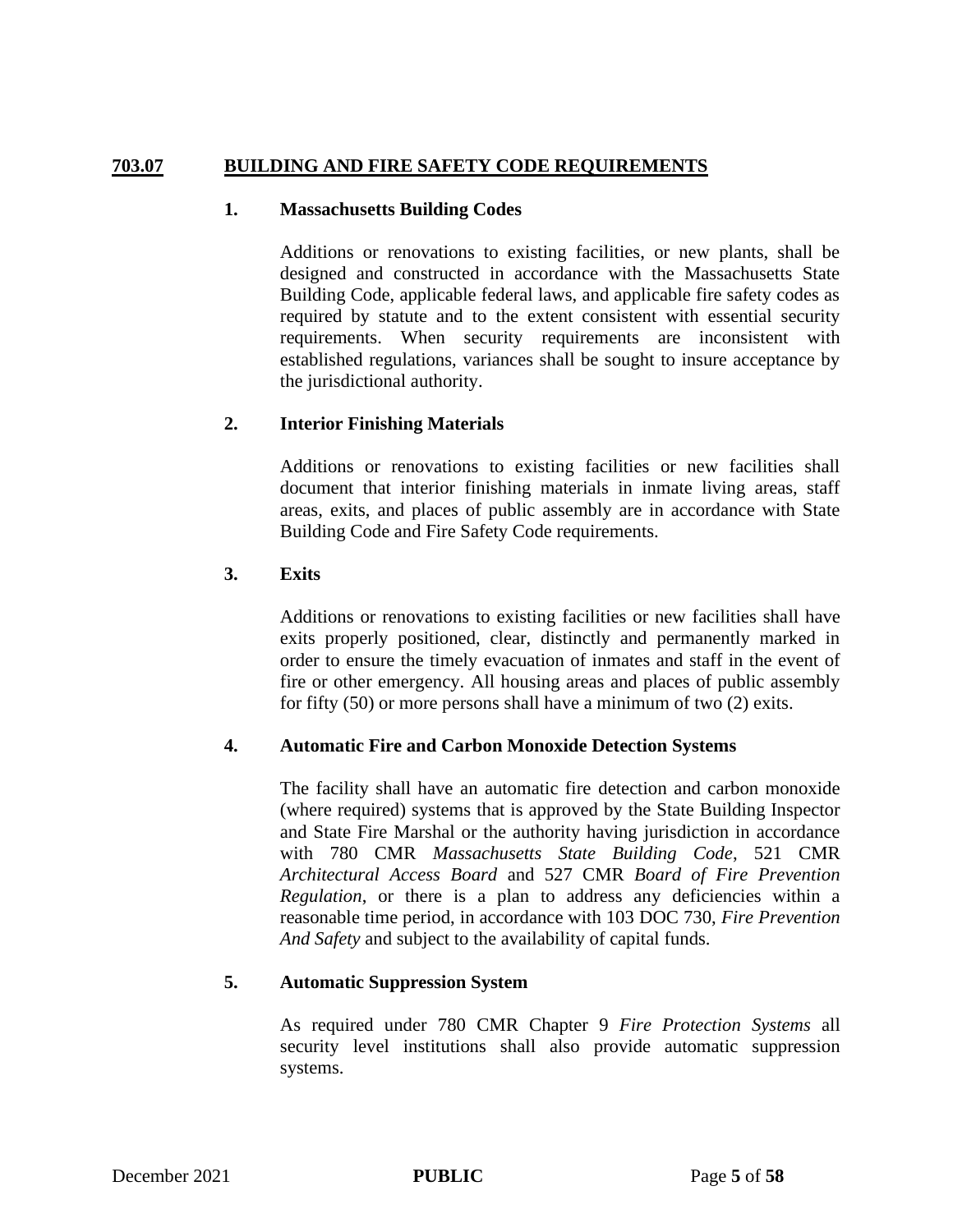## **703.08 FACILITY PERIMETER**

#### **1. Maximum and Medium Security Levels**

The institution perimeter in Maximum and Medium security level institutions shall be constructed in conformance with Attachment #1 of this policy and shall provide that inmates remain within the perimeter and that access by the general public is denied without authorization.

## **2. Minimum and Pre-Release Security Levels**

The institution perimeter in Minimum and Pre-Release security levels institutions shall be in conformance with Attachment #1 of this policy.

## **3. Vehicle and Pedestrian Sally Ports**

Maximum and Medium security levels and, where appropriate, Minimum security level, institutions shall provide vehicle and pedestrian sally ports between inmate areas and areas providing access to the general public.

## **4. Watchtowers**

If the facility is programmed to have watchtowers, they shall be placed so that an unobstructed view of the grounds and perimeter is permitted and the watchtowers shall be equipped as per 103 DOC 507, *Security Equipment*.

#### **703.09 GENERAL GUIDELINES**

## **1. Entrance; Maximum, Medium and Minimum security levels**

Each entrance to a Maximum or Medium security level and, where appropriate Minimum institution, shall be constructed as to permit personnel stationed in the control room or secure reception area to observe and identify the person seeking admission, prior to gaining access to a secure area, and shall be in accordance with applicable items in Attachment #1 of this policy.

#### **2. Adequate Separation**

The planning and design shall provide for adequate separation of:

- A. Inmates from the public;
- B. Inmates of one classification from inmates of another;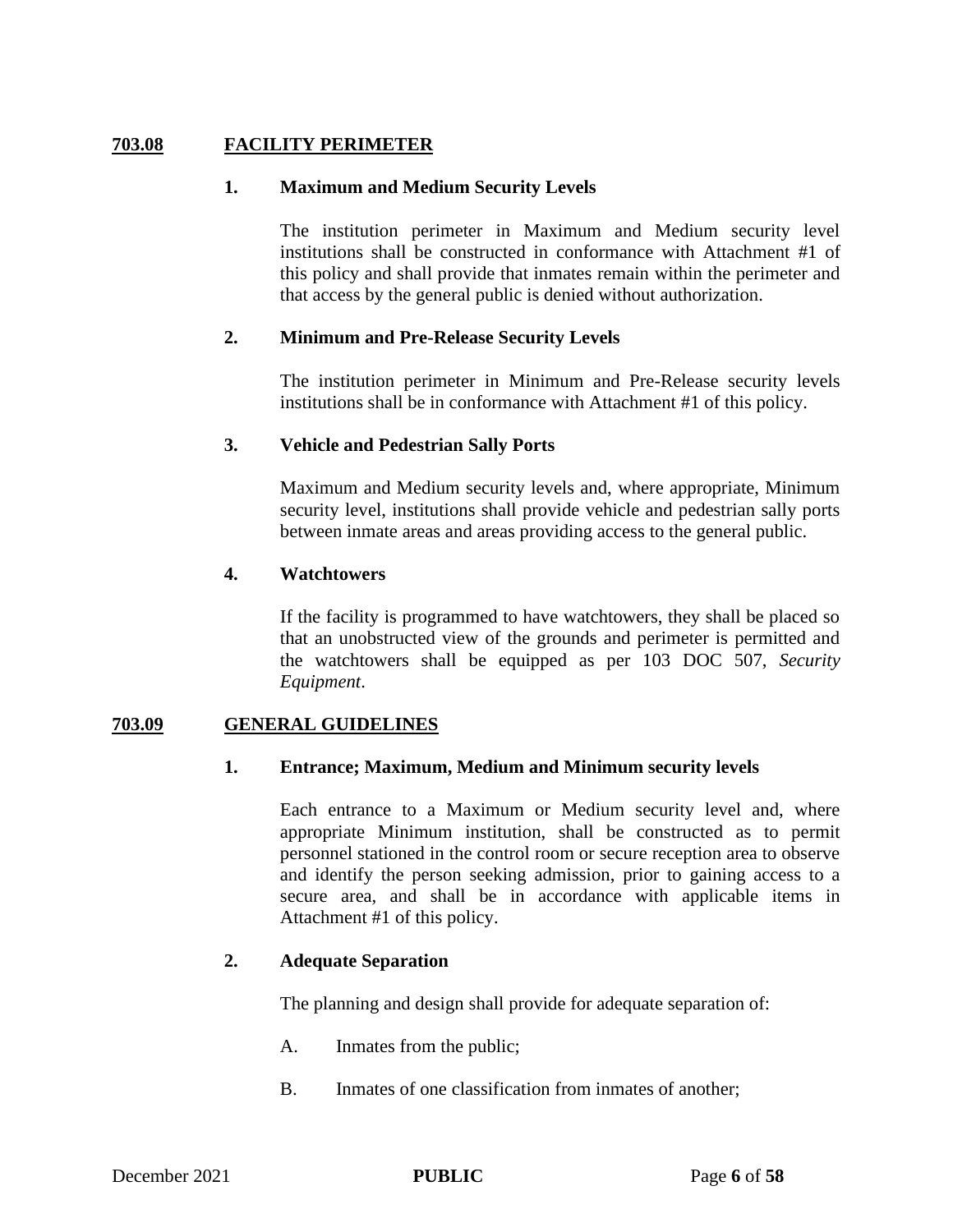C. Inmates from unauthorized areas of the facility.

## **3. Staff Work Stations and Control Rooms**

Staff work stations and control rooms (when used) shall be situated to provide the greatest degree of observation of traffic flow and supervised internal activities and, consistent with security, the greatest degree of staff/inmate interaction as possible.

## **4. Staff Surveillance and Movement Control Stations**

Staff surveillance and movement control stations shall be separated from the public and inmates by security barriers and shall be protected from direct observation from outside the facility. Program and custodial staff shall generally be dispersed within housing areas for supervisory and programmatic activities.

## **5. Communication Devices**

Communication devices shall be provided between control stations (when used) and staff in living and program areas in accordance with Attachment #1 of this policy.

## **6. Staff Offices**

Staff offices are located so that they are readily accessible to inmates and there is a minimum of physical barriers separating inmates from staff.

## **7. No Pad Locks**

In new facilities, or renovations to an existing facility, pad locks shall not be used in place of, nor in addition to, a security lock on any door, gate (Site constraint and access for emergency vehicles may require the use of padlocks on fence gates so as not to restrict vehicular access.), or window within the secure perimeter of the institution. All keys and locks shall be in accordance with 103 DOC 502, *Control of Locks and Keys* and 103 DOC 507, *Security Equipment*.

## **8. Traffic Corridor**

Traffic corridors shall have a minimum clear width of four (4) feet or as required by the State Building Code.

## **9. Illumination Levels**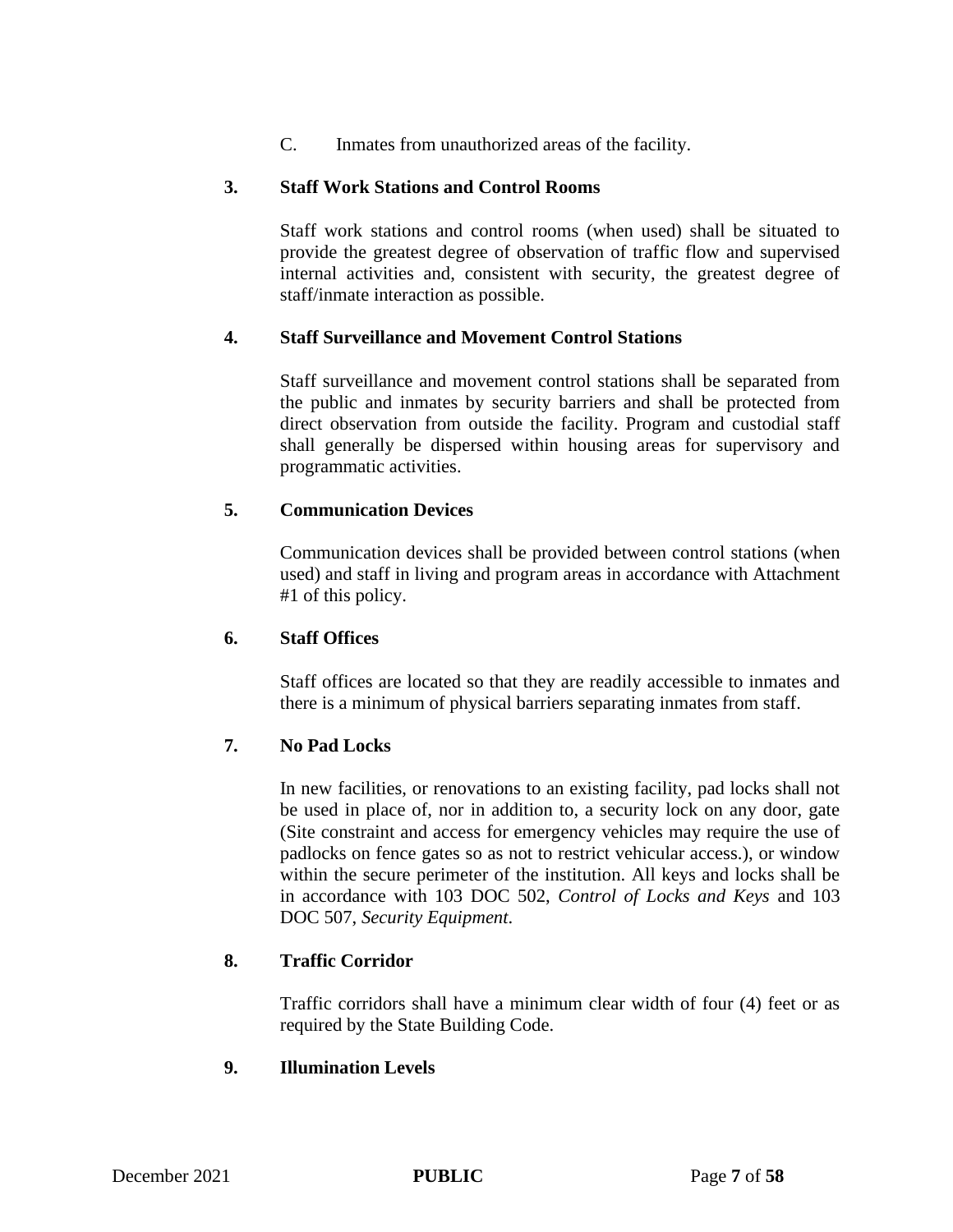Illumination levels shall provide twenty (20) foot-candles at desk and grooming level in living areas, and 100 foot-candles in all work or study areas of the facility.

## **10. Floor Drains and Emergency Shut-Off Valves**

Maximum and Medium security level institutions shall be constructed with floor drains in all living and activity areas and, water supply lines shall be equipped with emergency shut-off valves. Gate valves shall be installed on branch underground lines before their entrance to the building. Floor drains shall be located outside the cell area properly to reduce tampering and flooding. All floor drains shall have tamper proof covers.

## **11. Emergency Power Source**

Each new or renovated facility shall have an emergency power source capable of providing 100% power for minimum three (3) day duration in the event of a loss of normal power. Existing institutions shall develop a plan to address any deficiencies in this area in accordance with 103 DOC 501, *Institution Security Procedures* and 103 DOC 730, *Fire Prevention and Safety* and being subject to the availability of capital funds.

## **703.10 GENERAL SECURITY**

## **1. General**

All general security items shall be in accordance with Attachment #1 of this policy.

## **2. Central Control; Maximum and Medium Security Levels**

Each Maximum and Medium security level institution shall have a secure central control room with good visibility, which shall be staffed twentyfour (24) hours per day and shall have adequate equipment to monitor and control day to day operations.

## **3. Communication Systems**

All telephone switch room and emergency alarm systems shall be operated from the central control room. Central control shall have access to direct communication with the local police and local fire departments.

## **4. Electronic Surveillance**

Where audio or visual electronic surveillance is used, it shall be located primarily in hallways, elevators, corridors, and perimeter security points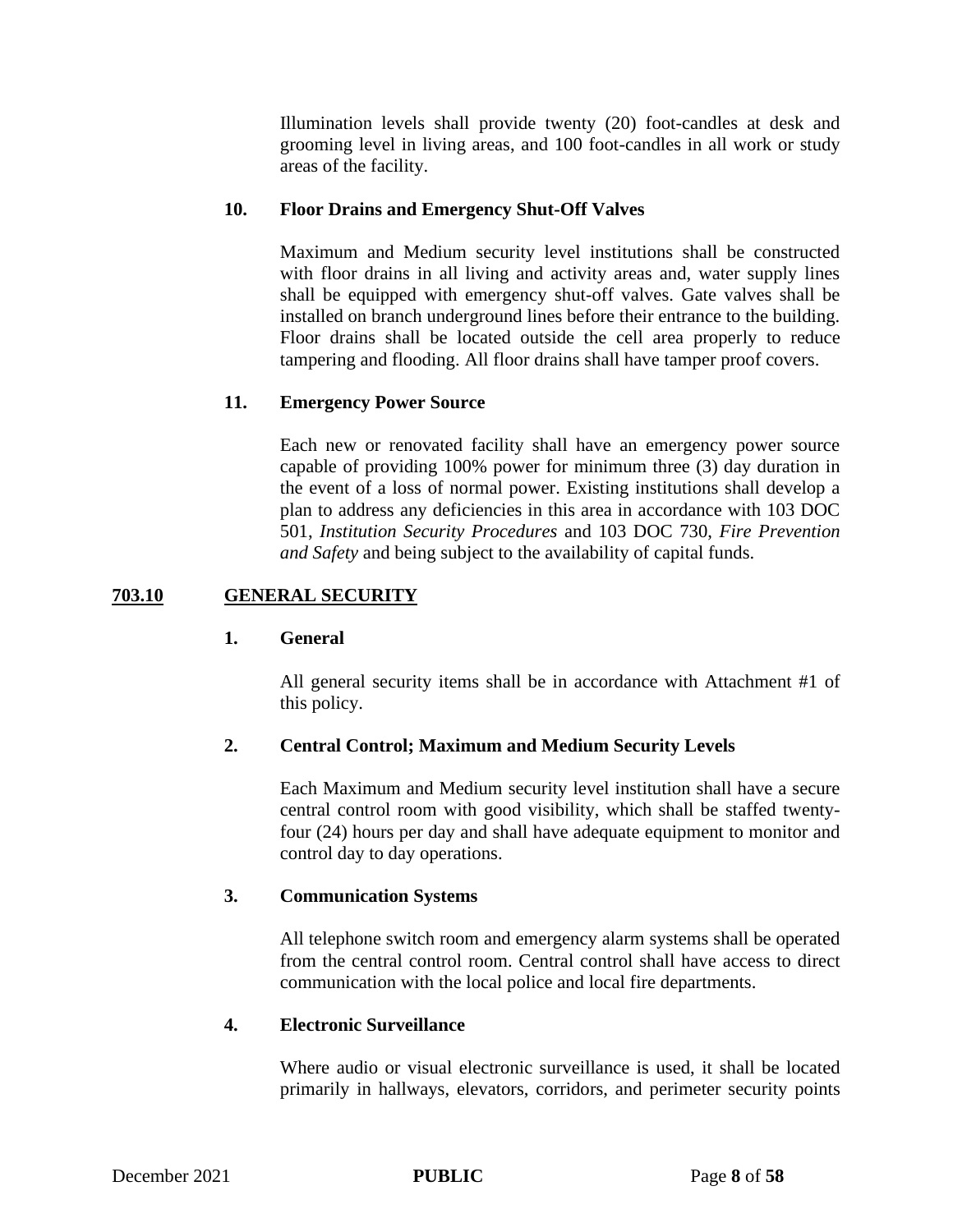such as entrances and exits. All such systems are generally monitored at the central control room. When installing or updating a video monitoring system, electronic surveillance system, or other monitoring technology, the agency shall consider how such technology may enhance the agency's ability to protect inmates from sexual abuse.

## **5. Pedestrian Sally Port; Maximum and Medium Security Levels.**

Each Maximum and Medium security level institution shall have one (1) pedestrian sally port for the temporary holding of persons entering the institution to prevent the introduction of weapons or other contraband. The sally port shall include staff surveillance, a metal detector or similar equipment, a search area, and shall have remote control, and interlocking doors.

## **6. Vehicle Sally Port; Maximum and Medium Security Levels**

Each Maximum and Medium security level institution shall have one (1) vehicular sally port for the temporary holding of vehicles awaiting entrance to the security perimeter of the facility. These sally ports shall have officer's stations and a search area, a storage depot for weapons, interlocking gates and locks, and remote control (located at Central Control).

## **7. Secure Arsenals**

Each Maximum and Medium security level institution shall have a secure area for an arsenal located to prohibit any access by inmates but quickly accessible to correctional officers in the event of an emergency. Arsenals shall be in accordance with 103 DOC 507, *Security Equipment*.

## **703.11 INTAKE, BOOKING, AND RELEASE AREA**

Where appropriate, institutions shall have an intake, booking, and release area that is located inside the security perimeter but outside inmate living quarters. This area/building shall be located so as to have easy access to the Health Services area. This area shall provide for the following components:

- 1. booking area;
- 2. access to drinking water;
- 3. shower facilities, operable toilets, and wash areas;
- 4. secure storage for inmates' personal property;
- 5. telephone facilities;
- 6. private interview space;
- 7. temporary holding cells and/or areas with sufficient seating;
- 8. I.D. areas;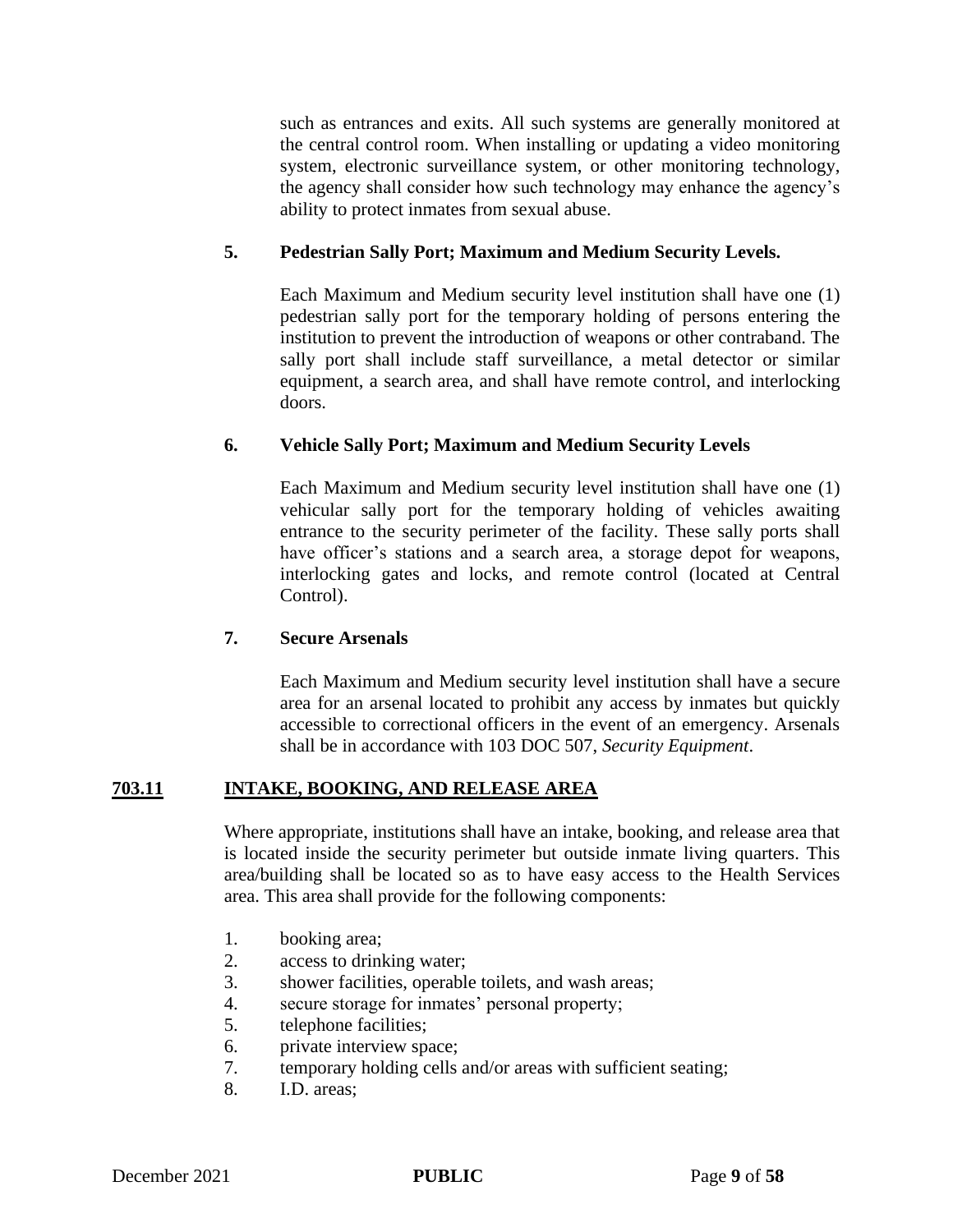- 9. medical exam room;
- 10. support areas.

#### **703.12 LIGHTING, NOISE, AND VENTILATION: GENERAL**

Planning shall include that the following are incorporated into plans for all living areas:

#### **1. Lighting: General.**

Lighting throughout the institution is determined by the tasks to be performed, interior finishes and colors, type and spacing of light sources, outside lighting, and shadows and glare.

#### **2. Lighting: Desk and Personal Grooming Areas**

Lighting is at least twenty (20) foot-candles at inmates' rooms/cells desk level and in personal grooming areas. Measurements shall be conducted once during an ACA accreditation cycle by a qualified source.

#### **3. Natural Light: General, Existing, Renovation**

All inmates' rooms/cells provide access to natural light.

## **4. Natural Light: Inmate Rooms / Cells, Confinement of Ten (10) Hours or More, New Construction**

Inmates in general population who are confined in their rooms/cells for ten (10) or more hours daily have access to natural light by means of an opening or window of at least three (3) square feet of transparent glazing plus two (2) additional square feet of transparent glazing per inmate in rooms/cells with three (3) or more inmates with a view to the outside.

## **5. Natural Light: Inmate Rooms / Cells, Confinement of Ten (10) Hours or Less; New Construction**

Inmates in general population who are confined in their rooms/cells for less than ten (10) hours daily have access to natural light through an opening or window as described in paragraph four (4) above or through an opening or window of at least three (3) square feet of transparent glazing plus two (2) additional square feet of transparent glazing per inmate in rooms/cells with three (3) or more inmates between their room/cell and an adjacent space.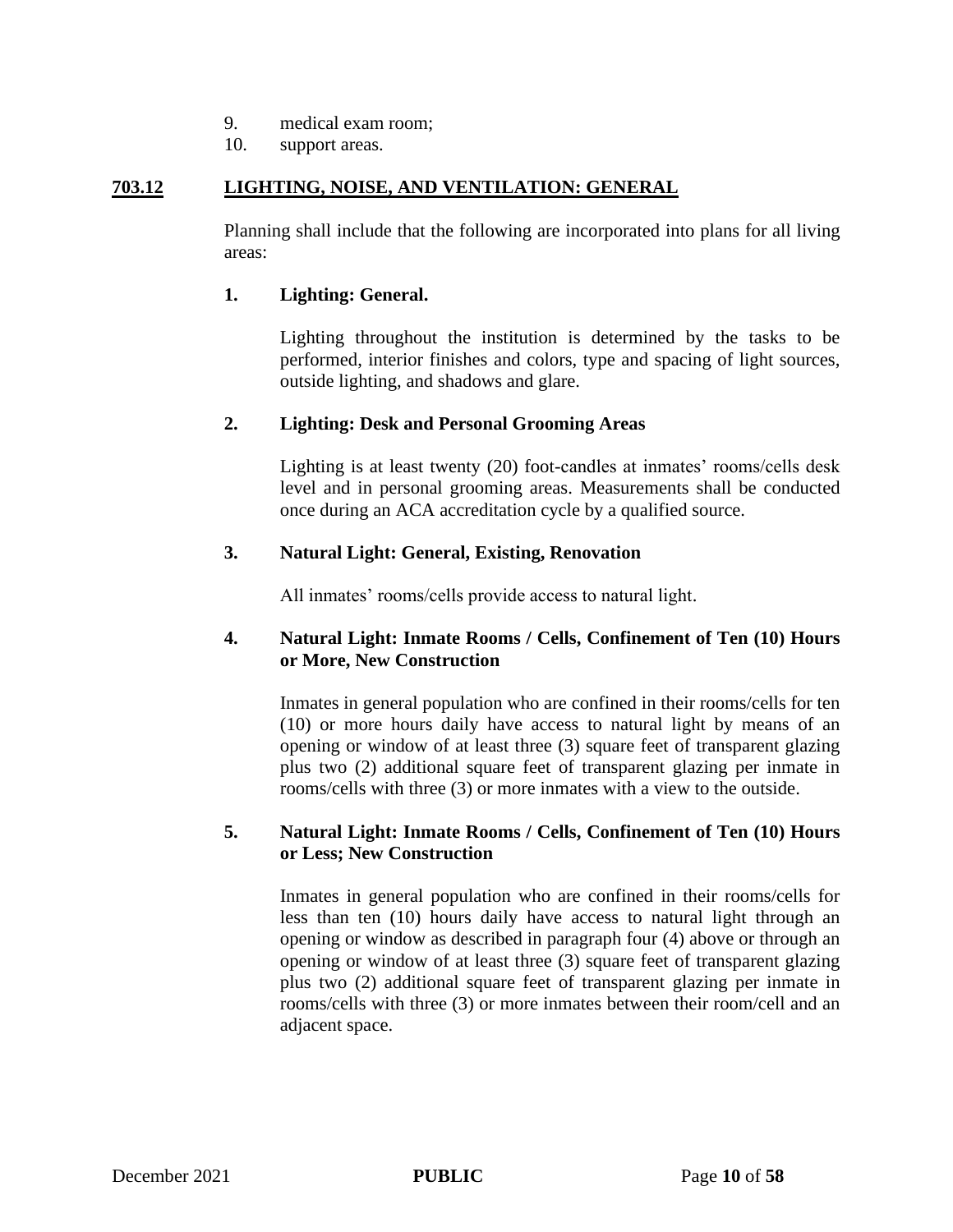## **6. Lighting: Day Rooms, New Construction**

Each day room provides a minimum of twelve (12) square feet of transparent glazing with a view to the outside, plus two (2) additional square feet of glazing per inmate whose room/cell does not contain an opening or window with a view outside.

# **7. Indoor Air Quality: Existing Facilities**

In existing institutions, circulation is at least ten (10) cubic feet of fresh or re-circulated filtered air per minute per occupant for cells/rooms, officer stations, and dining areas and is checked by a qualified technician at least once during an ACA accreditation cycle. Indoor air quality shall comply with ASHRAE 62-1999.

## **8. Indoor Air Quality: New Construction, Renovation, Addition**

In new construction, renovation, or addition, circulation is at least fifteen (15) cubic feet of fresh or re-circulated filtered air per minute per occupant for cells/rooms, officer stations, and dining areas and is checked by a qualified technician at least once during an ACA accreditation cycle. Indoor air quality shall comply with ASHRAE62-1999.

# **9. Temperatures**

Temperatures in indoor living and work areas are appropriate to the summer and winter comfort zones per Department of Public Health Regulations.

## **10. Noise Levels**

Noise levels do not exceed seventy (70) decibels (dBA) (Scale A) in daytime and forty-five (45) decibels (dBA) (Scale A) at night. Measurements shall be conducted annually by a qualified source.

# **703.13 GENERAL HOUSING AREA REQUIREMENTS**

# **1. Planning: Occupancy Per Cell**

Planning shall include that only one (1) inmate occupy a cell designed for single occupancy unless designated otherwise by the Commissioner due to the needs of the Department. For new construction after January 1, 1990, single-cell living units shall not exceed eighty (80) inmates.

## **2. Square Footage Per Cell**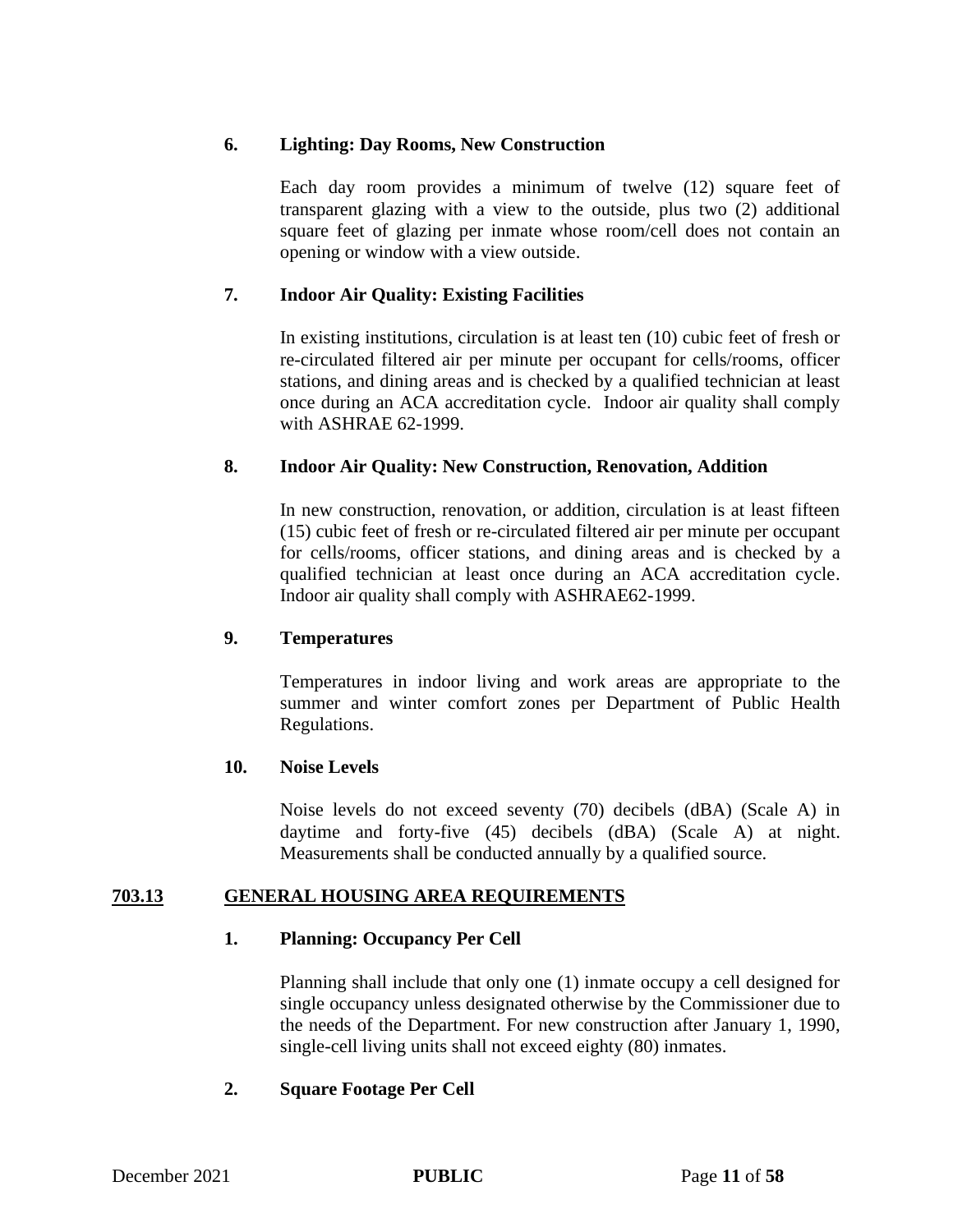All single rooms or cells shall be at least seventy (70) square feet in new plants or building additions. When confinement exceeds ten (10) hours per day there are at least eighty (80) square feet of total floor space per occupant. There should be thirty-five (35) square feet of unencumbered space per occupant and a minimum dimension of seven (7) feet in any one direction. Unencumbered space is useable space that is not encumbered by furnishings or fixtures. All fixtures and equipment must be in operational position.

# **3. Facilities and Conditions; General Housing Areas for Maximum and Medium Security Levels**

In general population Maximum and Medium security level housing, each cell shall have at a minimum, the following facilities and conditions:

- A. Sanitation facilities including access to:
	- 1. A toilet above floor level that is available for inmate use without assistance twenty-four (24) hours a day and;
	- 2. a wash basin with hot and cold running water;
- B. a sleep surface and mattress at least twelve (12) inches off of the floor, a writing surface and proximate area to sit (this is not required for inmates confined to their cell/room for less than ten (10) hours per day), collapsible hooks or place to store clothes, and space for storage of personal items per 103 CMR 403, *Inmate Property*;
- C. a floor to ceiling height of at least eight (8) feet;
- D. observable natural light.

# **4. Separate Sleeping Quarters for Male and Female**

When both males and females are housed in the same building, the facility shall provide separate sleeping quarters and sanitation facilities which are visually and acoustically separated.

## **5. Separation of Inmates by Classification**

New plants or additions shall be designed and constructed so that inmates can be housed in accordance with 103 CMR 420.00, *Classification*, and other applicable classification plans.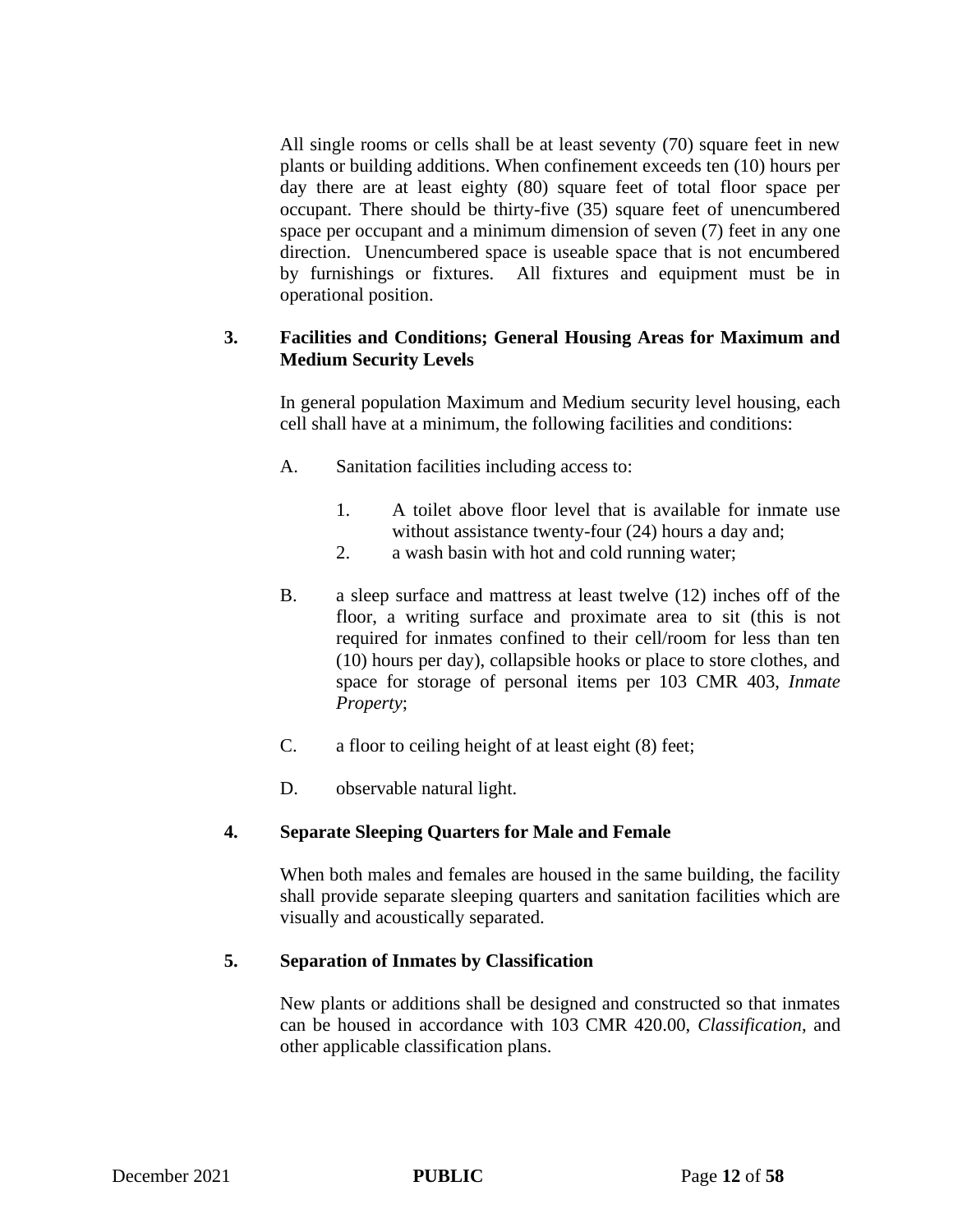# **703.14 MULTIPLE OCCUPANCY HOUSING AREAS**

## **1. Multiple Occupancy Housing Areas: General**

When used, multiple occupancy rooms shall house no more than fifty (50) inmates, unless designated otherwise by the Commissioner due to the needs of the Department. These shall be used for inmates who have been screened for suitability to group living. These areas shall provide the following:

- A. continued observation by staff;
- B. a minimum floor area of sixty (60) square feet per occupant. There should be twenty-five (25) square feet of unencumbered space per occupant with a minimum dimension of seven (7) feet in any one direction and a minimum floor to ceiling height of not less than eight (8) feet;
- C. plumbing and fixtures shall comply with 248 CMR, *Rules and Regulations Governing Plumbers and Gas Fitters*. The number of toilets shall be in the ratio of one (1) toilet for every eight (8) male inmates and one (1) toilet to every six (6) female inmates. Showers shall be in the ratio of one (1) shower to every eight (8) inmates and one (1) lavatory for every six (6) inmates. There shall be a minimum ratio of one (1) basin for every twelve (12) occupants.
- D. natural light by means of at least twelve (12) square feet plus two (2) additional square feet of transparent glazing per additional inmate in the dormitory;
- E. beds above floor level;
- F. a locker or storage space for each inmate.

# **2. Planning: Maximum and Medium Security Levels**

Planning for new facilities shall preclude the use of multiple occupancy housing in Maximum and Medium security level institutions

## **3. Planning: Medium Security Level**

Planning for multiple occupancy housing in Medium security level (although not preferred) shall ensure that such areas are programmed for lower security areas within the institution.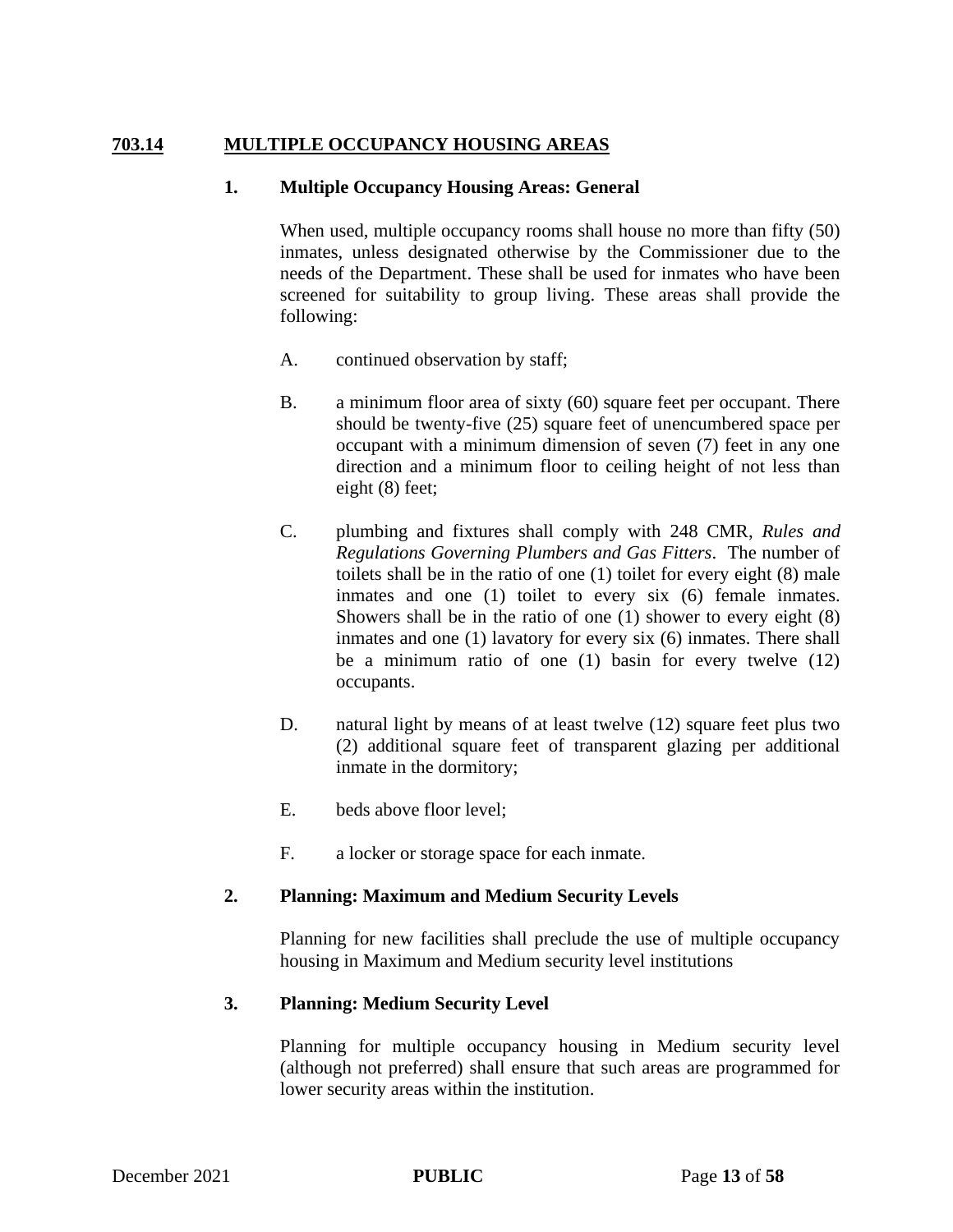## **4. Planning; Minimum and Pre-Release Security Levels**

Planning for multiple occupancy housing shall normally occur at Minimum and Pre-Release security levels only.

## **5. Inmate Screening**

All planning for multiple occupancy housing shall ensure that inmates are screened for group living prior to assignment.

## **703.15 RESTRICTIVE HOUSING AREAS**

## **1. Provision of Restrictive Housing Areas**

The facility shall provide restrictive housing rooms or cells with living conditions which approximate those of the general inmate population. Restrictive housing units shall provide the following:

- A. all cells/rooms provide a minimum of at least eighty (80) square feet, and shall provide thirty-five (35) square feet of unencumbered space for the first occupant and twenty-five (25) square feet of unencumbered space for each additional occupant, and a minimum dimension of seven (7) feet in any one direction;
- B. a bed above floor level, writing surface and proximate place to sit;
- C. continuous access to the following:
	- 1. above floor toilet facilities;
	- 2. hot and cold running water;
	- 3. observable natural light.

## **2. Room; Communication and Observation**

Planning shall ensure that a room used for restrictive housing inmates permits inmates to communicate with staff and has a door which permits observation by staff.

# **703.16 SECURITY LEVEL MINIMUM AND PRE-RELEASE INSTITUTIONS**

Security Level Minimum and Pre-Release inmates shall be housed separately, where feasible, from other inmates and shall be provided the following: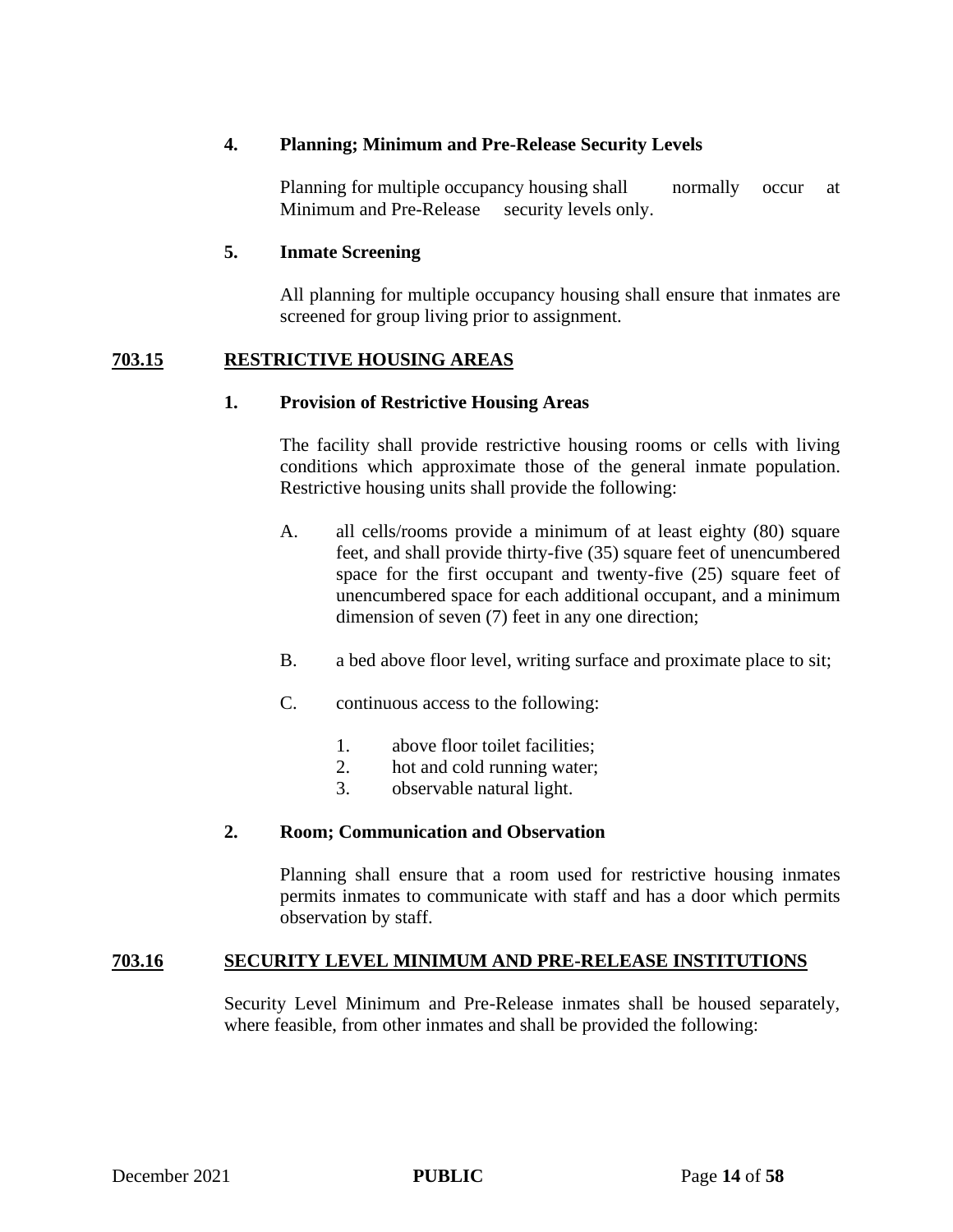- 1. minimum floor area of sixty (60) square feet in multiple occupancy areas in the living area of existing facilities and seventy (70) square feet per cell or room in new facilities;
- 2. toilet and shower facilities at a ratio of one operable unit for every eight (8) male occupants and one operable unit for every six (6) female occupants, or per the Massachusetts Plumbing Code;
- 3. access to one (1) operable wash basin with hot and cold running water for every six (6) occupants, or per the Massachusetts Plumbing Code;
- 4. natural light;
- 5. bed above floor level;
- 6. closet/locker space for each occupant.

## **703.17 HEALTH SERVICE UNITS**

## 1. **Health Service Unit, Quarantine Rooms, Mental Health**

Each Maximum and Medium security level institution shall have a suitably equipped Health Service Unit (HSU). Planning shall include bed space for between two (2) to three (3) percent of the population, quarantine rooms, and rooms for mental health related problems to be used for "at risk" inmates, temporary stabilization of inmates, and mental health evaluations. There shall be a sufficient amount of bathing facilities to allow inmates housed here to bathe daily. Inmates have access to operable washbasins with hot and cold running water at a minimum ratio of one (1) basin for every twelve (12) occupants. Inmates have access to toilets and hand-washing facilities twenty-four (24) hours per day and are able to use toilet facilities without staff assistance. Toilets are provided at a minimum ratio of one (1) for every twelve (12) inmates in male facilities and one (1) for every eight (8) inmates in female facilities. Urinals may be substituted for up to one-third  $(1/3)$  of the toilets in male facilities. All housing units with three (3) or more inmates have a minimum of two (2) toilets.

## **2. Mental Health Beds**

Mental Health related beds shall provide for continuous staff observation.

# **3. Health Service Units; Planning**

Planning and design of HSUs shall be done in accordance with DOC Health Services policies and in conjunction with the Directors of Health Services and the Division of Resource Management.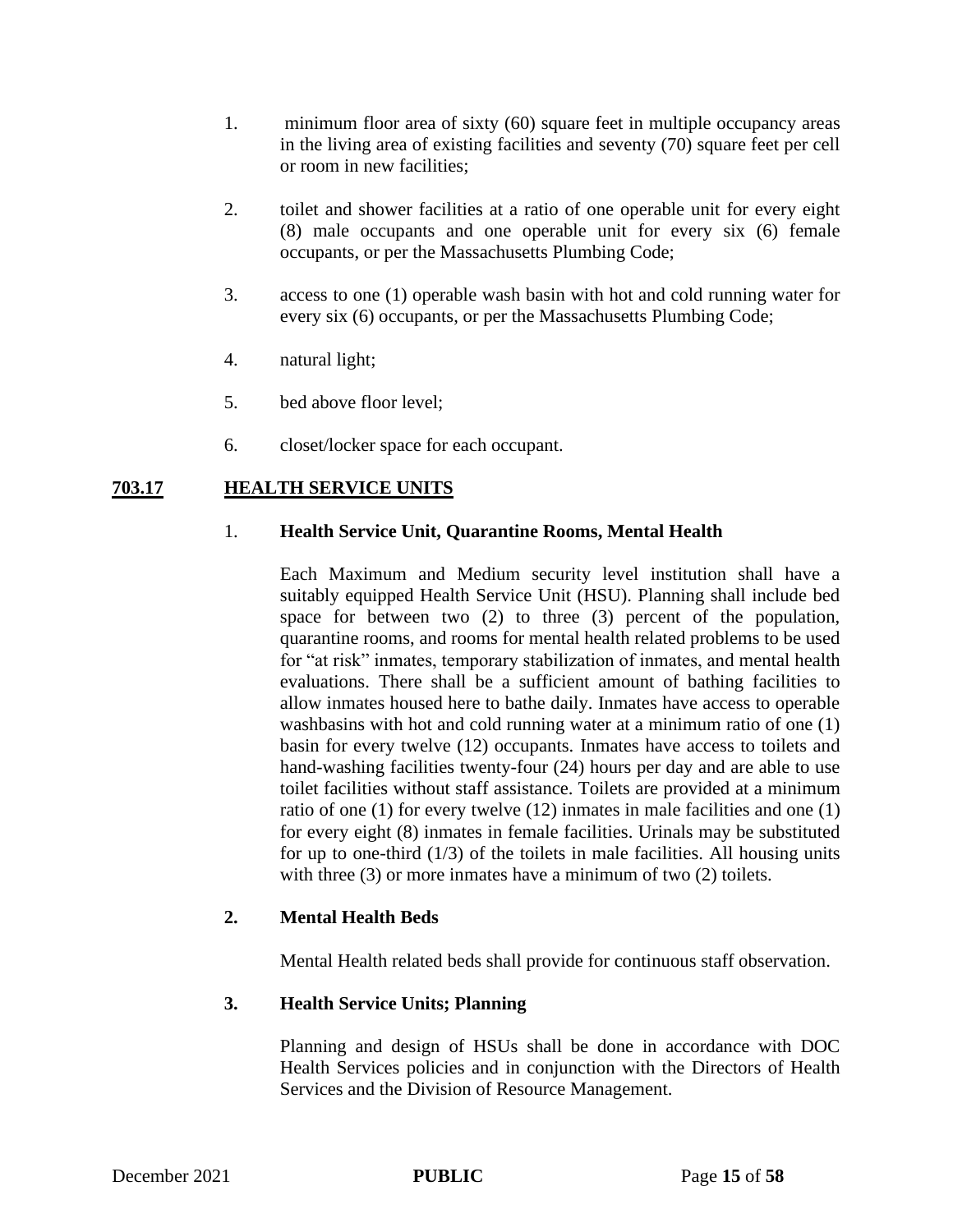## **703.18 DAY ROOMS**

#### **1. Space Requirements**

The facility shall provide a separate day room leisure time space for each cell block or general population housing unit. New construction day rooms shall contain a minimum of thirty-five (35) square feet per inmate for the maximum number of inmates who are estimated to use the day room at one time. Day room space may vary depending on the type of inmates, program and work opportunities, and recreational opportunities. No day room encompasses less than one-hundred (100) square feet of space (exclusive of lavatories, showers, and toilets).

## **2. Furnishings**

Day rooms provide sufficient seating and writing surfaces for every inmate using the day room at one time. Day room furnishings are consistent with the custody level of the inmates assigned.

## **703.19 ACTIVITY AND EXERCISE AREAS**

#### **1. Exercise Space**

The facility shall provide space outside the room or cell for inmate exercise.

## **2. Multi-Purpose Room**

The facility shall provide at least one (1) multipurpose room available for inmate activities such as religious services and various treatment services.

## **3. Accessibility to Toilets and Wash Basins; Activity Areas**

All activity areas shall have toilets and wash basins which are accessible to persons using the area. The area shall provide the following conditions:

- A. Lighting is appropriate to the activity area per the building code;
- B. circulation is ten (10) cubic feet of fresh purified air per minute per occupant;
- C. temperatures are appropriate to the summer and winter comfort zones with consideration for the activity being performed;

## **4. Exercise Area; Institutions Under One Hundred Inmates**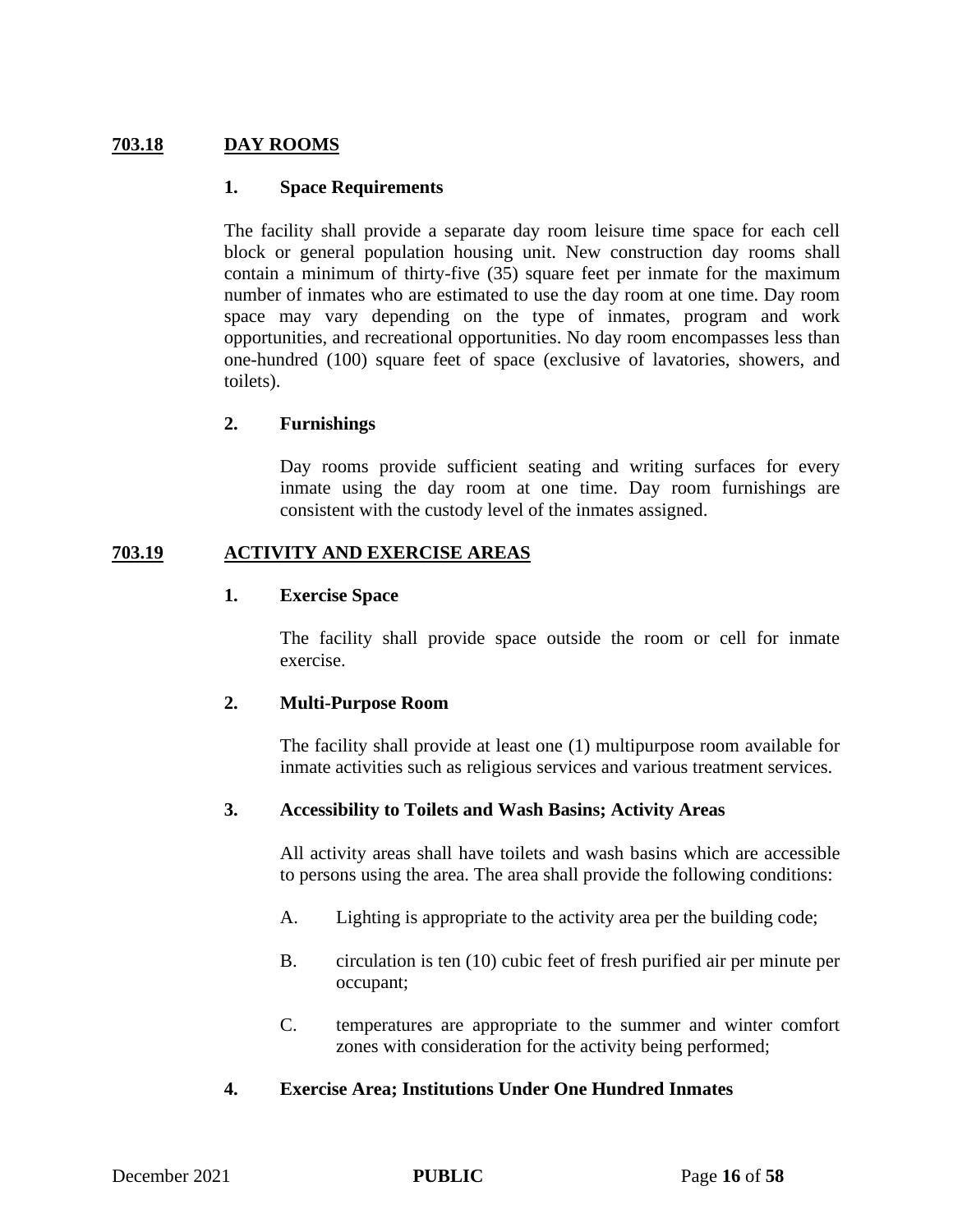## A. Outdoor Exercise Areas

Fifteen (15) square feet per inmate for the number of inmates expected to use the space at one time, but not less than one thousand five hundred (1,500) square feet of unencumbered space.

# B. Covered/Enclosed Exercise Areas

Fifteen (15) square feet per inmate for the number of inmates expected to use the space at one time, a minimum ceiling height of eighteen (18) feet, but not less than five-hundred (500) square feet of unencumbered space.

## **5. Indoor Recreation Space; Planning; Maximum and Medium Security Levels.**

In new Maximum and Medium security level institutions, planning shall include a separate indoor recreation space for vigorous exercise which is not less than sixty (60) feet by one-hundred (100) feet with a ceiling height of not less than twenty-two (22) feet.

# **6. Outdoor Recreation Areas; Maximum and Medium Security Levels; Facilities Up to One Thousand Inmates**

In new Maximum and Medium security level institutions of up to one thousand (1000) inmates there is a minimum of two (2) areas of outdoor recreation space. In urban facilities outdoor recreation space shall be programmed on a site specific basis with availability of land as a primary concern.

# **7. Outdoor Exercise Areas for Management Accountability Units**

Management accountability housing units have either outdoor uncovered or outdoor covered exercise areas. The minimum space requirements for outdoor exercise areas for special management units are as follows:

- a. Group areas: 330-square feet of unencumbered space can accommodate two inmates. For each additional 150-square feet of unencumbered space, an additional inmate may use the exercise area simultaneously. (Formula: for each 150-square feet of unencumbered space exceeding the base requirement of 180-square feet for the first inmate, equals the maximum number of inmates who may use the recreation area space simultaneously).
- b. Individual areas: 180-square feet of unencumbered space.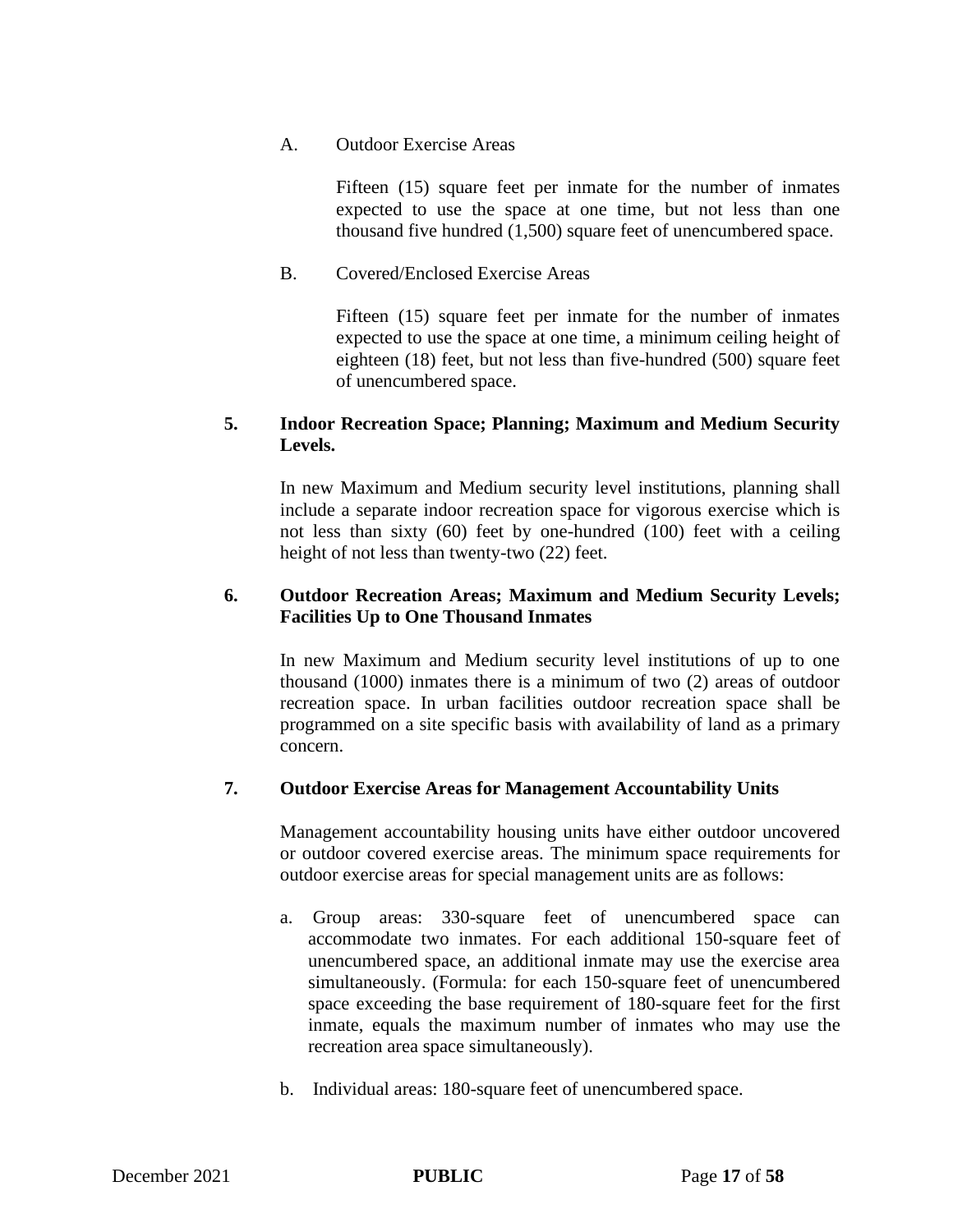In cases where cover is not provided to mitigate the inclement weather, appropriate weather-related equipment and attire should be available to the inmates who desire to take advantage of their authorized exercise time.

## **8. Outdoor Exercise Areas for Restrictive Housing Units**

Restrictive Housing units have either outdoor uncovered or outdoor covered exercise areas. The minimum space requirements for outdoor exercise areas for Restrictive Housing units are as follows:

- a. Group yard modules: 330-square feet of unencumbered space can accommodate two inmates. For each Additional 150-square feet of unencumbered space, an Additional inmate may use the exercise area simultaneously. (Formula: for each 150-square feet of unencumbered space exceeding the base requirement of 180-square feet for the first inmate, equals the maximum number of inmates who may use the recreation area space simultaneously). No more than five inmates are to use a group module at one time.
- b. Individual yard modules: 180-square feet of unencumbered space.

In cases where cover is not provided to mitigate the inclement weather, appropriate weather-related equipment and attire should be available to the inmates who desire to take advantage of their authorized exercise time.

# **703.20 EDUCATION AND VOCATIONAL AREAS**

# **1. Classrooms**

In facilities offering academic and vocational training programs, classrooms shall be designed in cooperation with the Department's Education Division and Division of Resource Management.

# **2. General Library**

Each institution shall maintain a general library for use by inmates.

# **3. Law Library**

Each institution of two-hundred (200) inmates or greater shall maintain, or provide access to, the services of a law library.

# **4. Educational, Vocational, and Industrial Areas; General**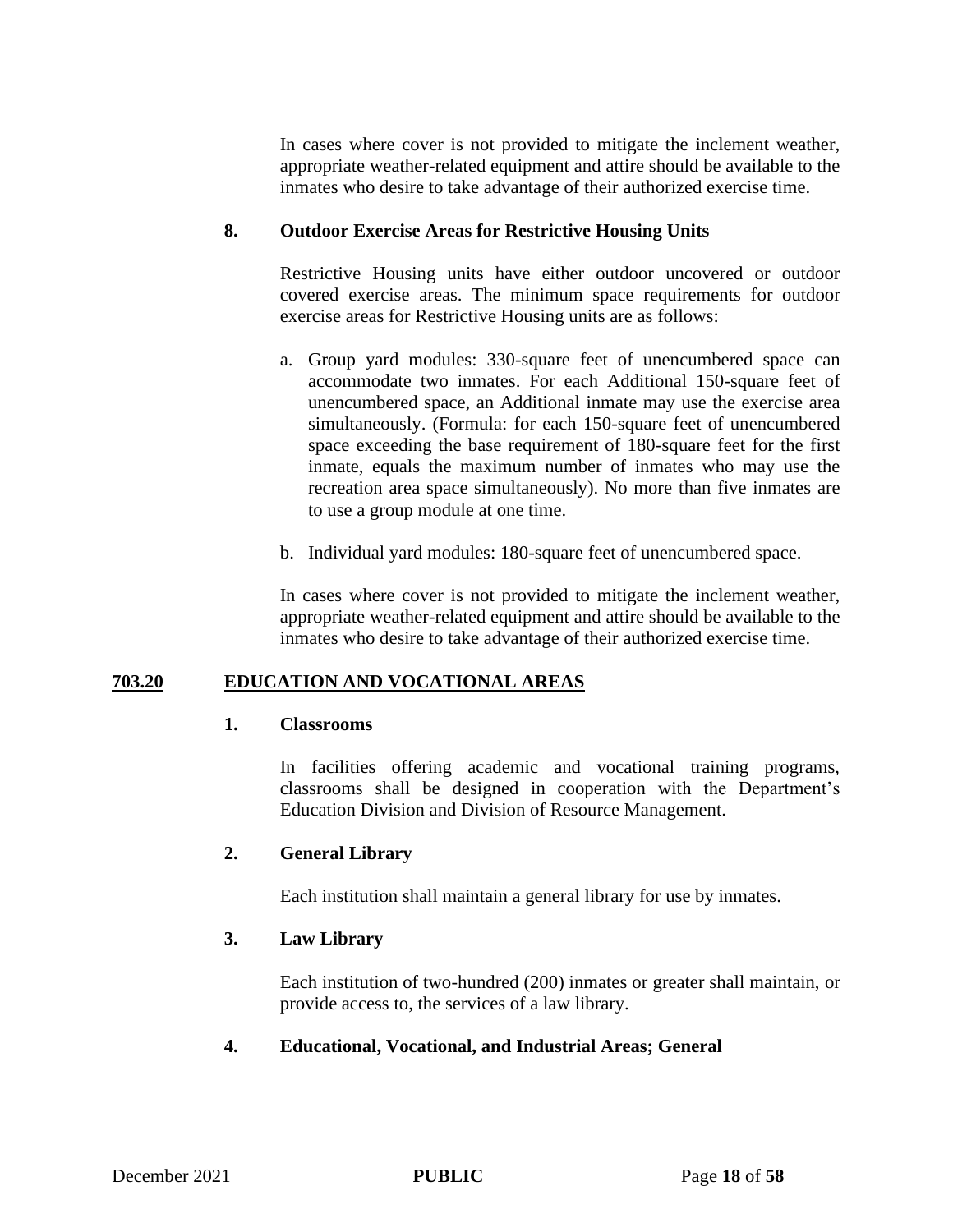All educational, vocational, and industrial areas shall be designed in conjunction with the Director of Industries and the Division of Resource Management.

## **703.21 VISITING FUNCTIONS**

#### **1. Visiting Room or Area**

Sufficient space is provided for a visiting room or area for contact visiting and, if necessary, an area for non-contact visiting. All such areas shall be programmed in accordance with 103 CMR 483, *Visiting Procedures*.

## **2. Interview Rooms**

Each facility shall have observable interview rooms for confidential consultations.

## **3. Toilet Facilities**

There shall be separate toilet facilities for inmates and visitors, both male and female.

#### **4. Screening and Searching Areas and Rooms.**

There shall be adequate and designed space to permit screening and searching of both inmates and visitors. Separate search rooms shall be provided for both inmates and visitors.

#### **5. Lockers**

Lockers shall be provided in the administration area for the proper storage of visitors' belongings and other possessions not allowed into the visiting area.

## **703.22 KITCHEN AND DINING AREAS**

## **1. Planning; General**

All food service areas shall be planned, designed, and constructed in accordance with 103 DOC 760, *Food Service Policy* and 105 CMR 590, *State Sanitary Code Chapter X Minimum Sanitation Standards For Food Establishments*.

## **2. Food Preparation Area**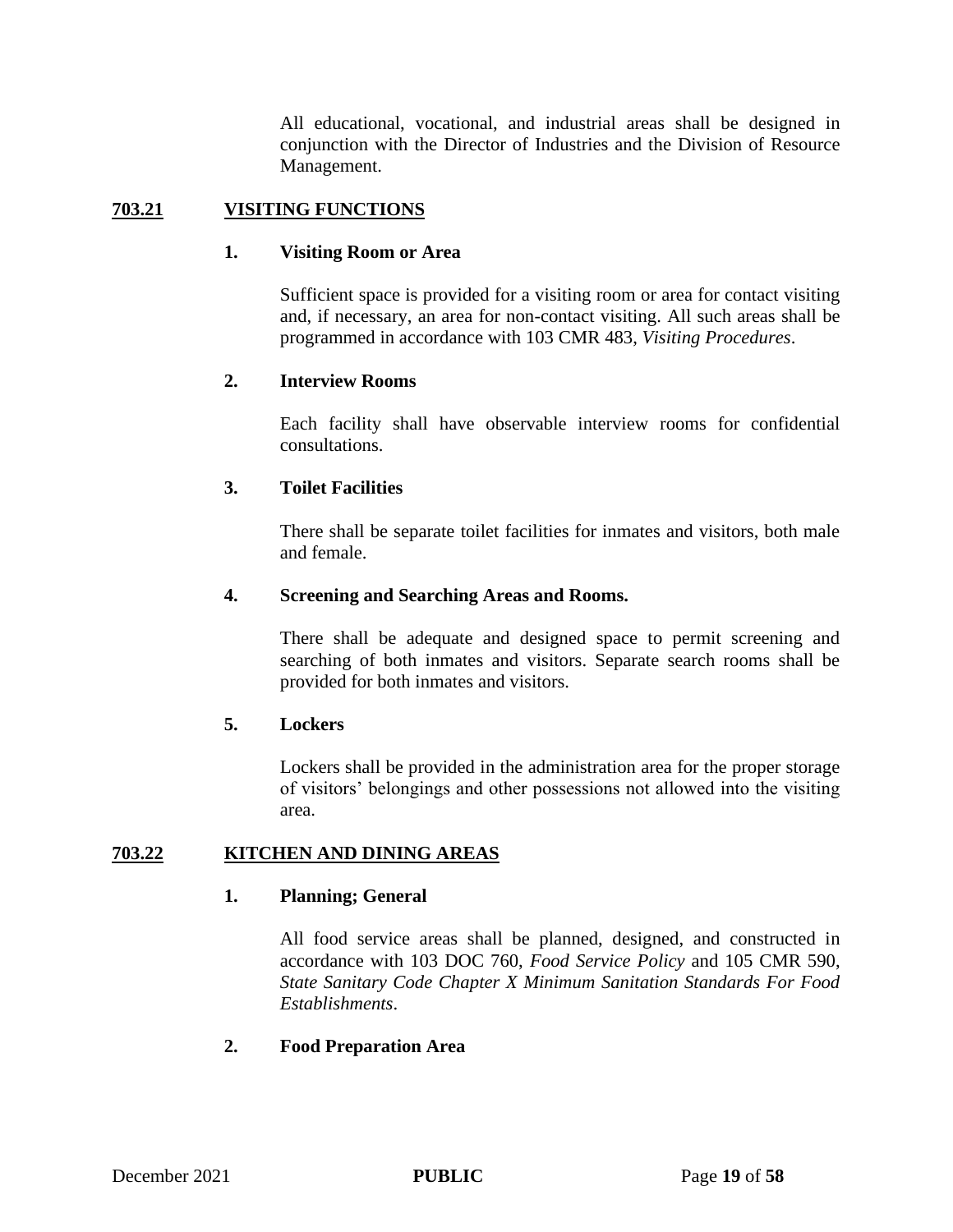The facility shall provide a food preparation area based on population size, and with a minimum of ten (10) square feet of kitchen floor space per inmate.

## **3. Dining Area**

The facility shall provide a dining area designed to accommodate twelve (12) to fifteen (15) square feet per inmate served. The number of inmates served at any one time shall be an administrative decision to be reached in the planning stage in conjunction with the Superintendent, Director of Food Services, and Division of Resource Management.

## **703.23 STORAGE AREAS**

## **1. Storage of Cleaning Supplies and Equipment**

The facility shall provide secure space or janitor closets equipped with a sink for the storage of cleaning supplies and equipment. Provided space is in one (1) or more locations that are accessible to the living and activity areas.

## **2. Provision of Secure Storage Space**

The facility shall provide secure storage space for the following items:

- A. Clothing, bedding, and miscellaneous facility supplies;
- B. Inmates' personal property and clothing;
- C. Restraining devices and related security equipment which are located in an area which is readily accessible to authorized persons only in the event of emergency;
- D. Firearms, ammunition, chemical agents and restraint equipment outside the perimeter in a secure building;
- E. Inmate records;
- F. Short and long term food storage;
- G. Equipment and tools necessary for the maintenance of the buildings and grounds;
- H. Toxic, caustic, and flammable materials.

All of the above shall be in accordance with the following DOC policies: 103 CMR 155, *Inmate Six-Part Folder*; 103 CMR 403, *Inmate Property*; 103 DOC 507, *Security Equipment*; 103 DOC 508, *Firearms*; 103 DOC 730, *Fire Prevention and Safety*; and, 103 DOC 755, *Clothing, Linen, and Laundry*.

# **703.24 ADMINISTRATIVE SPACE**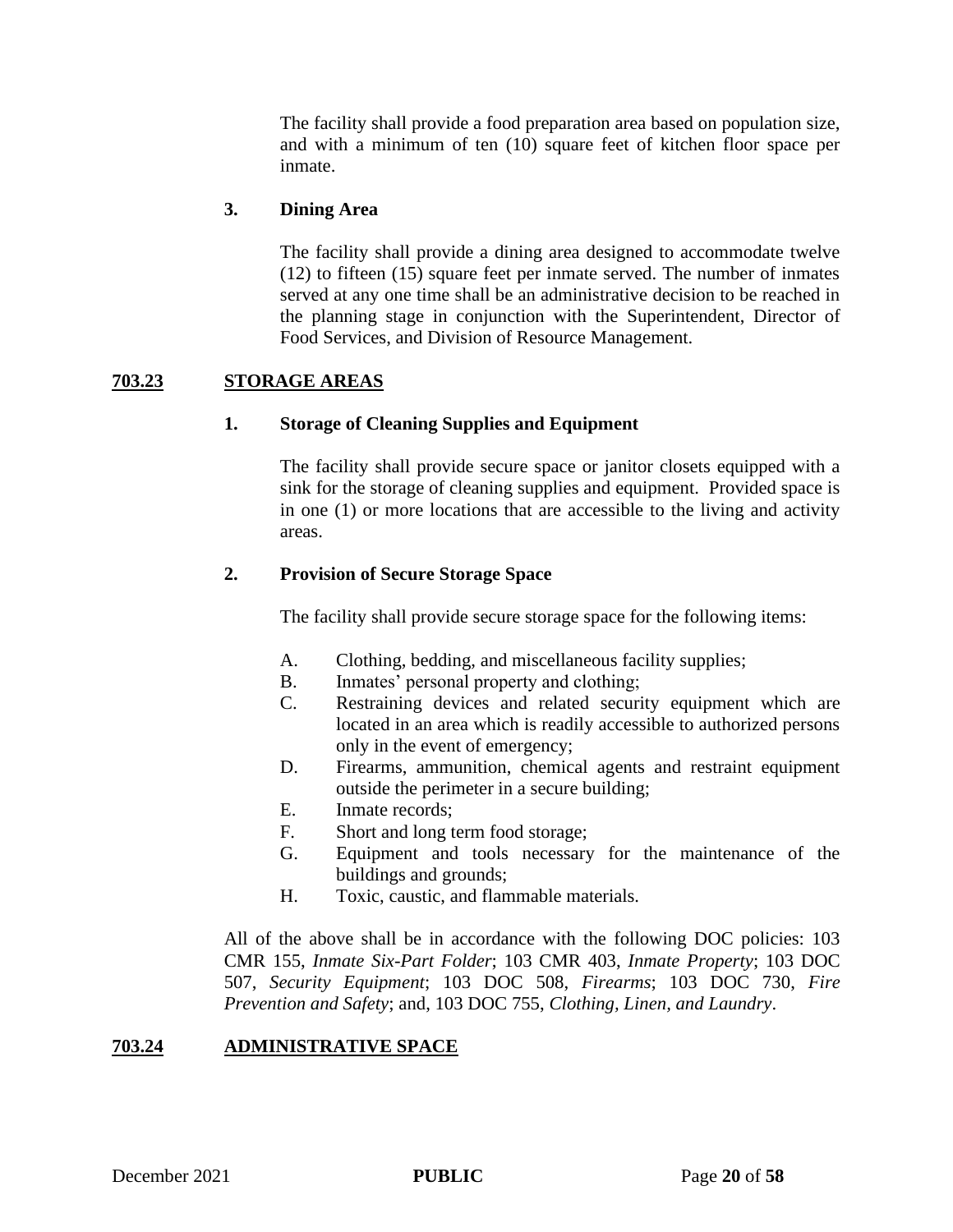The facility shall provide support space to include, but not be limited to, administrative space, space for professional and clerical staff, conference rooms, employee locker or storage rooms, employee lounges, space for training, public lobby, and adequate toilet facilities. The number of volunteers expected at a particular security level shall also be taken into consideration.

#### **703.25 MECHANICAL AND ELECTRICAL SPACE**

The facility shall provide separate and adequate space for all mechanical and electrical equipment needed for heating, lighting, ventilation, water supply, wastewater treatment, waste removal, and other activities needed to operate the facility. This space shall be approximately eight (8) to twelve (12) percent of the total floor space and/or consistent with design and industry standards.

#### **703.26 INMATE COMMISSARY**

Space shall be provided for an inmate canteen or commissary, or provisions shall be made for a mobile commissary service.

## **703.27 LAUNDRY**

Space shall be provided for a laundry operation sufficient to serve the needs of the institution in accordance with 103 DOC 755, *Clothing, Linen, & Laundry* and 105 CMR 451, *Minimum Health and Sanitation Standards and Inspection Procedures for Correctional Facilities.*

## **703.28 FACILITIES FOR WOMEN**

Facilities for women shall generally follow these guidelines. Any adjustments necessary to accommodate female inmates shall be identified and incorporated into the Architectural Program during the planning stage of the project.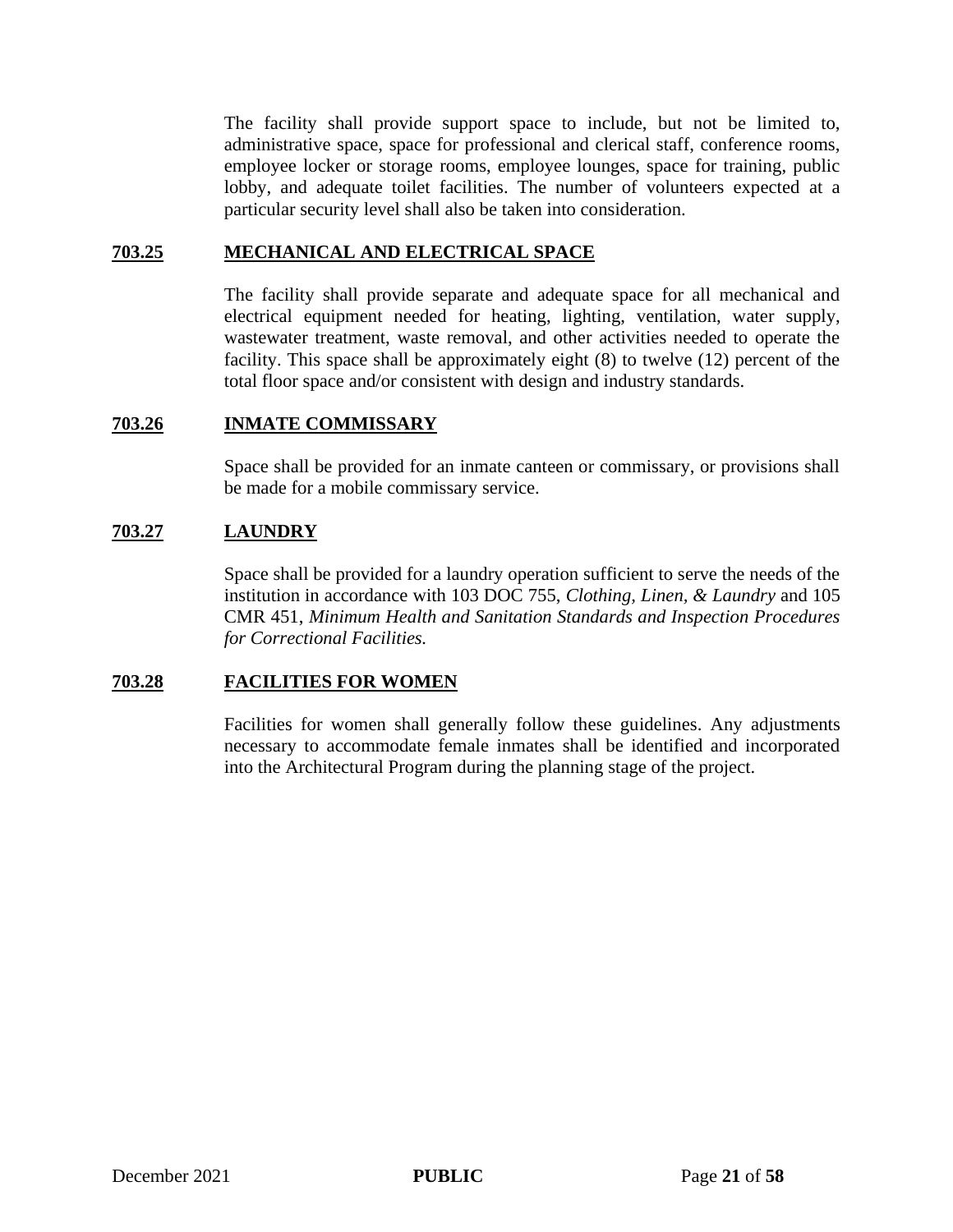#### **103 DOC 703**

#### **DESIGN CRITERIA GUIDELINES**

These standards, as listed below, are **guidelines** developed by the Department of Correction. They are intended to provide direction and information to all interested parties during any particular phase of a construction project. Although these are guidelines, they may not be modified or deviated from without the review and approval of the Department of Correction's Division of Resource Management.

## 1. **HOUSING AREA WINDOWS**

- A. *MAXIMUM SECURITY LEVEL*  In new construction, where the general population is confined for ten (10) hours or more per day, access to natural light by means of an opening or window of at least three (3) square feet with a view to the outside; If confined for less than ten (10) hours per day then there is either access to natural light by means of an opening or window of at least three (3) square feet with a view to the outside or through an opening or window of at least three (3) square feet between their room/cell and an adjacent space.
- B. *MEDIUM SECURITY LEVEL* Same as *MAXIMUM SECURITY LEVEL.* In existing facilities, window grade may be reduced to *MINIMUM SECURITY LEVEL* if security screen and/or window alarms are incorporated.
- C. *MINIMUM SECURITY LEVEL*  Standard size commercial grade.
- D. *PRE-RELEASE SECURITY LEVEL*  Same as *MINIMUM SECURITY LEVEL*.

## **2. SECURITY SCREENS**

- A. *MAXIMUM SECURITY LEVEL -* Ten (10) mesh per inch; security gauge.
- B. *MEDIUM SECURITY LEVEL* Twelve (12) mesh per inch; security gauge. In existing facilities Sixteen (16) mesh/inch shall be allowed if incorporated with a window alarm system.
- C. *MINIMUM SECURITY LEVEL*  Sixteen (16) mesh per inch; commercial grade.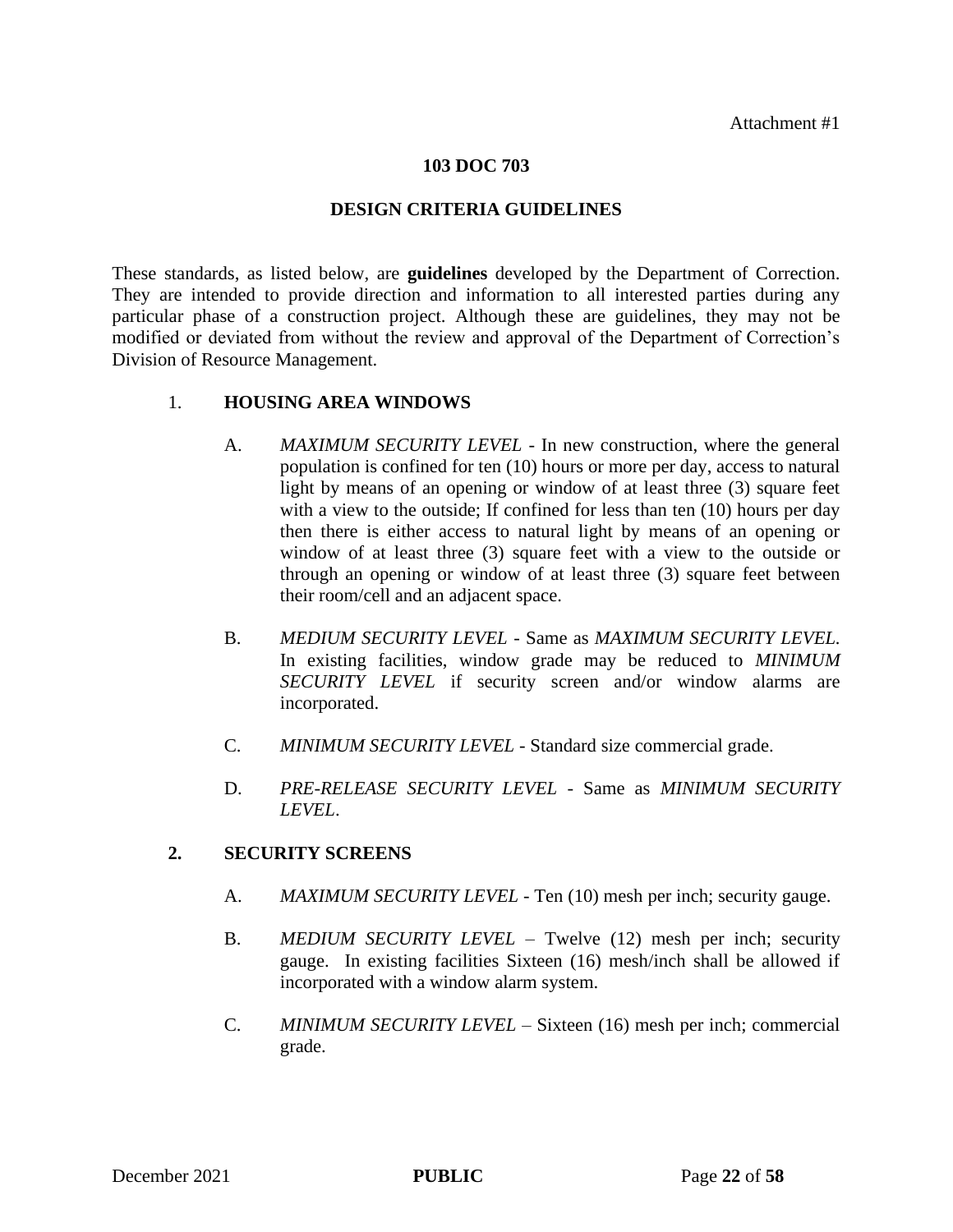D. *PRE-RELEASE SECURITY LEVEL* – sixteen (16) mesh per inch; commercial grade.

# **3. PLUMBING FIXTURES - CELL / BEDROOM**

- A. *MAXIMUM SECURITY LEVEL -* Colored epoxy coated stainless steel, heavy duty correctional use; serviced via a locked chase outside the cell area.
- B. *MEDIUM SECURITY LEVEL* Durable, epoxy colored, stainless steel fixtures and mounting, serviced by a locked chase outside the cell area. Medium facilities, dormitory style housing at existing facilities shall allow vitreous china at a gang bathroom layout.
- C. *MINIMUM SECURITY LEVEL Minimum* Vitreous china.
- D. *PRE-RELEASE SECURITY LEVEL*  same as *MINIMUM SECURITY LEVEL.*

# **4. FLOOR DRAINS IN HOUSING AREAS**

- A. *MAXIMUM SECURITY LEVEL* Independent drain system, adjacent to and outside cell; drains required in day rooms; Scupper drains required on mezzanine or tiers.
- B. *MEDIUM SECURITY LEVEL* Same as *MAXIMUM SECURITY LEVELS.* Medium facilities, dormitory style housing unit requires drains at gang bathroom and laundry areas only.
- C. *MINIMUM SECURITY LEVEL*  Not required.
- D. PRE-RELEASE SECURITY LEVEL Not required.

# **5. CELL OR BEDROOM DOOR**

- A. *MAXIMUM SECURITY LEVEL* Fully selective electro-mechanical security hollow metal sliding door with vision panel, speaking panel, and food pass; remotely controlled with manual override; gang lock release with individual override; Restrictive Housing cells shall have hand and ankle cuff slots.
- B. *MEDIUM SECURITY LEVEL* Sliding security door; remotely controlled with manual override; gang lock release with individual override; vision panel; food pass; swinging door allowed depending on housing unit type and inmate served. Medium facilities, dormitory style housing unit, hollow metal remotely controlled door to unit.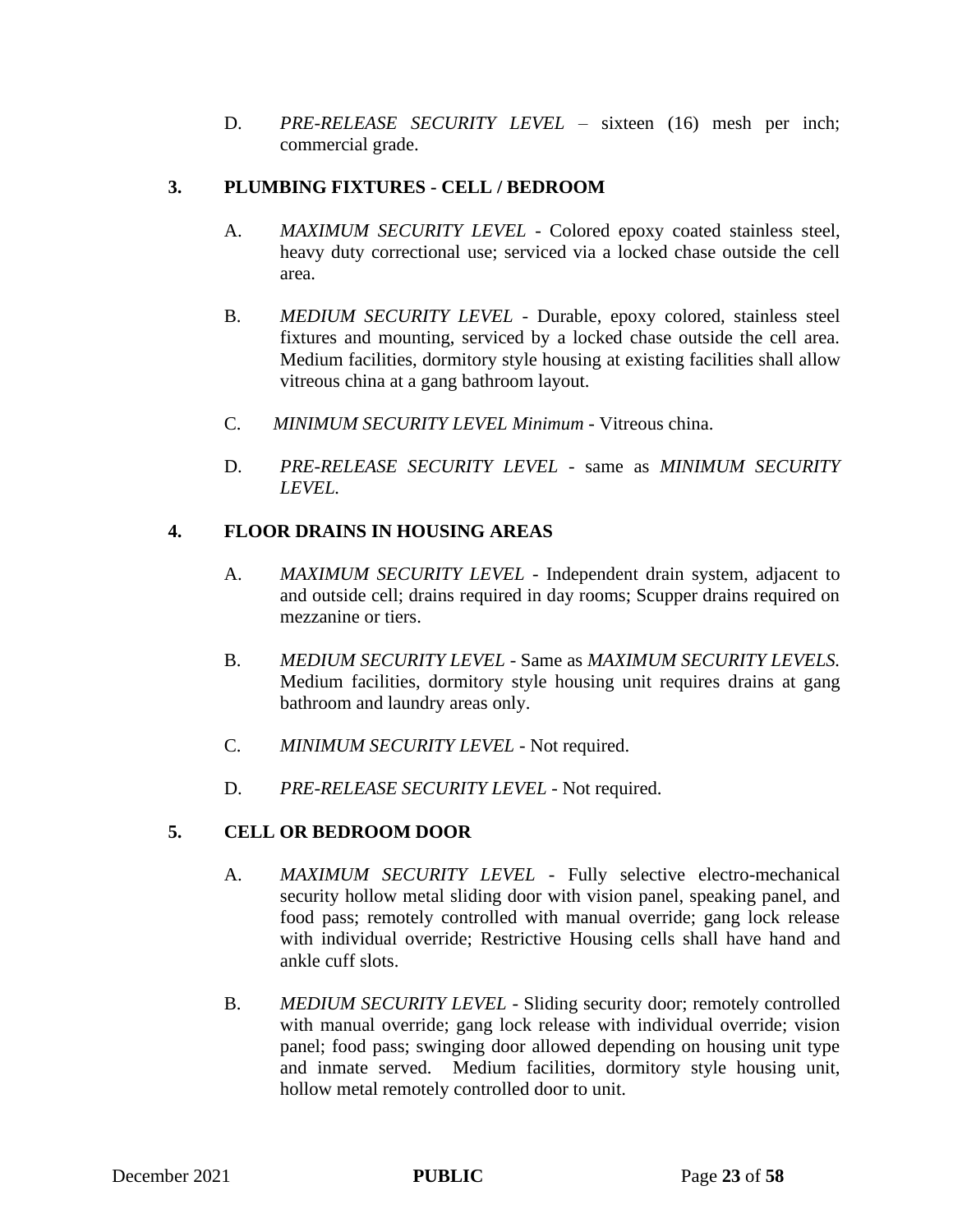- C. *MINIMUM SECURITY LEVEL*  Swinging, commercial grade hollow metal or solid wood; vision panel; doors may be lockable from the inside.
- D. *PRE-RELEASE SECURITY LEVEL*  Same as *MINIMUM SECURITY LEVEL.*

# **6. CELL / BEDROOM FURNITURE**

- A. *MAXIMUM SECURITY LEVEL*  Steel or concrete, fixed in place; bed, writing surface, and seat, storage space for personal belongings; restrictive housing beds shall have restraint capabilities.
- B. *MEDIUM SECURITY LEVEL* Steel, fixed in place; bed, writing surface and seat, storage space for personal belongings. Existing dormitory style medium level shall allow minimum level requirements.
- C. *MINIMUM SECURITY LEVEL*  Movable, durable, commercial grade; bed, writing surface and seat, storage space for personal belongings.
- D. *PRE-RELEASE SECURITY LEVEL* Durable, residential type; bed, writing surface and seat, storage space for personal belongings.

# **7. HOUSING AREA WALL**

- A. *MAXIMUM SECURITY LEVEL* 
	- 1. Cast-in-place concrete reinforced vertically every eight (8) inches and every course horizontally.
	- 2. Concrete block reinforced vertically every eight (8) inches and every course horizontally; equivalent modular precast allowed.
	- 3. Steel; reinforcement shall be to outside, end, interior walls between cells; all walls in restrictive housing units shall be reinforced; reinforcement shall be to outside, end, walls, and walls used to mount beds.
- B. *MEDIUM SECURITY LEVEL* Same as *MAXIMUM SECURITY LEVEL*. Existing facility, Medium level dormitory style housing shall allow commercial grade impact resistive construction.
- C. *MINIMUM SECURITY LEVEL Minimum* Commercial grade construction.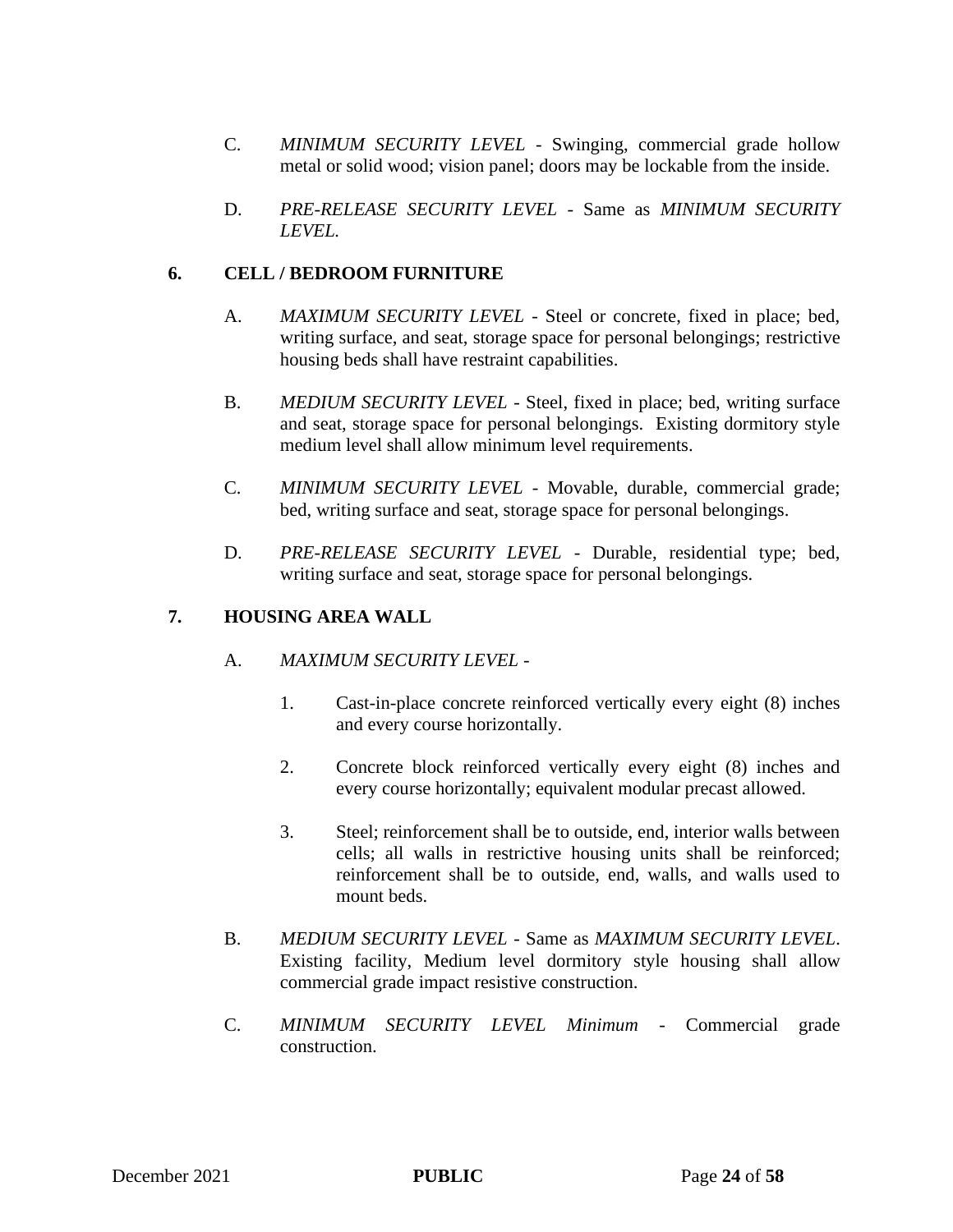D. *PRE-RELEASE SECURITY LEVEL Pre-Release* -Same as *MINIMUM SECURITY LEVEL.*

## **8. CONTROL STATION CENTRAL OR HOUSING AREA**

- A. *MAXIMUM SECURITY LEVEL* A virtually indestructible control station that has complete visual observation of the area; security assault resistant glazing on windows; voice panel; package pass; unimpeded access to toilet facilities; entrance from secure area.
- B. *MEDIUM SECURITY LEVEL* A secure control room as in *MAXIMUM SECURITY LEVEL* and/or a post that has complete visual observation.
- C. *MINIMUM SECURITY LEVEL*  Fully secured control station not required; officers station, which serves as an office; heavy reliance upon contact with inmates.
- D. *PRE-RELEASE SECURITY LEVEL* Reception desk-open area; heavy reliance upon contact with inmates.

# **9. PERIMETER SECURITY (GENERAL)**

- A. *MAXIMUM SECURITY LEVEL* Two (2) sixteen (16) foot fences with six (6) gauge fence fabric (core wire); thirty (30) foot no-mans-land in between; eight (8) rolls of razor ribbon/barbed tape outer fence (three (3) rolls on interior fence); site specific electronic detection system between fences and on inner fence; zoned CCTV; security lighting; fence fabric buried two (2) feet deep in ground; six and five eighths (6-5/8) inch fence posts; posts buried minimum four (4) feet beneath ground; top eight (8) feet of outer fence to be three-eighths (3/8) inch, eleven (11) gauge, unclimbable mesh; fixed towers around perimeter; perimeter patrol road.
- B. *SECURITY LEVEL Medium* Two (2) sixteen (16) foot fences with six (6) gauge fence fabric (core wire); thirty (30) foot no-mans-land in between; six (6) rolls of razor ribbon/barbed tape on outer fence; site specific electronic detection system; zoned CCTV optional; security lighting; fence fabric buried two (2) feet in ground; six and five eighths (6-5/8) inch fence posts; posts buried minimum four (4) feet beneath ground; top four (4) feet of outer fence to be three-eights (3/8) inch mesh, eleven (11) gauge, unclimbable mesh, fixed towers around perimeter optional; perimeter patrol road. Existing facilities, dormitory style housing. A single sixteen (16) foot fence line which includes razor ribbon and site-specific electronic detection system that integrates the internal perimeter detection and control system.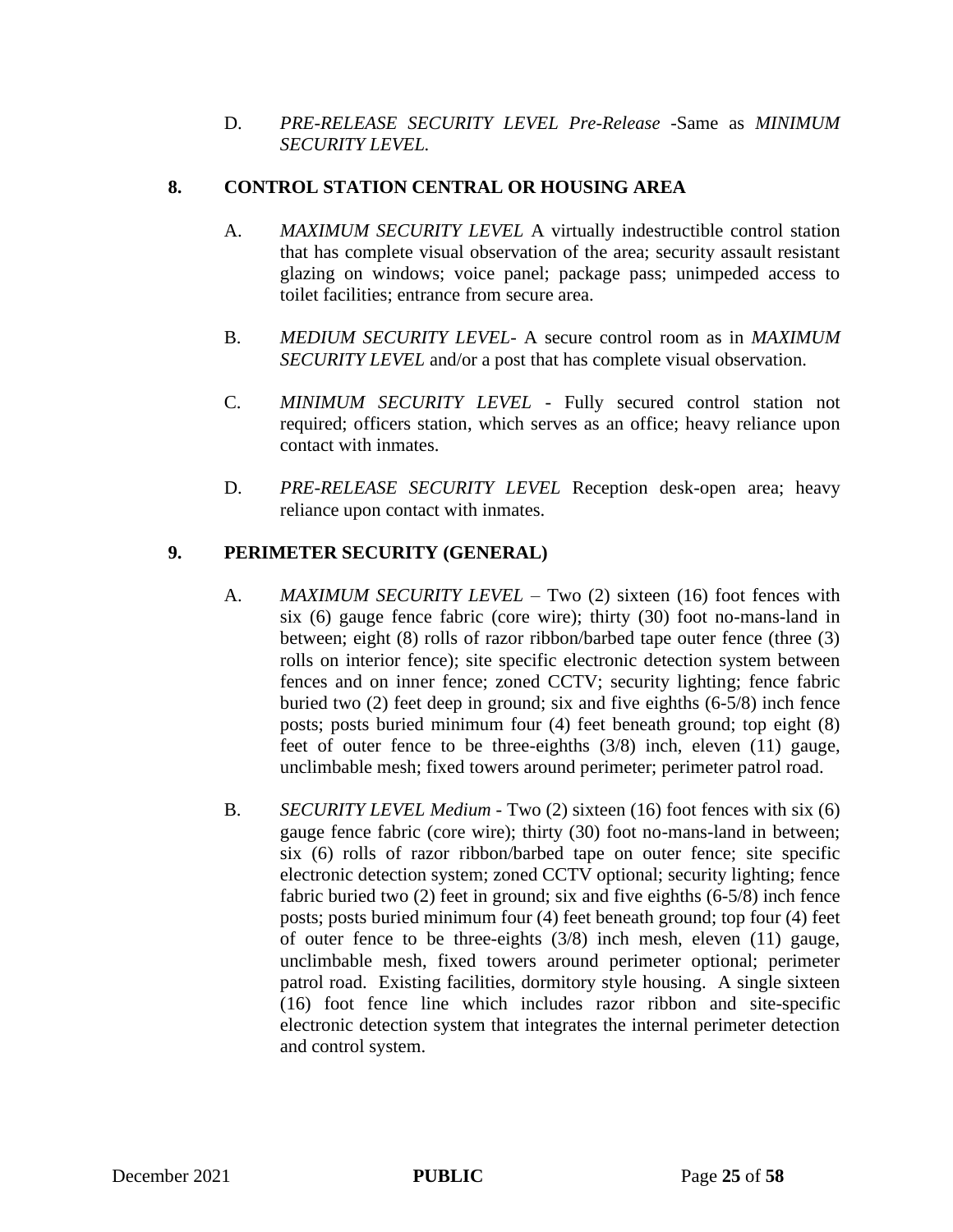- C. *MINIMUM SECURITY LEVEL*  None required, but a boundary fence may be installed as a demarcation line with the community; electronic monitors on doors and windows optional; perimeter patrols.
- D. *PRE-RELEASE SECURITY LEVEL* None required in terms of perimeter security; perimeter security shall consist of strict monitoring of inmate movement, e.g. frequent head counts.

# **10. PERIMETER SECURITY (URBAN)**

- A. *MAXIMUM SECURITY LEVEL*  Building walls to be constructed as in a *MAXIMUM SECURITY LEVEL* Housing Unit Wall (see Section 7 above); building specific electronic perimeter security system required; perimeter proximity intrusion system optional; inoperable windows.
- B. MEDIUM *SECURITY LEVEL* Same as *MAXIMUM SECURITY LEVEL (Urban)*.
- C. *MINIMUM SECURITY LEVEL*  Same as *MINIMUM SECURITY LEVEL Perimeter Security* (General) (See Section 9 above).
- D. *PRE-RELEASE SECURITY LEVEL*  Same as *PRE-RELEASE SECURITY LEVEL* Perimeter Security (General) (See Section 9 above).

# **11. PERIMETER LIGHTING**

- A. *MAXIMUM SECURITY LEVEL* Lighting producing five (5) to ten (10) foot-candles at ground level in an area sixty (60) feet wide along the perimeter and centered in no-mans land.
- B. *MEDIUM SECURITY LEVEL* Same as *MAXIMUM SECURITY LEVEL.*
- C. *MINIMUM SECURITY LEVEL*  Not required.
- D. PRE-RELEASE SECURITY LEVEL Not required.

# **12. SALLY PORT AT PERIMETER ENTRANCES**

- A. *MAXIMUM SECURITY LEVEL* One (1) vehicle trap with tower required; one (1) staff trap; one (1) pedestrian trap required; tower to have three hundred sixty (360) degree vision; operable sliding windows; roof mounted search light capable of being manually operated by the tower officer.
- B. *MEDIUM SECURITY LEVEL* Same as *MAXIMUM SECURITY LEVEL.*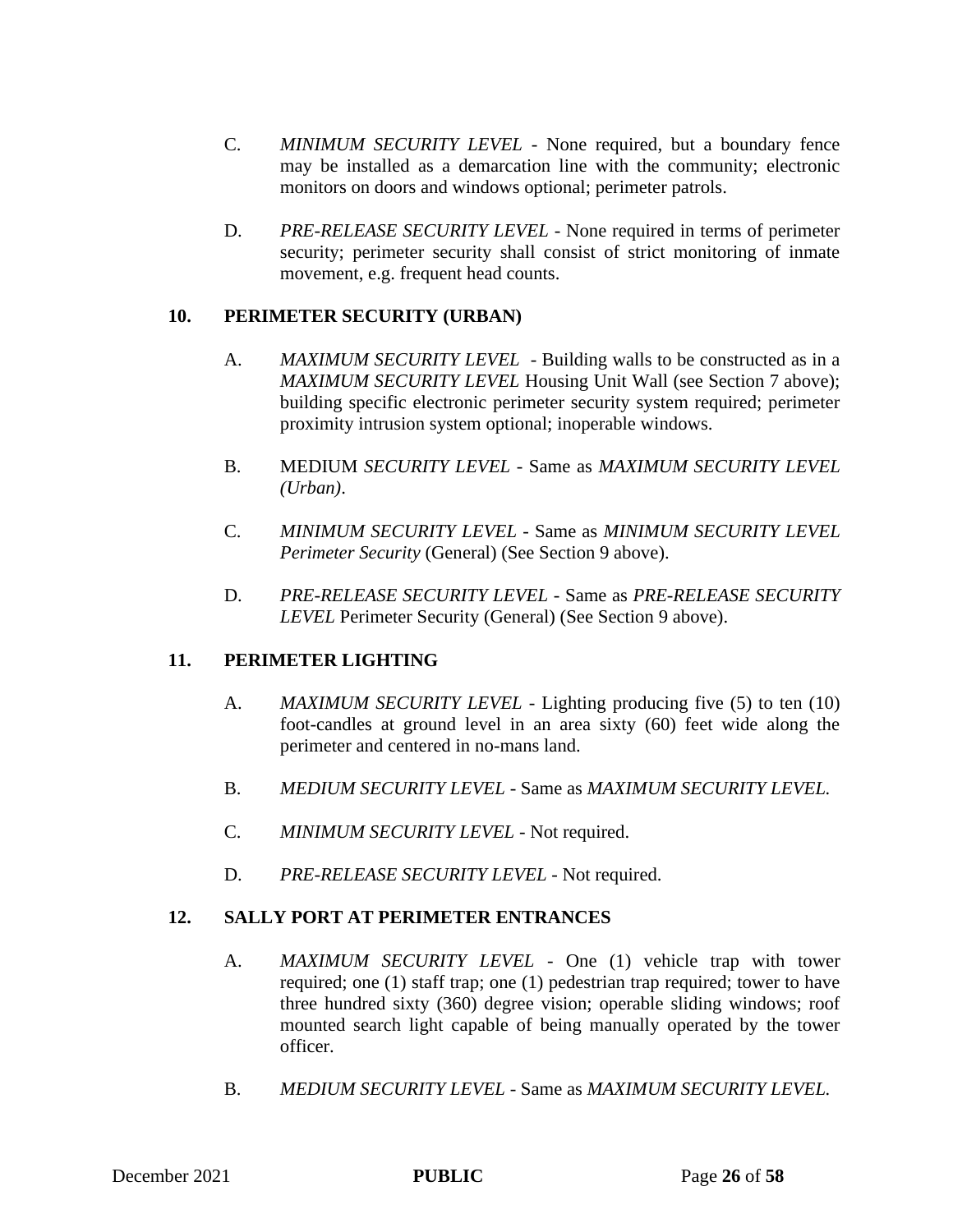- C. *MINIMUM SECURITY LEVEL*  Use of check point optional for vehicles; monitoring of vehicles and visitors required.
- D. *PRE-RELEASE SECURITY LEVEL*  None required; monitoring of vehicles and visitors required.

## **13. SECURE PHYSICAL BARRIERS WITHIN FACILITY**

- A. *MAXIMUM SECURITY LEVEL* Access to and from housing area controlled by sally port; it is typical to sub-divide areas by locked doors; exterior doors electronically monitored.
- B. *MEDIUM SECURITY LEVEL* Sally port optional if housing areas can be contained; exterior doors electronically monitored.
- C. *MINIMUM SECURITY LEVEL*  None required.
- D. *PRE-RELEASE SECURITY LEVEL*  Same as *MINIMUM SECURITY LEVEL.*

# **14. BUILDING STRUCTURE; NON-HOLDING AREAS WITHIN PERIMETER**

- A. *MAXIMUM SECURITY LEVEL* Reinforcement masonry or approved equal type construction.
- B. *MEDIUM SECURITY LEVEL* Same as *MAXIMUM SECURITY LEVELS.*  Existing facilities, *MEDIUM SECURITY LEVEL*, dormitory style housing shall be allowed to use standard commercial construction with an impact resistive interior finish.
- C. *MINIMUM SECURITY LEVEL*  Standard commercial construction.
- D. *PRE-RELEASE SECURITY LEVEL*  Same as *MINIMUM SECURITY LEVEL.*

## **15. PLUMBING FIXTURES - STAFF / PUBLIC ACCESSIBLE**

- A. *MAXIMUM SECURITY LEVEL* Vitreous china; serviced via locked chases.
- B. *MEDIUM SECURITY LEVEL* Vitreous china; serviced via locked chases.
- C. *MINIMUM SECURITY LEVEL*  Vitreous china.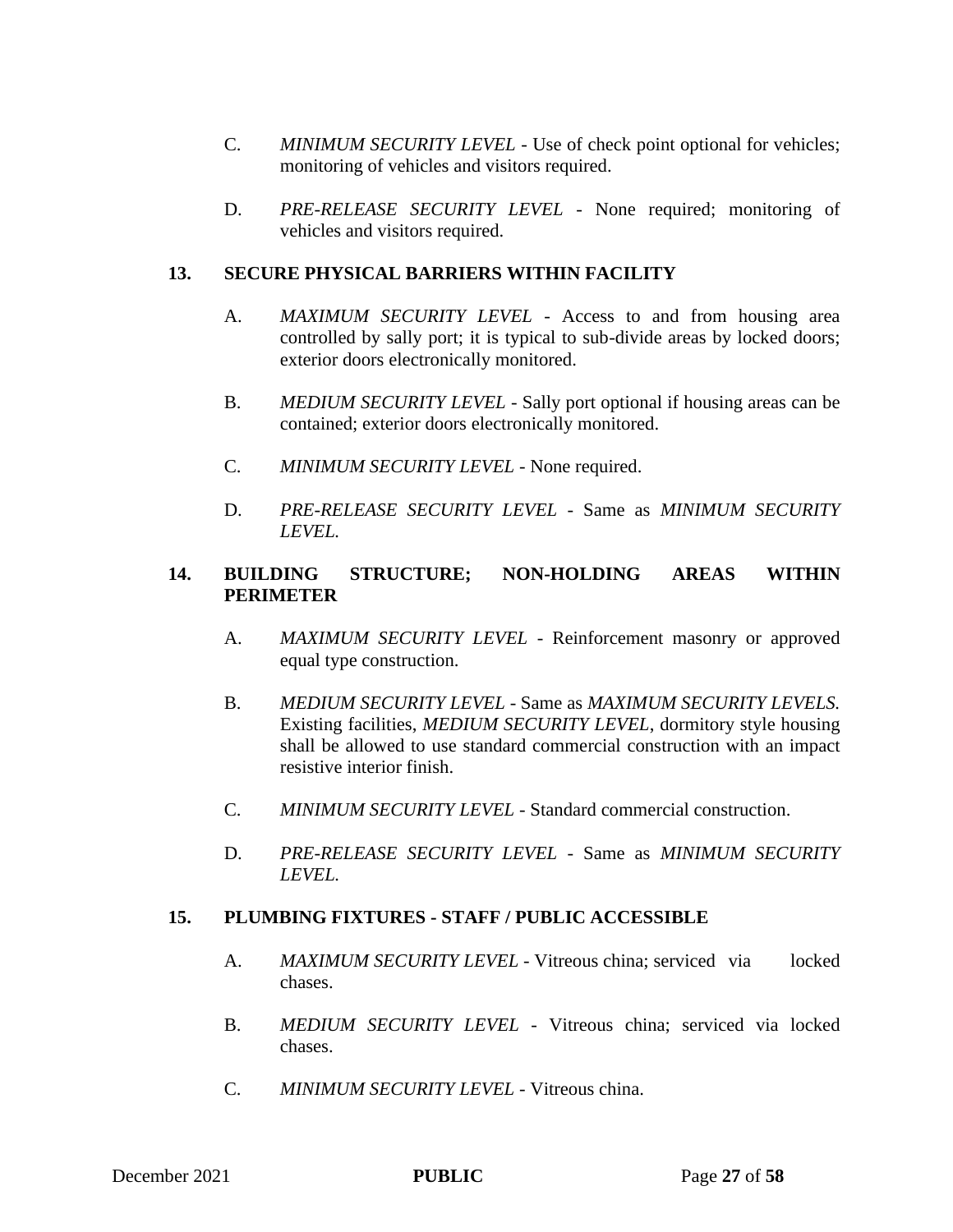D. *PRE-RELEASE SECURITY LEVEL* - Vitreous china.

# **16. LOCATION OF SECURITY GRILLES**

- A. *MAXIMUM SECURITY LEVEL*  Reinforced, tool resistant security grilles wherever security walls, floor or ceilings are penetrated; no openings over five (5) inches; skylights are exempted.
- B. *MEDIUM SECURITY LEVEL* Same as *MAXIMUM SECURITY LEVEL.*
- C. *MINIMUM SECURITY LEVEL*  None required.
- D. *PRE-RELEASE SECURITY LEVEL* None required.

# **17. VENTILATION SYSTEMS**

- A. *MAXIMUM SECURITY LEVEL* Climate control in all administrative, housing, and program areas.
- B. *MEDIUM SECURITY LEVEL* Same as *MAXIMUM SECURITY LEVEL.*
- C. *MINIMUM SECURITY LEVEL*  Staff and public areas optional depending on specific site and conditions.
- D. *PRE-RELEASE SECURITY LEVEL*  Same as *MINIMUM SECURITY LEVEL.*

# **18. ARMORY**

- A. *MAXIMUM SECURITY LEVEL* Required; outside secure perimeter; access controlled by outer control but outer control area not breached to attain armory; per 103 DOC 507, *Security Equipment*.
- B. *MEDIUM SECURITY LEVEL* Same as *MAXIMUM SECURITY LEVEL*.
- C. *MINIMUM SECURITY LEVEL* Optional.
- D. *PRE-RELEASE SECURITY LEVEL* None required.

## **19. DISORDER MANAGEMENT ROOM**

- A. *MAXIMUM SECURITY LEVEL* Adjacent to Armory.
- B. *MEDIUM SECURITY LEVEL* Adjacent to Armory.
- C. *MINIMUM SECURITY LEVEL*  Optional.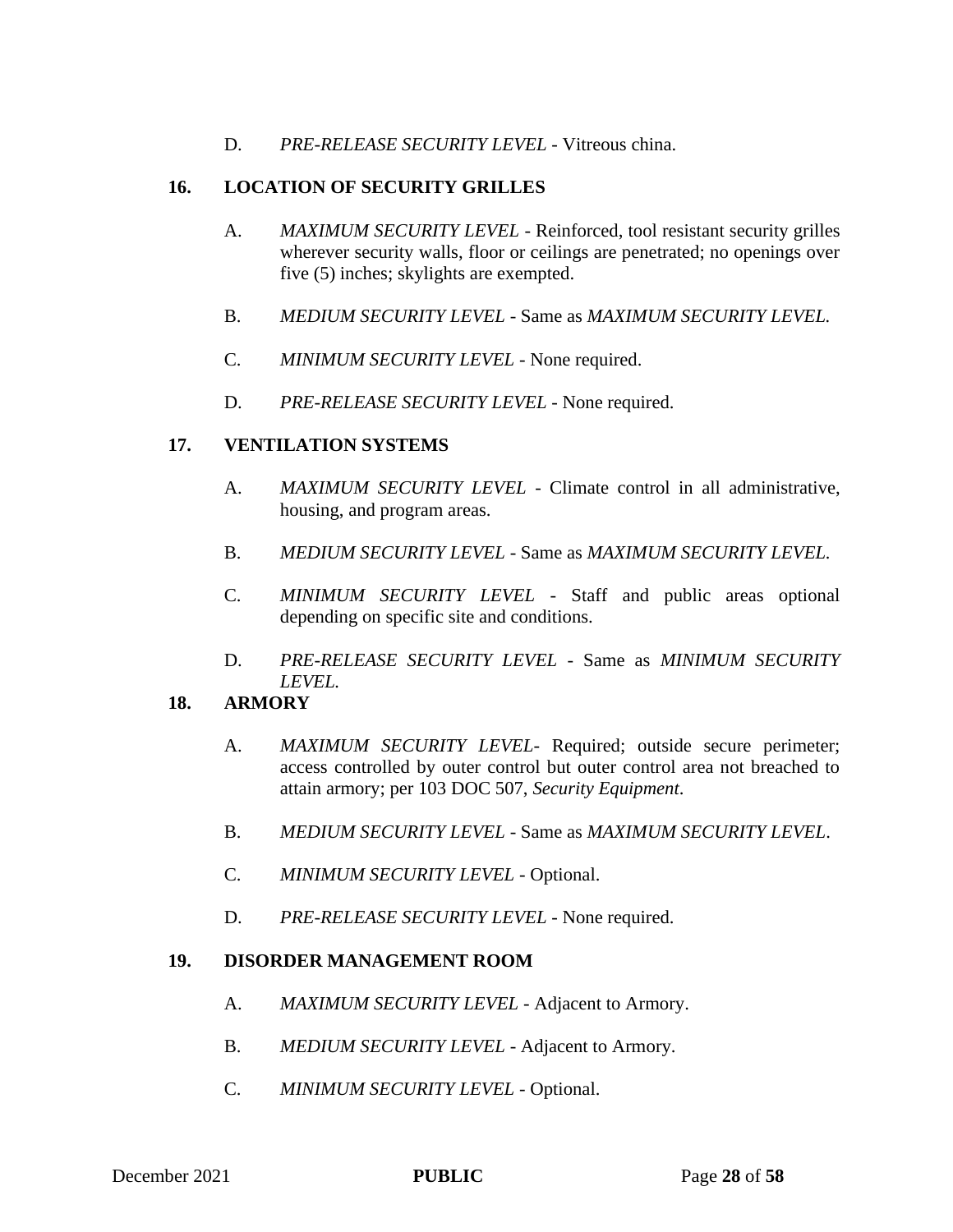D. PRE-RELEASE SECURITY LEVEL - None required.

## **20. KEY REPAIR CENTER**

- A. *MAXIMUM SECURITY LEVEL* Required; in-house staff; outside secure perimeter.
- B. *MEDIUM SECURITY LEVEL* Same as *MAXIMUM SECURITY LEVEL*.
- C. *MINIMUM SECURITY LEVEL*  Optional.
- D. PRE-RELEASE SECURITY LEVEL None required.

## **21. FIRE PROTECTION SYSTEM**

- A. *MAXIMUM SECURITY LEVEL* Meets code for use classification; tamper proof devices.
- B. *MEDIUM SECURITY LEVEL* Same as *MAXIMUM SECURITY LEVEL.*
- C. *MINIMUM SECURITY LEVEL*  Same as *MEDIUM SECURITY LEVEL.*
- D. *PRE-RELEASE SECURITY LEVEL*  Same as *MEDIUM SECURITY LEVEL.*

## **22. SEWERAGE SYSTEM**

- A. *MAXIMUM SECURITY LEVEL* As required by the Department of Environmental Protection ("DEP"); pipes leaving the perimeter to be baffled to no larger than twelve (12) inches.
- B. *MEDIUM SECURITY LEVEL* Same as *MAXIMUM SECURITY LEVEL*.
- C. *MINIMUM SECURITY LEVEL* As required by DEP.
- D. *SECURITY LEVEL Pre-Release* As required by DEP.

## **23. WATER SYSTEM**

A. *MAXIMUM SECURITY LEVEL* - As required by code; secure; thermostatically controlled ranging from 110ºF to 130ºF to ensure safety and promote hygienic practices; shut off system including individual cells and buildings.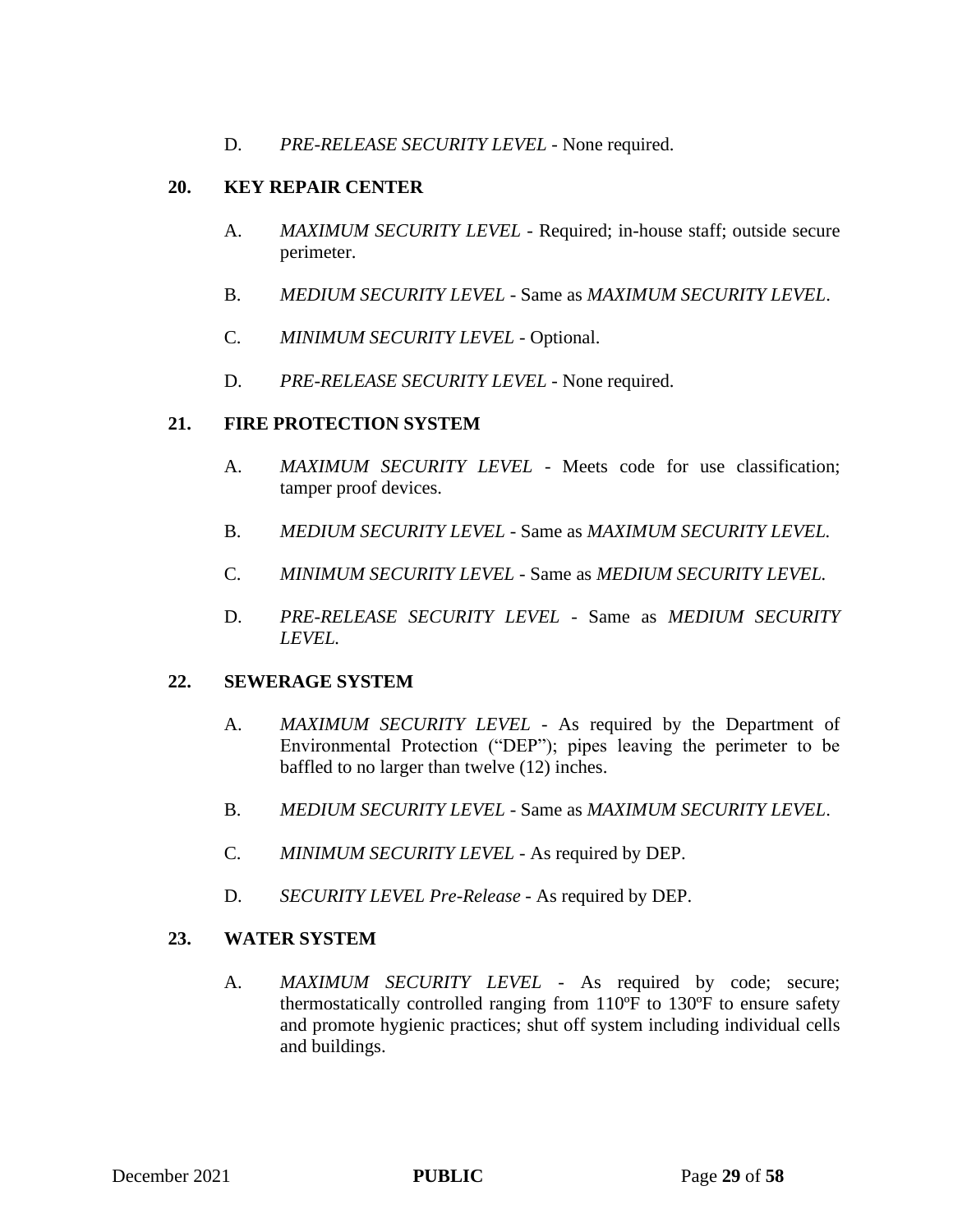- B. *MEDIUM SECURITY LEVEL* Same as *MAXIMUM SECURITY LEVEL Maximum*.
- C. *MINIMUM SECURITY LEVEL*  As required by code. Code Reference: 310 CMR 22, *Drinking Water*; 105 CMR 451, *Minimum Health and Sanitation Standards and Inspection Procedures for Correctional Facilities*; 236 CMR 3, *Public Drinking Water Systems & Operators*
- D. *PRE-RELEASE SECURITY LEVEL Pre-Release* As required by code.

# **24. EMERGENCY GENERATION SYSTEM**

- A. *MAXIMUM SECURITY LEVEL* Required for 100% total facility for a three (3) day duration; battery back up in specific areas per Life Safety Code.
- B. *MEDIUM SECURITY LEVEL* Same as MAXIMUM *SECURITY LEVEL*.
- C. *MINIMUM SECURITY LEVEL Minimum* Same as *MAXIMUM SECURITY LEVEL.*
- D. *PRE-RELEASE SECURITY LEVEL Pre-Release* Same as *MAXIMUM SECURITY LEVEL*.

## **25. CEILINGS**

- A. *MAXIMUM SECURITY LEVEL* Secure; no suspended ceilings in cells; sound absorbing materials in day room, circulation, visiting, dining, etc.; any accessible suspended ceiling is security type.
- B. *MEDIUM SECURITY LEVEL* Same as *MAXIMUM SECURITY LEVEL*. Existing facilities, *MEDIUM SECURITY LEVEL* dormitory style housing shall allow secured suspended ceilings in sleeping areas.
- C. *MINIMUM SECURITY LEVEL*  Secure; suspended ceiling allowed in cells; sound absorbing materials in day room, circulation, visiting, dining, etc; any accessible suspended ceiling is security type.
- D. *PRE-RELEASE SECURITY LEVEL*  Same as *MINIMUM SECURITY LEVEL*.

## **26. FLOORS**

A. *MAXIMUM SECURITY LEVEL* - Concrete with vinyl compositions tile; bathrooms are preferably a non-absorbent, non-slip, composition type floor; kitchen-composition type, non-absorbent, easily cleanable;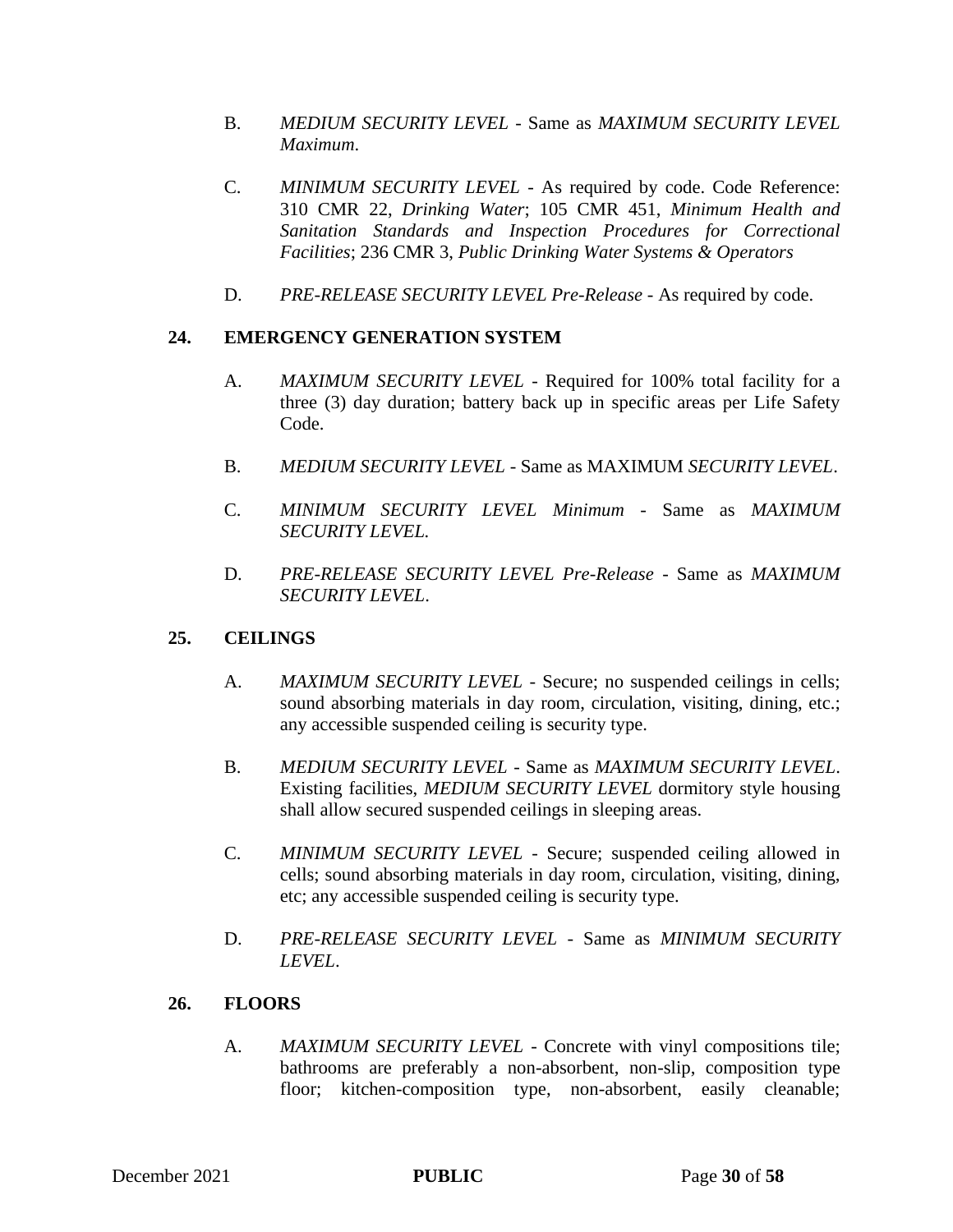gymnasiums - per design and industries standards. A resinous material may be used if deemed cost effective.

- B. *MEDIUM SECURITY LEVEL* Same as *MAXIMUM SECURITY LEVEL*, may utilize carpeting in selected areas.
- C. *MINIMUM SECURITY LEVEL*  Durability and flammability of material are the essential standards.
- D. *PRE-RELEASE SECURITY LEVEL*  Same as *MINIMUM SECURITY LEVELS*.

# **27. COMMUNICATION DEVICES**

- A. *MAXIMUM SECURITY LEVEL* CCTV (spell out the first time) as required inside and outside; paging systems - required; two-way radios required; telephone equipment - controlled access; no outside calls except through switchboard or pre-designated phones; phones for collect calls by inmates; personal body alarms - required duress alarms.
- B. *MEDIUM SECURITY LEVEL* Same as *MAXIMUM SECURITY LEVEL*.
- C. *MINIMUM SECURITY LEVEL*  CCTV -; paging systems required; twoway radios - required; telephone system - limited access; phones for collect calls by inmates; personal body alarms - not required.
- D. *PRE-RELEASE SECURITY LEVEL*  Same as *MINIMUM SECURITY LEVEL*.

# **28. INSTITUTIONAL ENTRANCE AREA**

- A. *MAXIMUM SECURITY LEVEL* Secure control room; visitor processing area; mail processing area; pedestrian trap with metal detector; search area; toilets for males and females; lobby area; waiting area.
- B. *MEDIUM SECURITY LEVEL* Same as *MAXIMUM SECURITY LEVEL*.
- C. *MINIMUM SECURITY LEVEL*  Open type of reception and screening area.
- D. *PRE-RELEASE SECURITY LEVEL*  Same as *MINIMUM SECURITY LEVEL*.

# **29. DINING**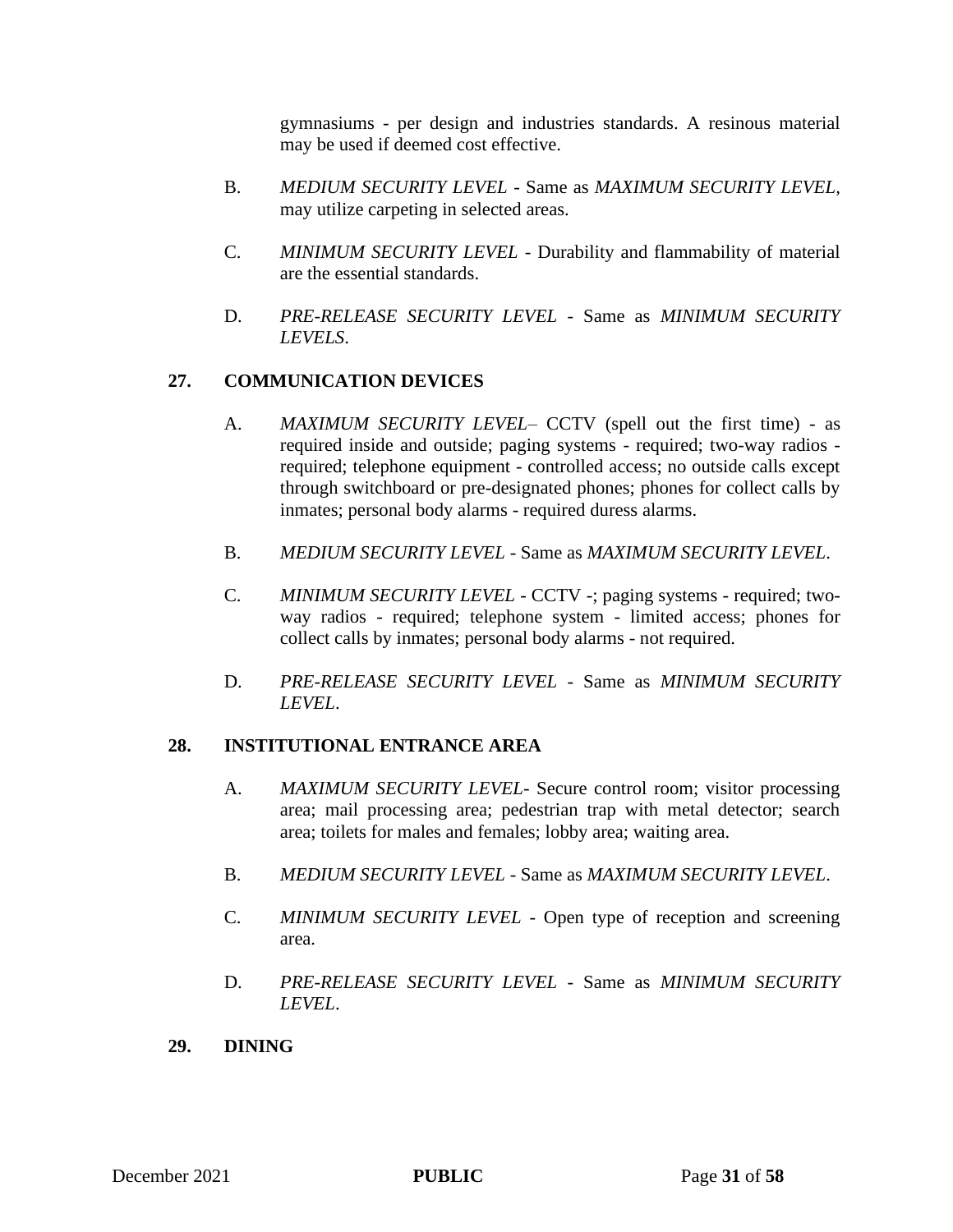- A. *MAXIMUM SECURITY LEVEL* One dining hall capable of holding 33% of the population at any one time; two (2) serving lines if needed.
- B. *MEDIUM SECURITY LEVEL* Same as *MAXIMUM SECURITY LEVEL Maximum*.
- C. *MINIMUM SECURITY LEVEL*  One (1) dining hall capable of holding 50% of the population at any one time.
- D. *PRE-RELEASE SECURITY LEVEL* Same as *MINIMUM SECURITY LEVEL*.

# **30. FACILITY CONFIGURATION**

- A. *MAXIMUM SECURITY LEVEL* Mega structure preferred.
- B. *MEDIUM SECURITY LEVEL* Megastructure, campus, or combination; site specific and population driven.
- C. *MINIMUM SECURITY LEVEL*  Site specific.
- D. *PRE-RELEASE SECURITY LEVEL* Site specific.

# **31. OUTDOOR RECREATION**

(*Subject to facility configuration and site restrictions*)

- A. *MAXIMUM SECURITY LEVEL* In general, each management unit shall have individual outdoor recreation areas at a minimum of fifteen (15) square feet per inmate using the area at one time; in addition, minimum requirements for outdoor recreation shall include facilities for softball and football; outdoor weight pit; a track for aerobic exercise; at least two (2) outside basketball courts.
- B. *MEDIUM SECURITY LEVEL* Same as *MAXIMUM SECURITY LEVEL*.
- C. *MINIMUM SECURITY LEVEL*  Ballfield; track for aerobic exercise; basketball court desirable.
- D. *PRE-RELEASE SECURITY LEVEL* Desirable, but not necessary.

# **32. INDOOR RECREATION**

A. *MAXIMUM SECURITY LEVEL* - Required; minimum height at eaves of twenty-two (22) feet; basketball courts (one [1] court per five-hundred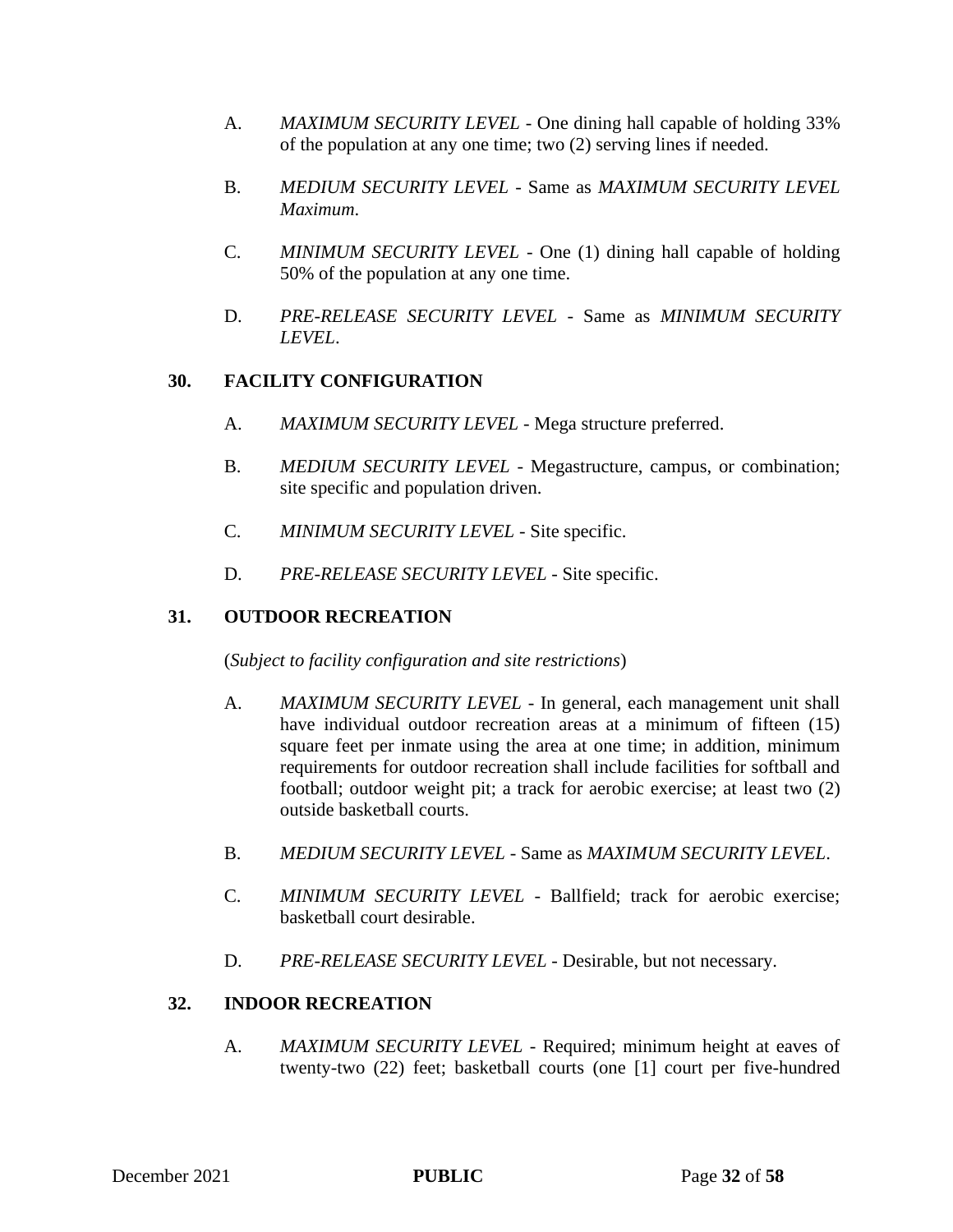[500] inmates); observable weight room; administrative office; staff shower; inmate viewing/bleacher area.

- B. *MEDIUM SECURITY LEVEL* Same as *MAXIMUM SECURITY LEVEL*.
- C. *MINIMUM SECURITY LEVEL*  Gym required if population exceeds two hundred (200) inmates; recreation room; weight room.
- D. *PRE-RELEASE SECURITY LEVEL* Desirable, but not necessary.

# **33 DAYROOMS**

- A. *MAXIMUM SECURITY LEVEL* Required; minimum of thirty-five (35) square feet per inmate for maximum amount of inmates who use it at one time; natural light; observable from Officers station.
- B. *MEDIUM SECURITY LEVEL* Same as *MAXIMUM SECURITY LEVEL*.
- C. *MINIMUM SECURITY LEVEL*  Day rooms required; minimum of thirtyfive (35) square feet per inmate for maximum amount of inmates who use it at one time.
- D. *PRE-RELEASE SECURITY LEVEL*  Same as *MINIMUM SECURITY LEVEL*.

# **34. STAFF AREAS**

- A. *MAXIMUM SECURITY LEVEL* Locker/shower areas outside secure perimeter; muster/training area outside secure perimeter; exercise/fitness area outside secure perimeter; staff dining/lounge area.
- B. *MEDIUM SECURITY LEVEL* Same as *MAXIMUM SECURITY LEVEL Maximum*.
- C. *MINIMUM SECURITY LEVEL*  Muster/training area; staff dining/lounge area.
- D. *PRE-RELEASE SECURITY LEVEL* Staff dining/lounge area.

# **35. TOOL CONTROL**

- A. *MAXIMUM SECURITY LEVEL* Main tool control/storage area is outside secure perimeter; tools stored inside perimeter are in fully secured areas only accessible to staff.
- B. *MEDIUM SECURITY LEVEL* Same as *MAXIMUM SECURITY LEVEL*.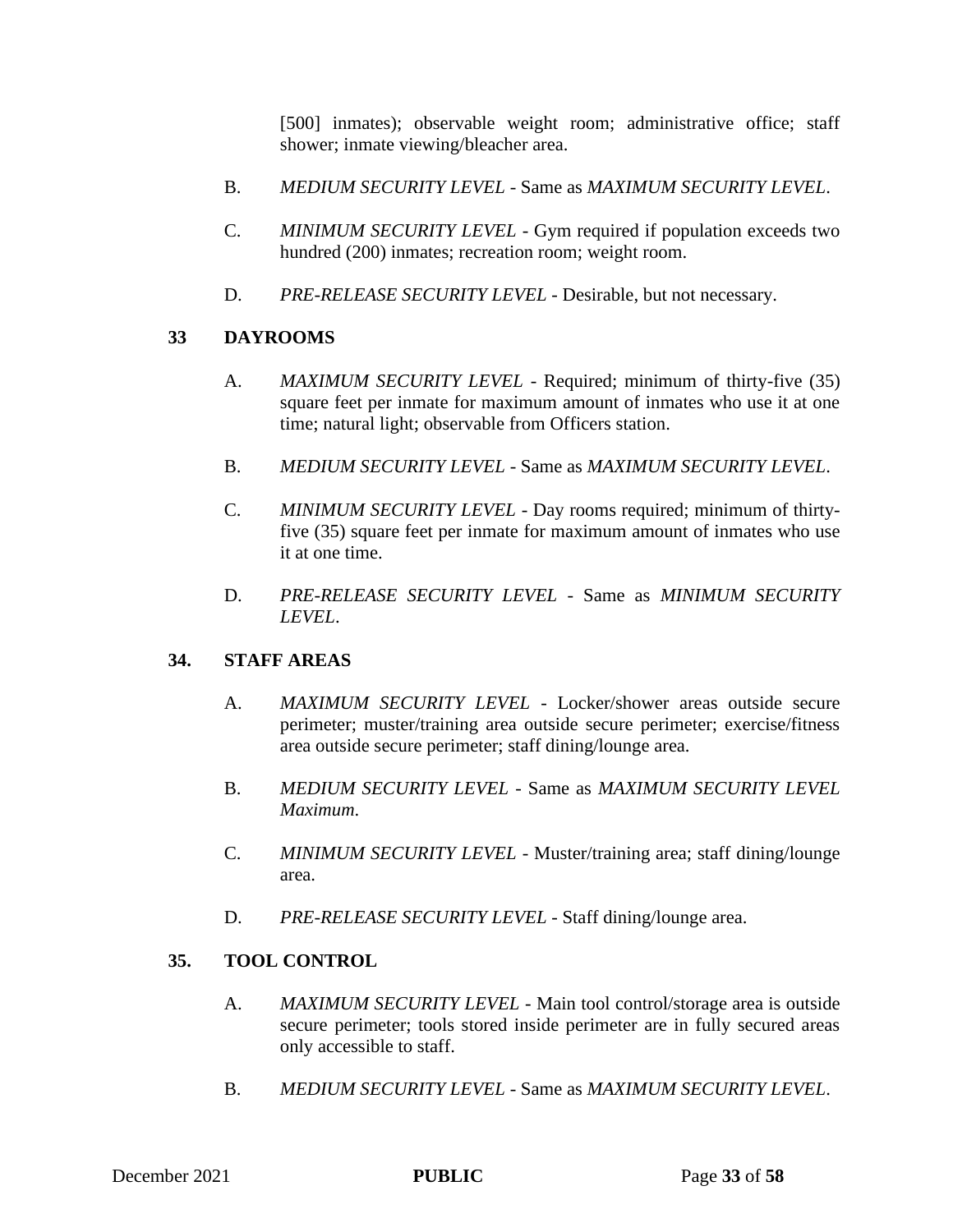- C. *MINIMUM SECURITY LEVEL*  Secure storage/control areas supervised by staff.
- D. *PRE-RELEASE SECURITY LEVEL*  Same as *MINIMUM SECURITY LEVEL*.

# **36. PLAN ROOM**

- A. *MAXIMUM SECURITY LEVEL* Required for facility plans, archives, etc.; inside secure perimeter within a secure area.
- B. *MEDIUM SECURITY LEVEL* Same as *MAXIMUM SECURITY LEVEL*.
- C. *MINIMUM SECURITY LEVEL*  An area for this purpose is recommended; it is required if the facility size exceeds two hundred (200) inmates.
- D. *PRE-RELEASE SECURITY LEVEL* An area for this purpose is recommended.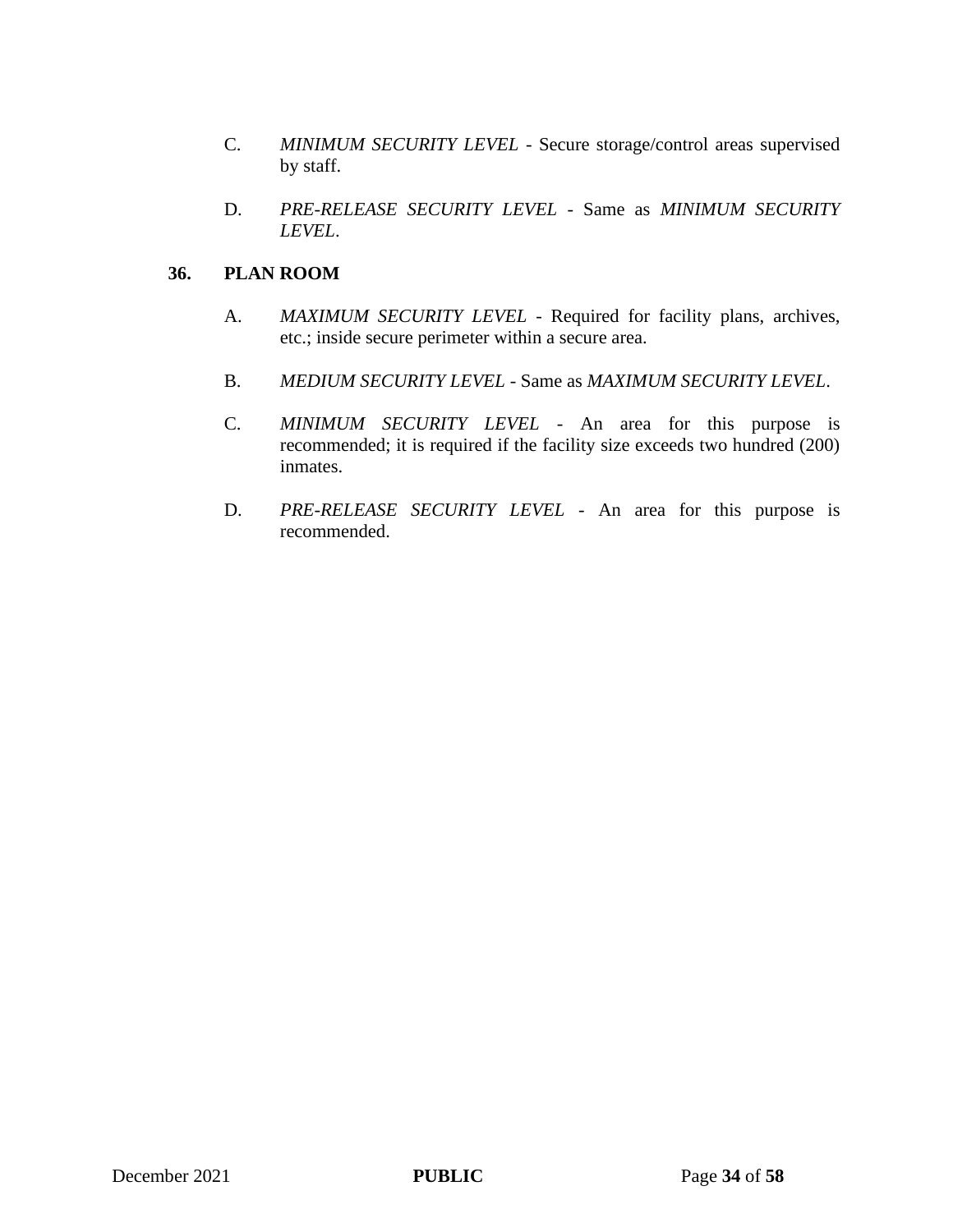## **103 DOC 703**

## **OPERATIONAL ISSUES**

## **1. VISITATION FREQUENCY**

- A. *MAXIMUM SECURITY LEVEL* Set hours; somewhat limited access.
- B. *MEDIUM SECURITY LEVEL* Same as *MAXIMUM SECURITY LEVEL Maximum*; increased access.
- C. *MINIMUM SECURITY LEVEL*  Set hours; increased access.
- D. *PRE-RELEASE SECURITY LEVEL*  Same as *MINIMUM SECURITY LEVEL*.

## **2. SECURITY LEVEL OF VISIT**

- A. *MAXIMUM SECURITY LEVEL* Non-contact visit for some, contact visit for most; high level of monitoring by staff; children's area visible from staff area.
- B. *MEDIUM SECURITY LEVEL* Contact visit with some non-contact visiting when appropriate; high level of monitoring by staff; children's area visible from staff area.
- C. *MINIMUM SECURITY LEVEL*  All contact visiting; low level of monitoring by staff.
- D. *PRE-RELEASE SECURITY LEVEL*  Same as *MINIMUM SECURITY LEVEL*.

## **3. SCREENING OF VISITORS**

- A. **MAXIMUM SECURITY LEVEL** Metal detector pass through; shakedown.
- B. *MEDIUM SECURITY LEVEL* Same as *MAXIMUM SECURITY LEVEL*.
- C. *MINIMUM SECURITY LEVEL*  Verbal interview/information; possible shakedown.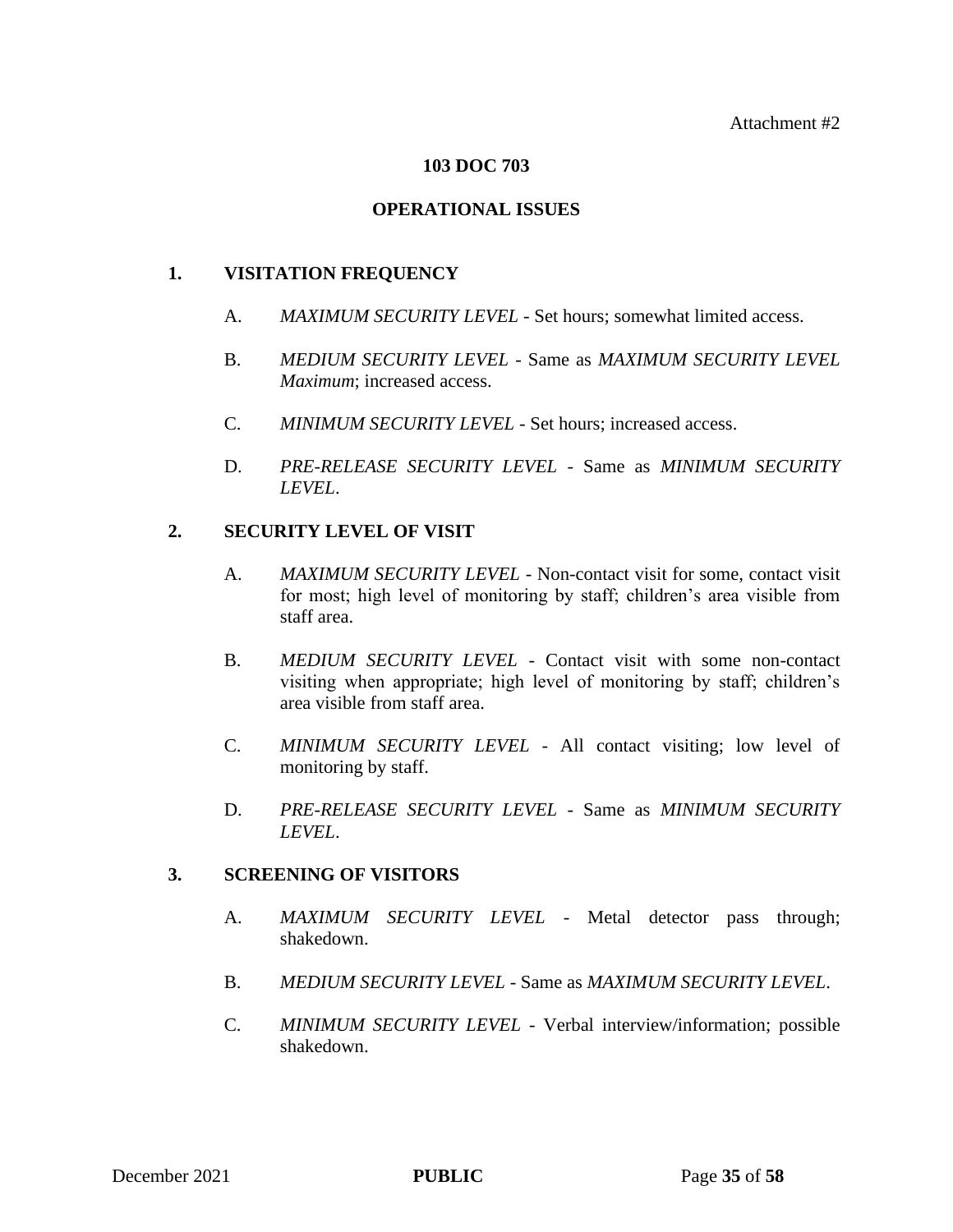D. *PRE-RELEASE SECURITY LEVEL* - Same as *MINIMUM SECURITY LEVEL*.

# **4. LAUNDRY**

- A. *MAXIMUM SECURITY LEVEL* Sent to centralized laundry; Durable type equipment.
- B. *MEDIUM SECURITY LEVEL* Same as *MAXIMUM SECURITY LEVEL*  (housing unit personal laundry allowed).
- C. *MINIMUM SECURITY LEVEL*  Central laundry washed by inmates; decentralized available for personal belongings.
- D. PRE-RELEASE SECURITY LEVEL Washed by inmates.

# **5. DINING LOCATION**

- A. *MAXIMUM SECURITY LEVEL* Centralized, secured dining area(s) with officers present.
- B. *MEDIUM SECURITY LEVEL* Same as *MAXIMUM SECURITY LEVEL*.
- C. *MINIMUM SECURITY LEVEL*  In unsupervised area adjacent to kitchen.
- D. *PRE-RELEASE SECURITY LEVEL*  Same as *MINIMUM SECURITY LEVEL*.

# **6. FOOD PREPARATION**

- A. *MAXIMUM SECURITY LEVEL* Done by prisoners with kitchen officer supervision; serving line; portion control; cycle menu.
- B. *MEDIUM SECURITY LEVEL* Same as *MAXIMUM SECURITY LEVEL*.
- C. *MINIMUM SECURITY LEVEL*  Supervision by staff; meals prepared by inmates assigned to that task; cycle menu.
- D. *PRE-RELEASE SECURITY LEVEL*  Same as *MINIMUM SECURITY LEVEL*.

# **7. ABILITY TO EARN MONEY WHILE AT JOB SITE**

- A. *MAXIMUM SECURITY LEVEL* If working, yes.
- B. *MEDIUM SECURITY LEVEL* Same as *MAXIMUM SECURITY LEVEL*.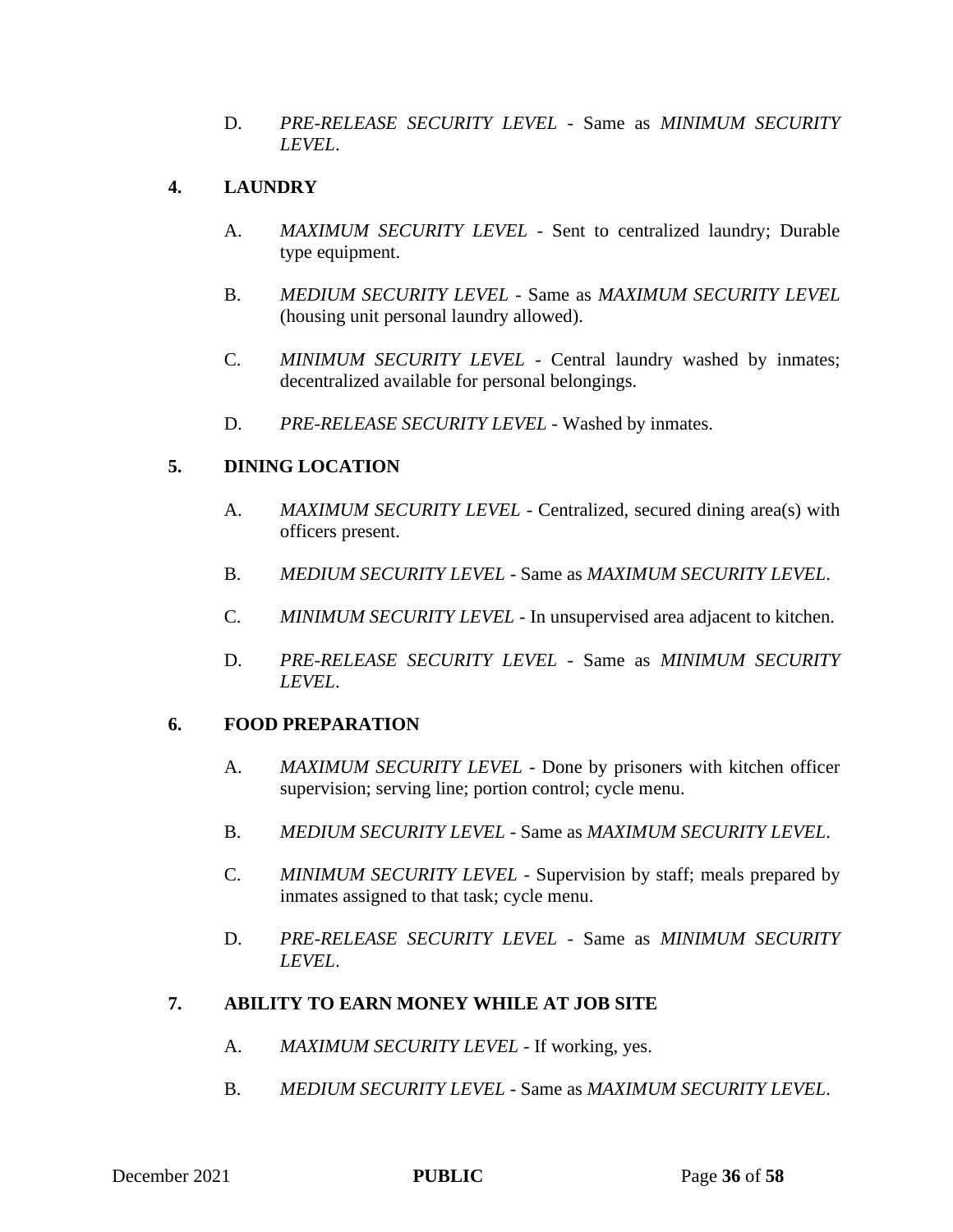- C. *MINIMUM SECURITY LEVEL*  Almost always; must work to stay in program.
- D. PRE-RELEASE SECURITY LEVEL Work release in community.

# **8. REQUIRED TO PAY ROOM AND BOARD / PRISONER LEVEL OF ECONOMIC SELF-SUFFICIENCY**

- A. *MAXIMUM SECURITY LEVEL* No. Low economic self-sufficiency.
- B. *MEDIUM SECURITY LEVEL* No. Moderate level of economic selfsufficiency.
- C. *MINIMUM SECURITY LEVEL*  No. Moderate level of economic selfsufficiency.
- D. *PRE-RELEASE SECURITY LEVEL*  Yes. High level of economic selfsufficiency.

## **9. EMPHASIS OF HUMAN SERVICES PROGRAMMING**

- A. *MAXIMUM SECURITY LEVEL* Long term; assisting prisoners to adapt to problems of long-term incarceration.
- B. *MEDIUM SECURITY LEVEL* Same as *MAXIMUM SECURITY LEVEL* except some preparation given placement in *MINIMUM SECURITY LEVEL*.
- C. *MINIMUM SECURITY LEVEL PRE-RELEASE SECURITY LEVEL Pre-Release* training guidance given toward reintegration issue.
- D. *PRE-RELEASE SECURITY LEVEL* Monitoring of constructive use of leisure time activities, use of community programming.

# **10. ACCESS TO OUTDOOR RECREATION**

- A. *MAXIMUM SECURITY LEVEL* Limited by weather and scheduling of areas.
- B. *MEDIUM SECURITY LEVEL* Same as *MAXIMUM SECURITY LEVEL*.
- C. *MINIMUM SECURITY LEVEL*  Unlimited except by weather, darkness, and available area.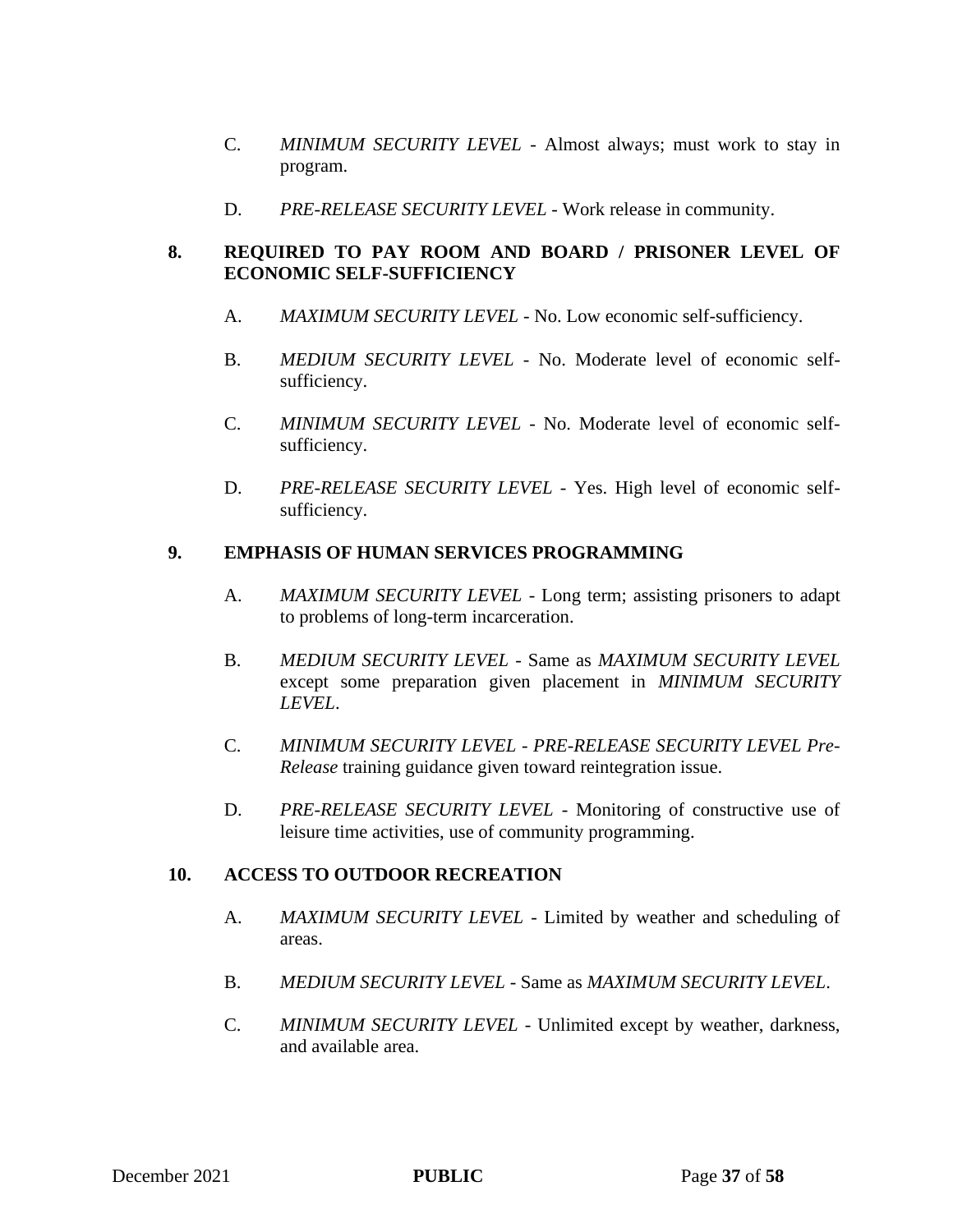D. *PRE-RELEASE SECURITY LEVEL* - Same as *MINIMUM SECURITY LEVELS*.

# **11. HOURS OUTSIDE OF CELL**

- A. *MAXIMUM SECURITY LEVEL* Restricted by facility schedule.
- B. *MEDIUM SECURITY LEVEL* Same as *MAXIMUM SECURITY LEVEL*  except usually longer time allowed outside of cell (greater than fourteen (14) hours allowed).
- C. *MINIMUM SECURITY LEVEL*  Only restricted time is bed time.
- D. *PRE-RELEASE SECURITY LEVEL*  Same as *MINIMUM SECURITY LEVEL*.

# **12. PROXIMITY OF HUMAN SERVICE PROGRAM AREAS TO HOUSING UNITS (UNIT MANAGEMENT)**

- A. *MAXIMUM SECURITY LEVEL* Either inside or adjacent to housing areas.
- B. *MEDIUM SECURITY LEVEL* Same as *MAXIMUM SECURITY LEVEL.*
- C. *MINIMUM SECURITY LEVEL*  Within the facility.
- D. *PRE-RELEASE SECURITY LEVEL* Community programming stressed.

# **13. EXPOSURE TO OUTSIDE VOLUNTEER OR COMMUNITY GROUP**

- A. *MAXIMUM SECURITY LEVEL* Occasionally.
- B. *MEDIUM SECURITY LEVEL* Fairly regularly*.*
- C. *MINIMUM SECURITY LEVEL*  Often.
- D. *PRE-RELEASE SECURITY LEVEL*  Accomplished through release to community.

## **14. ALLOWED TO CARRY CURRENCY**

- A. *MAXIMUM SECURITY LEVEL* No.
- B. *MEDIUM SECURITY LEVEL* Same as *MAXIMUM SECURITY LEVEL.*
- C. *MINIMUM SECURITY LEVEL*  Often permitted, within limitations.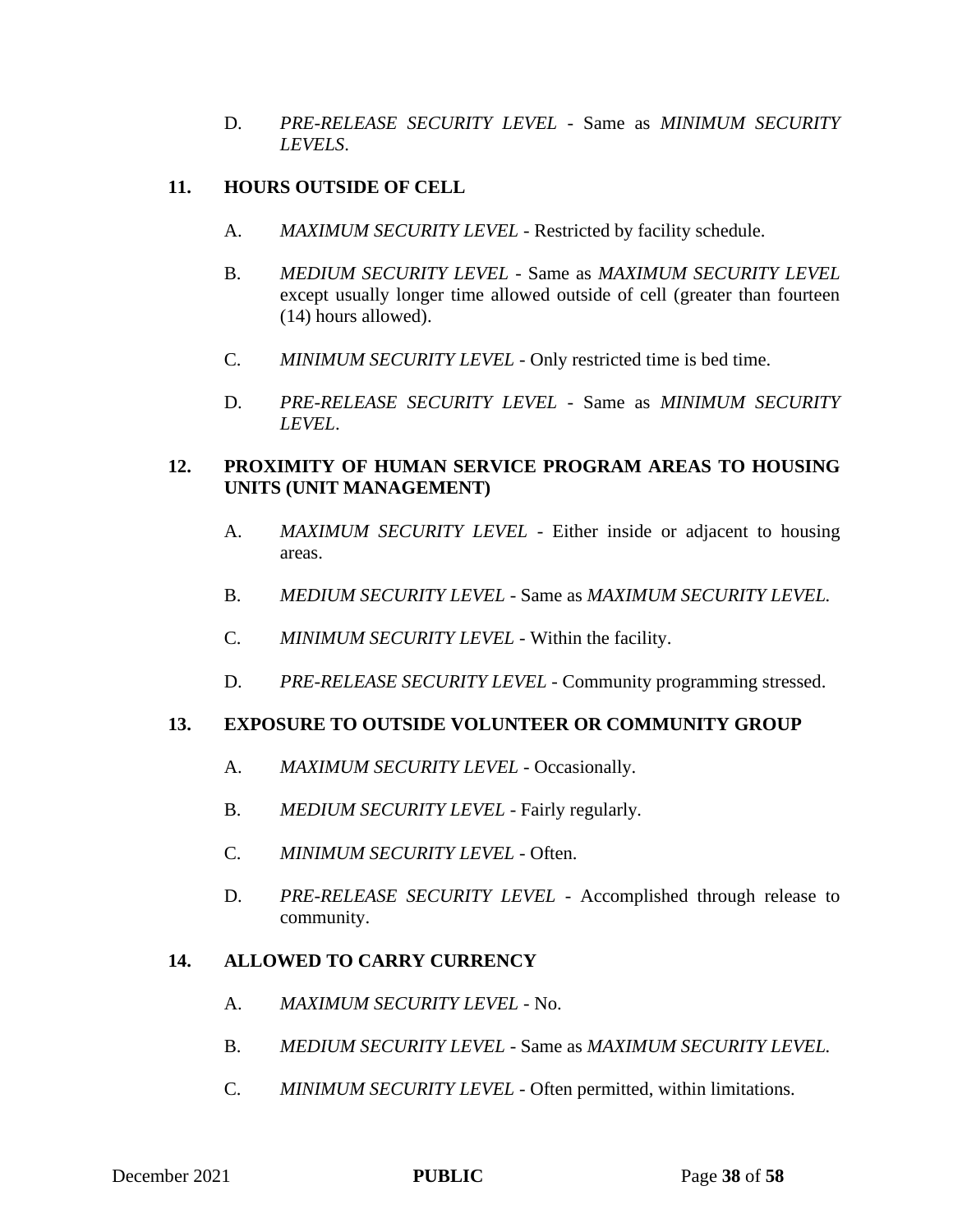D. *PRE-RELEASE SECURITY LEVEL* - Allowed with some limitations.

## **15. ACCESSIBILITY TO FURLOUGHS**

- A. *MAXIMUM SECURITY LEVEL* None generally; at Commissioner's discretion.
- B. *MEDIUM SECURITY LEVEL* Limited furlough program per 103 CMR 463.00, *Furlough*.
- C. *MINIMUM SECURITY LEVEL*  Per 103 CMR 463.00, *Furlough.*
- D. *PRE-RELEASE SECURITY LEVEL*  Same as *MINIMUM SECURITY LEVEL*.

## **16. ACCESSIBILITY IN COMMUNITY WORK PROJECTS**

- A. *MAXIMUM SECURITY LEVEL* No.
- B. *MEDIUM SECURITY LEVEL* No.
- C. *MINIMUM SECURITY LEVEL*  Inmate may participate in supervised community work projects*.*
- D. *PRE-RELEASE SECURITY LEVEL*  Encouraged to participate in both supervised and non-supervised community projects.

## **17. FREQUENCY OF OFFICER ESCORT OUT OF HOUSING AREA**

- A. *MAXIMUM SECURITY LEVEL* Where necessary.
- B. *MEDIUM SECURITY LEVEL* Not common except in group movements out of housing areas as needed.
- C. *MINIMUM SECURITY LEVEL*  Rarely*.*
- D. *PRE-RELEASE SECURITY LEVEL* Rarely.
- C. *MINIMUM SECURITY LEVEL*  Earned way into setting by clean institutional record, good program participation and/or because release date is near as determined by classification*.*
- D. *PRE-RELEASE SECURITY LEVEL* Statutorily within eighteen (18) months of parole and determined suitable*.*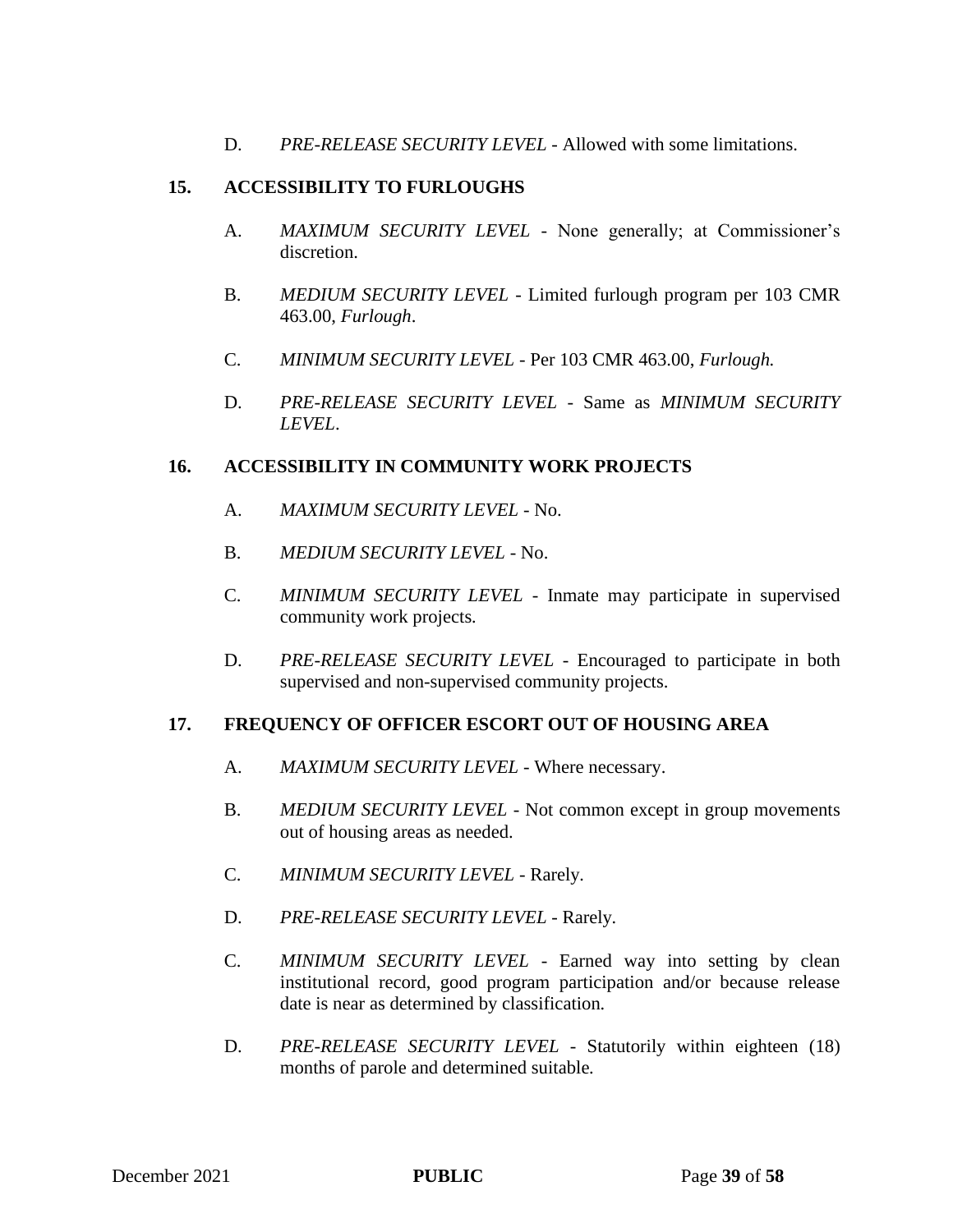## **18. RESTRICTED PRISONER CLOTHING**

- A. *MAXIMUM SECURITY LEVEL* Almost always regulated colors and styles.
- B. *MEDIUM SECURITY LEVEL* Same as *MAXIMUM SECURITY LEVEL*.
- C. *MINIMUM SECURITY LEVEL*  Usually restricted.
- D. *PRE-RELEASE SECURITY LEVEL* Only restriction is on quantity.

# **19. FREQUENCY OF HEAD COUNTS**

- A. *MAXIMUM SECURITY LEVEL* At least six (6) major counts per day.
- B. *MEDIUM SECURITY LEVEL* to **MAXIMUM** SECURITY LEVEL– At least six (6) major counts per day.
- C. *MINIMUM SECURITY LEVEL*  Minimum of six (6) major counts per day, and additional informal counts.
- D. *PRE-RELEASE SECURITY LEVEL*  Same as *MINIMUM SECURITY LEVEL*.

# **20. DAILY SCHEDULE**

- *A. MAXIMUM SECURITY LEVEL* Highly structured.
- *B. MEDIUM SECURITY LEVEL* Moderately to highly structured.
- *C. MINIMUM SECURITY LEVEL*  Low to moderately structured.
- E. *PRE-RELEASE SECURITY LEVEL*  Same as *MINIMUM SECURITY LEVEL*.

# **21. AMOUNT OF PERSONAL EFFECTS PERMITTED IN BED SPACE PER 103 DOC 403,** *INMATE PROPERTY***.**

- A. *MAXIMUM SECURITY LEVEL* Low level, regulated.
- B. *MEDIUM SECURITY LEVEL* Same as *MAXIMUM SECURITY LEVEL*.
- C. *MINIMUM SECURITY LEVEL*  Same as *MAXIMUM SECURITY LEVEL*.
- D. *PRE-RELEASE SECURITY LEVEL* Same as *MAXIMUM SECURITY LEVEL*.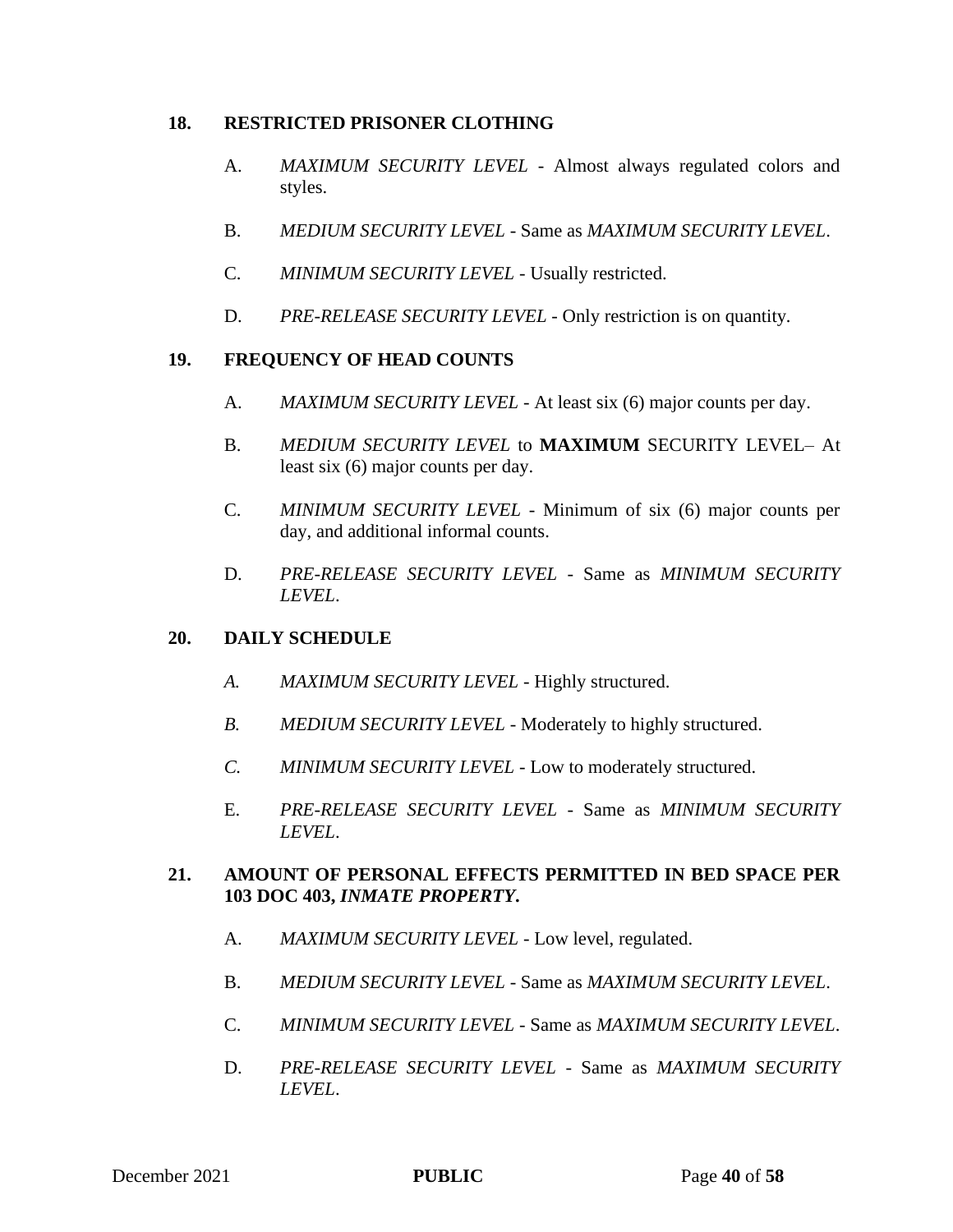# **22. FREEDOM TO DECORATE WALLS IN CELL OR BED AREA**

- A. *MAXIMUM SECURITY LEVEL* Limited.
- B. *MEDIUM SECURITY LEVEL* Limited.
- C. *MINIMUM SECURITY LEVEL*  Limited.
- D. *PRE-RELEASE SECURITY LEVEL* Limited.

## **23. JOB ASSIGNMENT LOCATION**

- A. *MAXIMUM SECURITY LEVEL* Inside the perimeter; "Inside details".
- B. *MEDIUM SECURITY LEVEL* Same as *MAXIMUM SECURITY LEVEL,*  some outside under supervision.
- C. *MINIMUM SECURITY LEVEL*  Outside details in supervised work projects.
- D. *PRE-RELEASE SECURITY LEVEL*  Community work release program.

# **24. SECURITY USED FOR TRANSPORTING A PRISONER OUTSIDE INSTITUTION**

- A. *MAXIMUM SECURITY LEVEL* Two (2) officers; secured vehicle; leg irons and cuffs; officers may be armed; no stops.
- B. *MEDIUM SECURITY LEVEL* Same as *MAXIMUM SECURITY LEVEL*.
- C. *MINIMUM SECURITY LEVEL*  Escorted by one (1) officer; standard vehicle; no cuffs or leg irons unless necessary.
- D. *PRE-RELEASE SECURITY LEVEL*  Same as *MINIMUM SECURITY LEVEL*.

## **25. INTERCOM SYSTEM INTO HOUSING AREA**

- A. *MAXIMUM SECURITY LEVEL* Yes.
- B. *MEDIUM SECURITY LEVEL* Yes.
- C. *MINIMUM SECURITY LEVEL*  Occasionally.
- D. PRE-RELEASE SECURITY LEVEL Occasionally.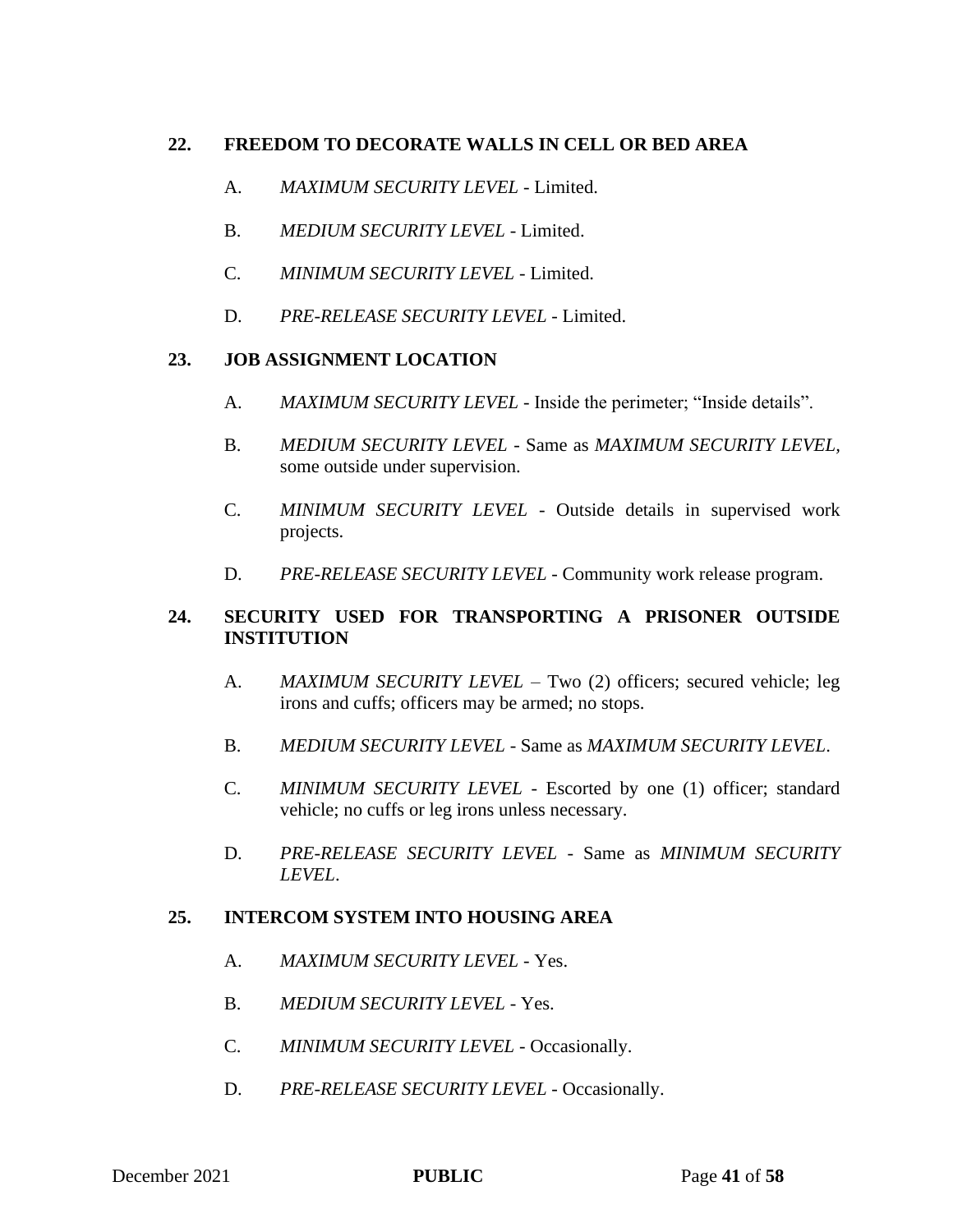# **26. ELECTRICAL SURVEILLANCE OF HALLWAYS AND DOORS TO OUTSIDE**

- A. *MAXIMUM SECURITY LEVEL* Required.
- B. *MEDIUM SECURITY LEVEL* Medium Same as *MAXIMUM SECURITY LEVEL*.
- C. *MINIMUM SECURITY LEVEL*  As needed/optional.
- D. *PRE-RELEASE SECURITY LEVEL*  Same as *MINIMUM SECURITY LEVEL*.

## **27. ACCESS TO TELEPHONE**

- A. *MAXIMUM SECURITY LEVEL* Usually limited to out of cell time.
- B. *MEDIUM SECURITY LEVEL* Same as *MAXIMUM SECURITY LEVEL*.
- C. *MINIMUM SECURITY LEVEL*  Generally unrestricted.
- D. *PRE-RELEASE SECURITY LEVEL* No restriction.

## **28. ACCESS TO CULINARY UTENSILS.**

- A. *MAXIMUM SECURITY LEVEL* No, except in kitchen and under strict supervision.
- B. *MEDIUM SECURITY LEVEL* Same as *MAXIMUM SECURITY LEVEL*.
- C. *MINIMUM SECURITY LEVEL*  Generally restricted.
- D. *PRE-RELEASE SECURITY LEVEL* No restriction.

## **29. USE OF ALCOHOL AND DRUG SCREENING**

- A. *MAXIMUM SECURITY LEVELS Moderate.*
- B. *MEDIUM SECURITY LEVEL* Moderate.
- C. *MINIMUM SECURITY LEVEL*  Moderate.
- D. *PRE-RELEASE SECURITY LEVEL*  High.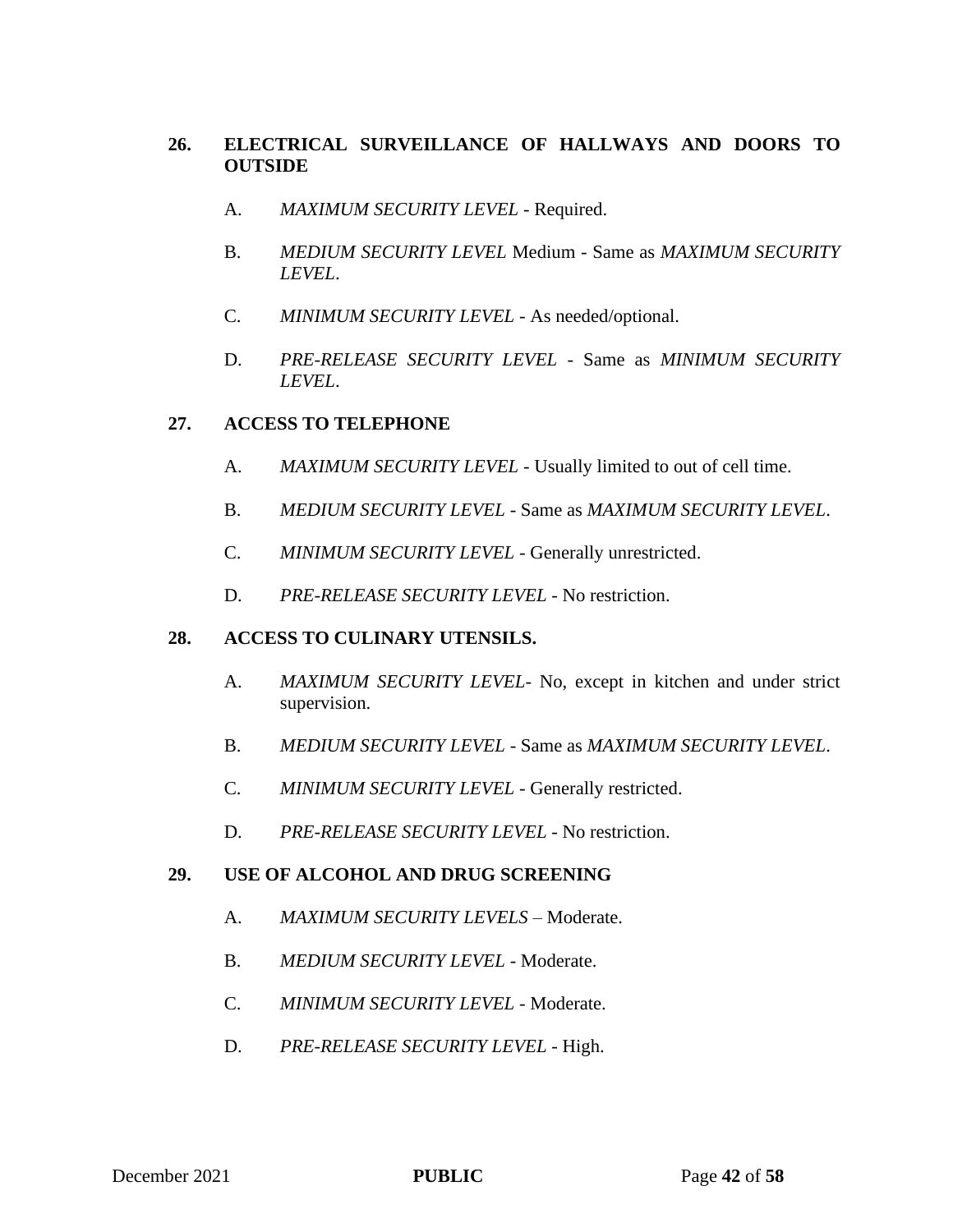## **30. KEY CONTROL BY STAFF**

- A. *MAXIMUM SECURITY LEVEL* High level.
- B. *MEDIUM SECURITY LEVEL* Same as *MAXIMUM SECURITY LEVEL*.
- C. *MINIMUM SECURITY LEVEL*  Same as *MAXIMUM SECURITY LEVEL*.
- D. *PRE-RELEASE SECURITY LEVEL*  Same as *MAXIMUM SECURITY LEVEL*.

## **31. FREQUENCY OF STAFF CHECKS**

- A. *MAXIMUM SECURITY LEVEL* In Restrictive Housing Units, once every thirty (30) minutes except more frequently with violent, mentally disturbed, suicidal, and at-risk inmates. For general population inmates, once each hour.
- B. *MEDIUM SECURITY LEVEL* Same as *maximum SECURITY LEVEL*.
- C. *MINIMUM SECURITY LEVEL* See #19 above, Frequency of Head Counts.
- D. *PRE-RELEASE SECURITY LEVEL Pre-Release* See #19 above, Frequency of Head Counts.

## **32. DEGREE OF PRISONER MOVEMENT.**

- A. *MAXIMUM SECURITY LEVEL* Low.
- B. *MEDIUM SECURITY LEVEL* Medium.
- C. *MINIMUM SECURITY LEVEL*  High.
- D. *PRE-RELEASE SECURITY LEVEL*  High.

#### **33. METHOD OF MAINTAINING ORDER**

- A. *MAXIMUM SECURITY LEVEL* Presence and availability of security and program staff; threat of lock-in; disciplinary detention or transfer to restrictive housing status.
- B. *MEDIUM SECURITY LEVEL* Presence and availability of security and program staff; threat of lock-in; disciplinary detention.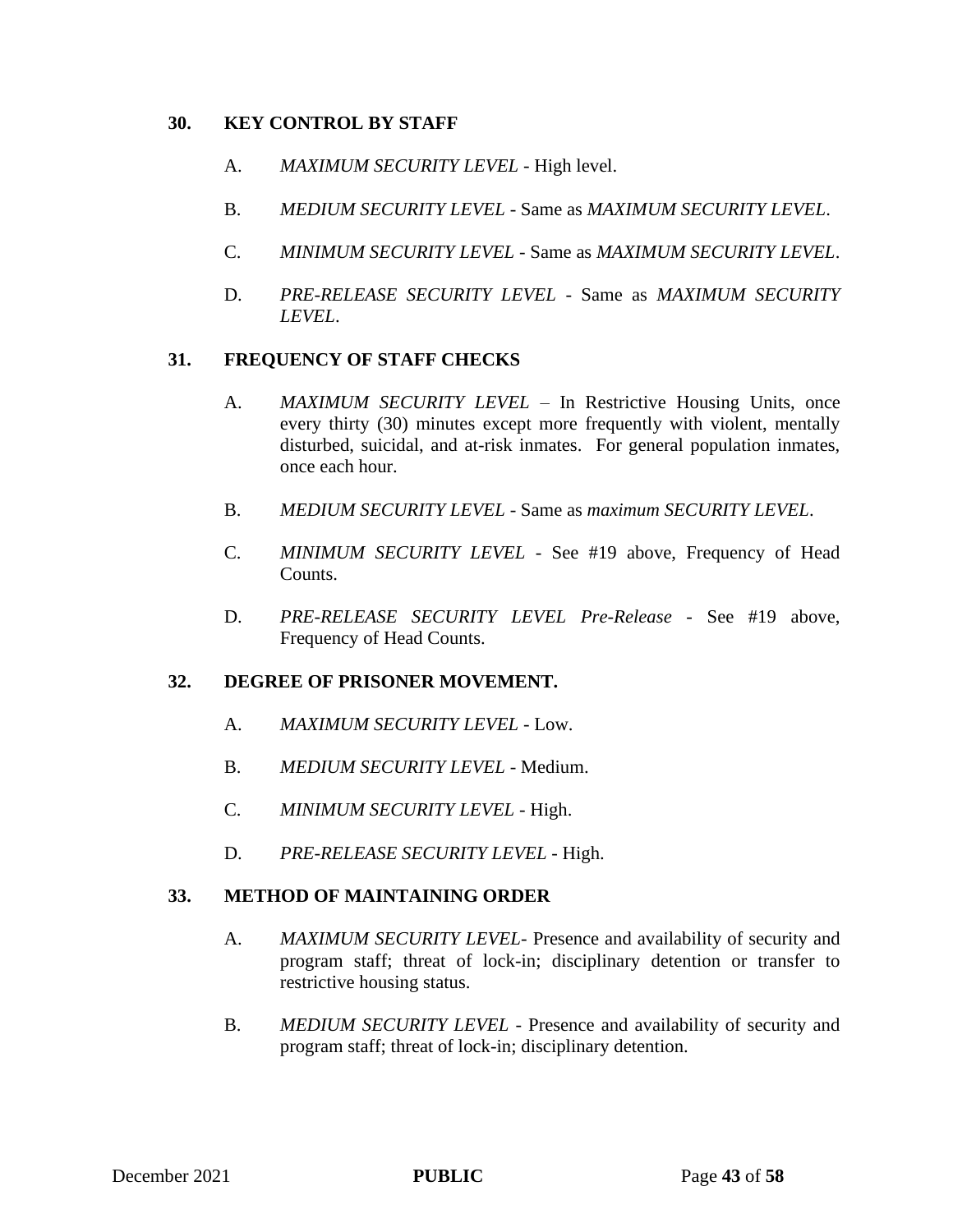- C. *MINIMUM SECURITY LEVEL*  Presence and availability of security and program staff; threat of lock-in; disciplinary detention.
- D. PRE-RELEASE SECURITY LEVEL Presence and availability of security and program staff; same as *MINIMUM SECURITY LEVEL*.

# **34. PRISONER PERIOD OF STAY**

- A. *MAXIMUM SECURITY LEVEL* Usually long to medium in duration.
- B. *MEDIUM SECURITY LEVEL* Usually long in duration.
- C. *MINIMUM SECURITY LEVEL*  Usually short in duration.
- D. *PRE-RELEASE SECURITY LEVEL* Twelve (12) to eighteen (18) months.

# **35. CONTACT WITH FUTURE PAROLE OFFICER**

- A. *MAXIMUM SECURITY LEVEL* Low.
- B. *MEDIUM SECURITY LEVEL* Low.
- C. *MINIMUM SECURITY LEVEL*  Medium to high.
- D. *PRE-RELEASE SECURITY LEVEL*  High.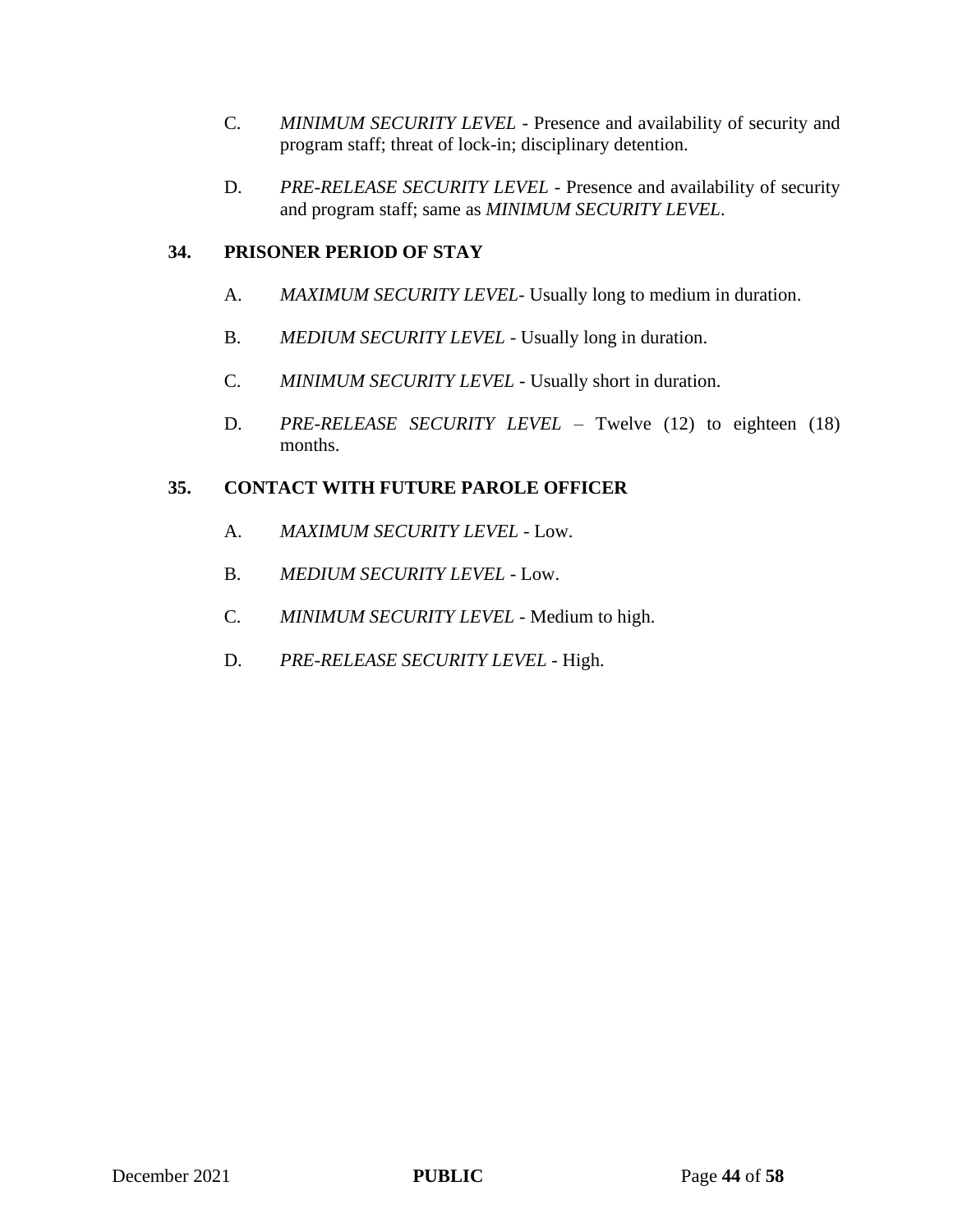# **103 DOC 703**

# **PHYSICAL ITEM ISSUES MATRIX**

|                  |                                                                    | <b>SECURITY LEVELS</b>                                                                                                                                                                                                                                                  |                                                                                                                                                                                                                            |                                                                                                                        |                                                                                                            |
|------------------|--------------------------------------------------------------------|-------------------------------------------------------------------------------------------------------------------------------------------------------------------------------------------------------------------------------------------------------------------------|----------------------------------------------------------------------------------------------------------------------------------------------------------------------------------------------------------------------------|------------------------------------------------------------------------------------------------------------------------|------------------------------------------------------------------------------------------------------------|
|                  | PHYSICAL ITEM                                                      | <b>Maximum</b>                                                                                                                                                                                                                                                          | <b>Medium</b>                                                                                                                                                                                                              | <b>Minimum</b>                                                                                                         | <b>Pre-Release</b>                                                                                         |
| 1.               | <b>HOUSING</b><br><b>AREA</b><br><b>WINDOWS</b>                    | Non-operable; restricted size, five (5)<br>inch vertical or horizontal opening<br>with security window glazing                                                                                                                                                          | Four (4) percent of floor area;<br>fixed, non-operable                                                                                                                                                                     | Standard size<br>commercial grade                                                                                      | Same as MINIMUM<br><b>SECURITY LEVEL</b>                                                                   |
| 2.               | <b>SECURITY</b><br><b>SCREENS</b>                                  | Ten (10) mesh per inch; security<br>gauge                                                                                                                                                                                                                               | Twelve (12) mesh per inch;<br>security gauge                                                                                                                                                                               | Sixteen (16) mesh per<br>inch; commercial<br>grade                                                                     | Sixteen (16) mesh<br>per inch; commercial<br>grade                                                         |
| 3.               | <b>PLUMBING</b><br><b>FIXTURES</b>                                 | Colored epoxy coated stainless steel,<br>heavy duty correctional use; serviced<br>via a locked chase outside the cell<br>area                                                                                                                                           | Durable, epoxy colored,<br>stainless steel fixtures and<br>mountings; serviced by a<br>locked chase outside the cell<br>area                                                                                               | Vitreous china                                                                                                         | Same as MINIMUM<br><b>SECURITY LEVEL</b>                                                                   |
| $\overline{4}$ . | <b>FLOOR</b><br><b>DRAINS IN</b><br><b>HOUSING</b><br><b>AREAS</b> | Independent drain system adjacent to<br>& outside cell; drains required in day<br>rooms; scupper drains required on<br>mezzanine or tiers                                                                                                                               | Same as MAXIMUM<br><b>SECURITY LEVEL</b>                                                                                                                                                                                   | Not required                                                                                                           | Not required                                                                                               |
| 5.               | <b>CELL DOOR</b>                                                   | Fully selective electro-mechanical solid<br>sliding door with vision panel, speaking<br>panel, & food pass; remotely controlled with<br>manual override; gang lock release with<br>individual override; restrictive housing cells<br>shall have hand & ankle cuff slots | Sliding security door; remotely<br>controlled with manual override;<br>gang lock release with individual<br>override; vision panel & food pass;<br>swinging door allowed depending on<br>housing unit type & inmate served | Swing, commercial grade<br>hollow metal or solid<br>wood; vision panel; doors<br>may be lockable from the<br>inside    | Same as MINIMUM<br><b>SECURITY LEVEL</b>                                                                   |
|                  | 6.CELL/BEDROOM                                                     | Steel or concrete, fixed in place; bed,<br>writing surface, and seat, storage<br>space for personal belongings;<br>restrictive housing beds shall have<br>restraint capabilities                                                                                        | Steel, fixed in place; bed,<br>writing surface, and seat,<br>storage space for personal<br>belongings                                                                                                                      | Movable, durable,<br>commercial grade;<br>bed, writing surface,<br>& seat, storage space<br>for personal<br>belongings | Durable, residential<br>type; bed, writing<br>surface, & seat,<br>storage space for<br>personal belongings |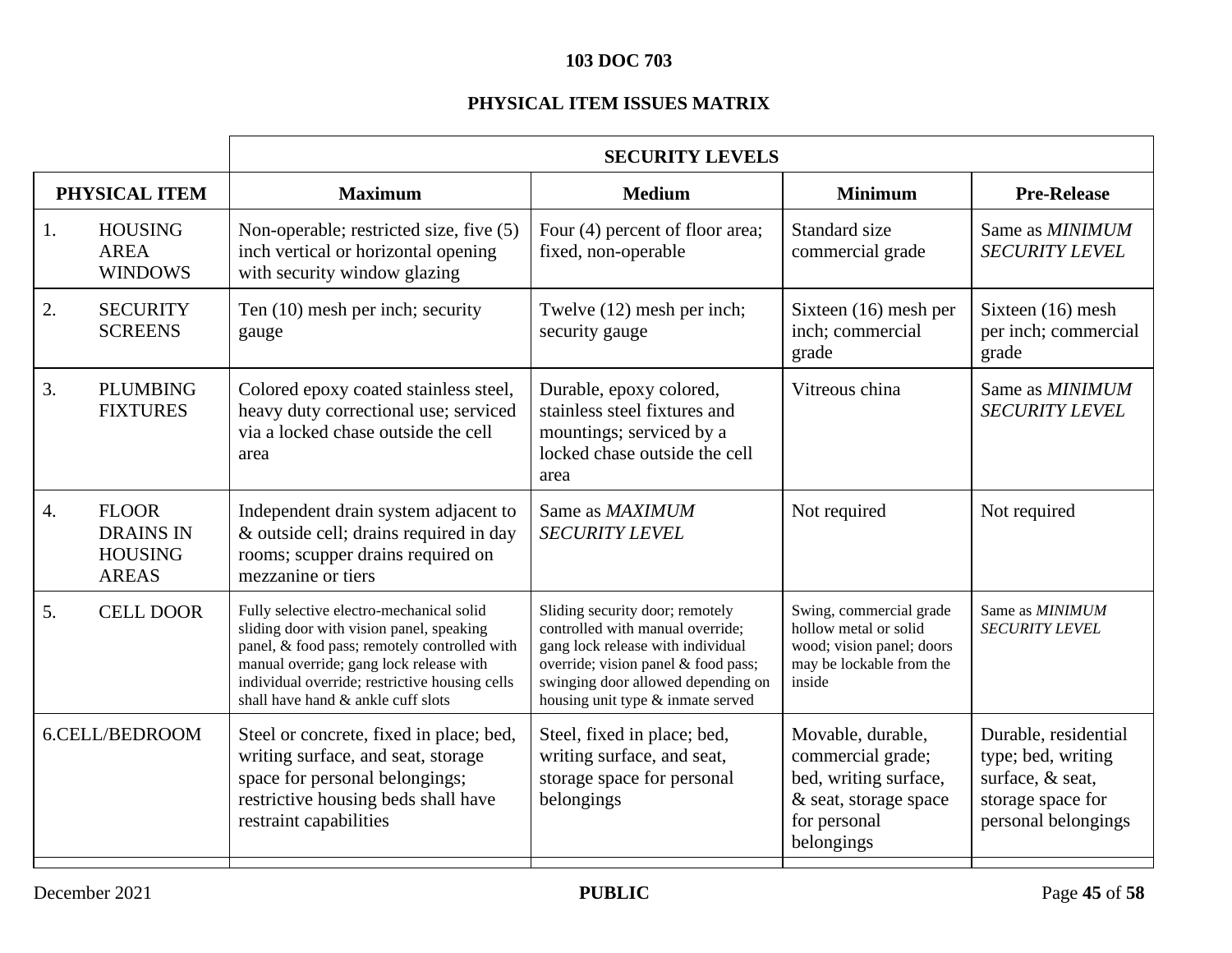|                                                                                        | <b>SECURITY LEVELS</b>                                                                                                                                                                                                                                                                                                                                                                                                                                                                                                        |                                                                                                                                                                                                                                                                                                                                         |                                                                                                                                                                                           |                                                                                                                                                                      |
|----------------------------------------------------------------------------------------|-------------------------------------------------------------------------------------------------------------------------------------------------------------------------------------------------------------------------------------------------------------------------------------------------------------------------------------------------------------------------------------------------------------------------------------------------------------------------------------------------------------------------------|-----------------------------------------------------------------------------------------------------------------------------------------------------------------------------------------------------------------------------------------------------------------------------------------------------------------------------------------|-------------------------------------------------------------------------------------------------------------------------------------------------------------------------------------------|----------------------------------------------------------------------------------------------------------------------------------------------------------------------|
| PHYSICAL ITEM                                                                          | <b>Maximum</b>                                                                                                                                                                                                                                                                                                                                                                                                                                                                                                                | <b>Medium</b>                                                                                                                                                                                                                                                                                                                           | <b>Minimum</b>                                                                                                                                                                            | <b>Pre-Release</b>                                                                                                                                                   |
| 7.<br><b>HOUSING</b><br>AREA WALL.                                                     | $\mathbf{i}$ .<br>Cast-in-place concrete<br>reinforced vertically every<br>eight $(8)$ inches & every<br>course horizontally;<br>ii.<br>Concrete block reinforced<br>vertically every eight (8)<br>inches & every course<br>horizontally; equivalent<br>modular precast allowed;<br>iii.<br>Steel; reinforcement shall be<br>to outside, end, interior walls<br>between cells; all walls in<br>restrictive housing units shall<br>be reinforced; reinforcement<br>shall be to outside, end, walls,<br>and walls to mount beds | Same as MAXIMUM<br><b>SECURITY LEVELS</b>                                                                                                                                                                                                                                                                                               | Commercial grade<br>construction                                                                                                                                                          | Same as MINIMUM<br><b>SECURITY LEVEL</b>                                                                                                                             |
| 8.<br><b>CONTROL</b><br><b>STATION</b><br><b>CENTRAL OR</b><br><b>HOUSING</b><br>AREA. | A virtually indestructible control<br>station that has complete visual<br>observation of the area; security<br>assault resistant glazing on windows;<br>voice panel; package pass;<br>unimpeded access to toilet facilities;<br>entrance from secure area                                                                                                                                                                                                                                                                     | A secure control room as in<br><b>MAXIMUM SECURITY</b><br>LEVELS and/or a post that has<br>complete visual observation                                                                                                                                                                                                                  | Fully secured control<br>station not required;<br>Officers station, which<br>serves as an office;<br>heavy reliance upon<br>contact with inmates                                          | Reception desk-open<br>area; heavy reliance<br>upon contact with<br>inmates                                                                                          |
| 9.<br><b>PERIMETER</b>                                                                 | Two $(2)$ sixteen $(16)$ foot fences with six<br>(6) gauge fence fabric; Thirty (30) foot<br>no-mans-land in between; eight (8) rolls<br>of razor ribbon/barbed tape outer fence<br>(three $(3)$ rolls on interior fence); site<br>specific electronic detection system<br>between fences and on inner fence;<br>zoned CCTV; security lighting; fence<br>fabric buried two (2) feet deep in                                                                                                                                   | Two $(2)$ sixteen $(16)$ foot fences<br>with $\sin(6)$ gauge fence fabric;<br>Thirty (30) foot no-mans-land in<br>between; six $(6)$ rolls of razor<br>ribbon/barbed tape outer fence;<br>site specific electronic detection;<br>zoned CCTV optional; security<br>lighting; fence fabric buried two<br>(2) feet deep in ground; six and | None required, but a<br>boundary fence may be<br>installed as a<br>demarcation line with<br>the community;<br>electronic monitors on<br>doors & windows<br>optional; perimeter<br>patrols | None required in terms<br>of perimeter security;<br>perimeter security shall<br>consist of strict<br>monitoring of inmate<br>movement, frequent<br>head counts, etc. |
| December 2021                                                                          |                                                                                                                                                                                                                                                                                                                                                                                                                                                                                                                               | <b>PUBLIC</b>                                                                                                                                                                                                                                                                                                                           |                                                                                                                                                                                           | Page 46 of 58                                                                                                                                                        |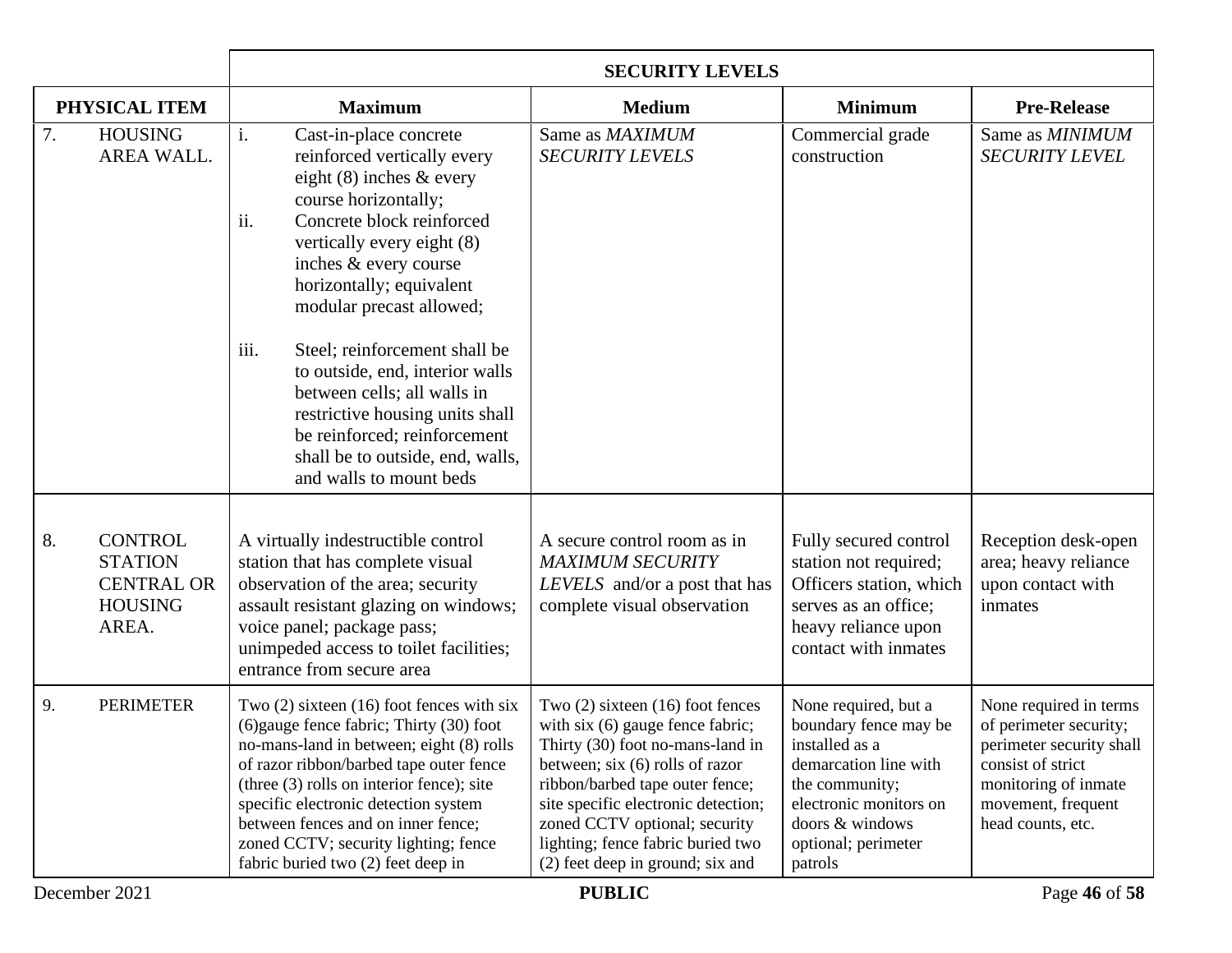|     |                                                                      | <b>SECURITY LEVELS</b>                                                                                                                                                                                                                                                                    |                                                                                                                                                                                                                                                                                          |                                                                                               |                                                                                         |
|-----|----------------------------------------------------------------------|-------------------------------------------------------------------------------------------------------------------------------------------------------------------------------------------------------------------------------------------------------------------------------------------|------------------------------------------------------------------------------------------------------------------------------------------------------------------------------------------------------------------------------------------------------------------------------------------|-----------------------------------------------------------------------------------------------|-----------------------------------------------------------------------------------------|
|     | PHYSICAL ITEM                                                        | <b>Maximum</b>                                                                                                                                                                                                                                                                            | <b>Medium</b>                                                                                                                                                                                                                                                                            | <b>Minimum</b>                                                                                | <b>Pre-Release</b>                                                                      |
|     |                                                                      | ground; six and $5/8$ " (6-5/8) inch fence<br>posts; posts buried minimum four (4)<br>feet beneath ground; top eight (8) feet of<br>outer fence to be three eighths (3/8) inch,<br>eleven (11) gauge, unclimbable mesh;<br>fixed towers around perimeter; perimeter<br>patrol road        | $5/8$ (6-5/8) inch fence posts with<br>six; posts buried minimum four<br>(4) feet beneath ground; top four<br>(4) feet of outer fence to be three<br>eighths $(3/8)$ inch, eleven $(11)$<br>gauge, unclimbable mesh; fixed<br>towers around perimeter optional;<br>perimeter patrol road |                                                                                               |                                                                                         |
| 10. | <b>PERIMETER</b>                                                     | Building walls to be constructed as in<br>a MAXIMUM SECURITY LEVEL<br>housing unit (see Section 7); building<br>specific electronic perimeter security<br>system required; perimeter security<br>system required; perimeter proximity<br>intrusion system optional; inoperable<br>windows | Same as MAXIMUM<br>SECURITY LEVEL (URBAN)                                                                                                                                                                                                                                                | Same as SECURITY<br><b>LEVEL MINIMUM</b><br>(GENERAL) (See<br>Section 9)                      | Same as PRE-<br><b>RELEASE</b><br><b>SECURITY LEVEL</b><br>(GENERAL) (See<br>Section 9) |
| 11. | <b>PERIMETER</b>                                                     | Thirty (30) foot light poles spaced at<br>ninety (90) feet around the perimeter<br>with a finite cut off angle capable of<br>producing five $(5)$ to ten $(10)$ foot-<br>candles at ground level                                                                                          | Same as MAXIMUM<br><b>SECURITY LEVEL Maximum</b>                                                                                                                                                                                                                                         | Not required                                                                                  | Not required                                                                            |
| 12. | <b>SALLY PORT</b><br>AT<br><b>PERIMETER</b><br><b>ENTRANCES</b>      | One $(1)$ vehicle trap with tower<br>required; one (1) staff trap; one<br>pedestrian trap required; tower to<br>have $360\Box$ vision; operable sliding<br>windows; roof mounted search light<br>capable of being manually operated<br>by the tower officer                               | Same as MAXIMUM<br><b>SECURITY LEVEL</b>                                                                                                                                                                                                                                                 | Use of check point<br>optional for vehicles;<br>monitoring of vehicles<br>& visitors required | None required;<br>monitoring of<br>vehicles & visitors<br>required                      |
| 13. | <b>SECURE</b><br><b>PHYSICAL</b><br><b>BARRIERS</b><br><b>WITHIN</b> | Access to & from housing area<br>controlled by sally port; it is typical to<br>sub-divide areas by locked doors;<br>exterior doors electronically monitored                                                                                                                               | Sally port optional if housing<br>areas can be contained;<br>exterior doors electronically<br>monitored                                                                                                                                                                                  | None required                                                                                 | Same as MINIMUM<br><b>SECURITY LEVEL</b>                                                |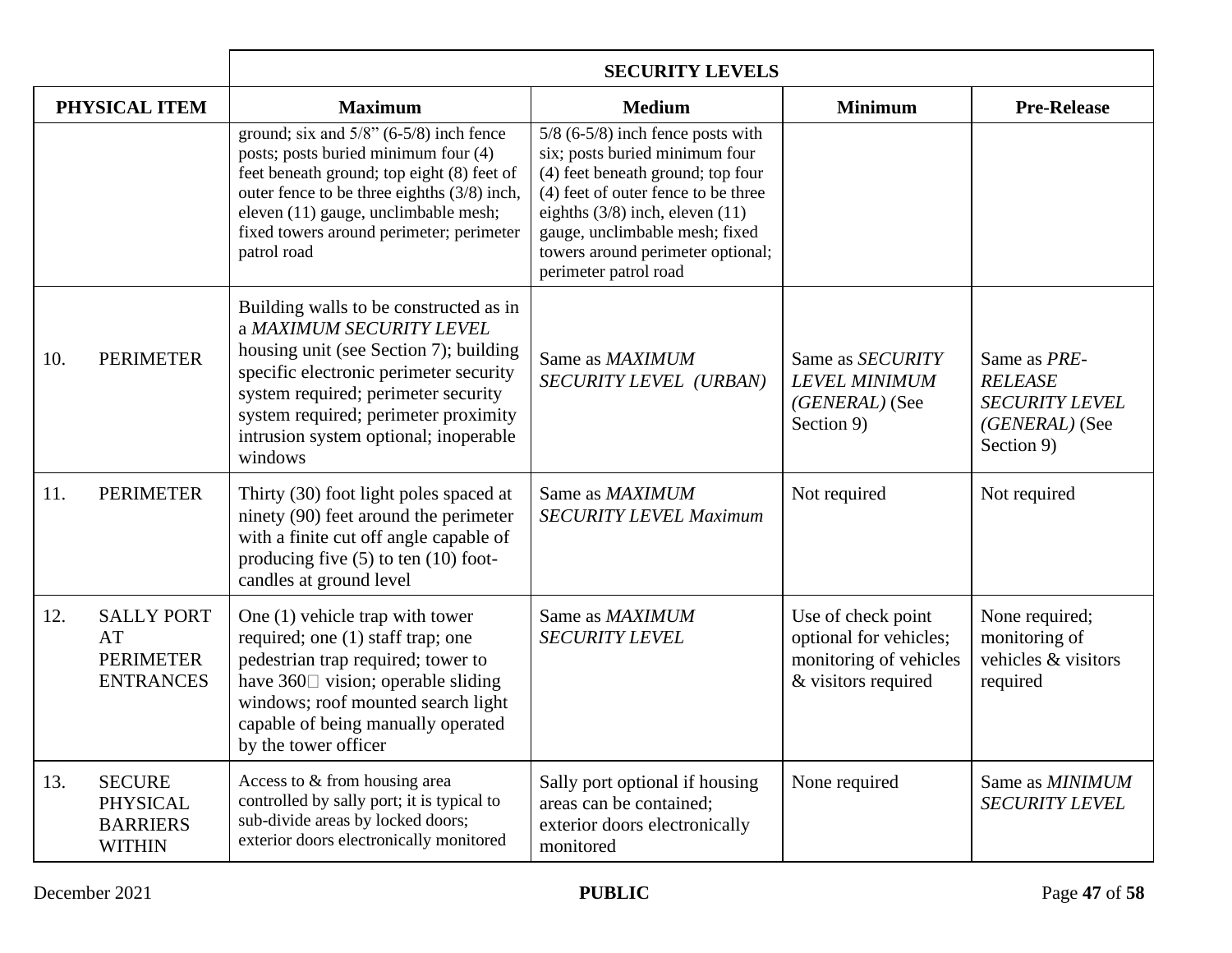|     |                                                                                                       | <b>SECURITY LEVELS</b>                                                                                                                                                              |                                               |                                                                                |                                          |
|-----|-------------------------------------------------------------------------------------------------------|-------------------------------------------------------------------------------------------------------------------------------------------------------------------------------------|-----------------------------------------------|--------------------------------------------------------------------------------|------------------------------------------|
|     | PHYSICAL ITEM                                                                                         | <b>Maximum</b>                                                                                                                                                                      | <b>Medium</b>                                 | <b>Minimum</b>                                                                 | <b>Pre-Release</b>                       |
|     | <b>FACILITY</b>                                                                                       |                                                                                                                                                                                     |                                               |                                                                                |                                          |
| 14. | <b>BUILDING</b><br>STRUCTURE;<br>NON-<br><b>HOLDING</b><br><b>AREAS</b><br><b>WITHIN</b><br>PERIMETER | Reinforcement masonry or approved<br>equal type construction                                                                                                                        | Same as MAXIMUM<br><b>SECURITY LEVEL</b>      | Standard commercial                                                            | Same as MINIMUM<br><b>SECURITY LEVEL</b> |
| 15. | <b>PLUMBING</b><br><b>FIXTURES -</b><br>STAFF/PUBLIC<br><b>ACCESSIBLE</b>                             | Vitreous china; serviced via locked<br>chases                                                                                                                                       | Vitreous china; serviced via<br>locked chases | Vitreous china                                                                 | Vitreous china                           |
| 16. | <b>LOCATION</b><br>OF SECURITY<br><b>GRILLES.</b>                                                     | Reinforced. Tool resistant, security<br>grilles wherever security walls, floor,<br>or ceilings are penetrated; no<br>openings over five inches; skylights<br>are exempt             | Same as MAXIMUM<br><b>SECURITY LEVEL</b>      | None required                                                                  | None required                            |
|     | 17. VENTILATION<br><b>SYSTEM</b>                                                                      | Climate control in all administrative,<br>housing, & program areas                                                                                                                  | Same as MAXIMUM<br><b>SECURITY LEVEL</b>      | Staff & public areas<br>optional depending on<br>specific site &<br>conditions | Same as MINIMUM<br><b>SECURITY LEVEL</b> |
| 18. | <b>ARMORY</b>                                                                                         | Required; outside secure perimeter;<br>access controlled by outer control but<br>outer control area not breached to<br>attain armory; per 103 DOC 507;<br><b>Security Equipment</b> | Same as MAXIMUM<br><b>SECURITY LEVEL</b>      | Optional                                                                       | None required                            |
| 19. | <b>DISORDER</b><br><b>MANAGEME</b><br>NT ROOM.                                                        | <b>Adjacent to Armory</b>                                                                                                                                                           | <b>Adjacent to Armory</b>                     | None required                                                                  | None required                            |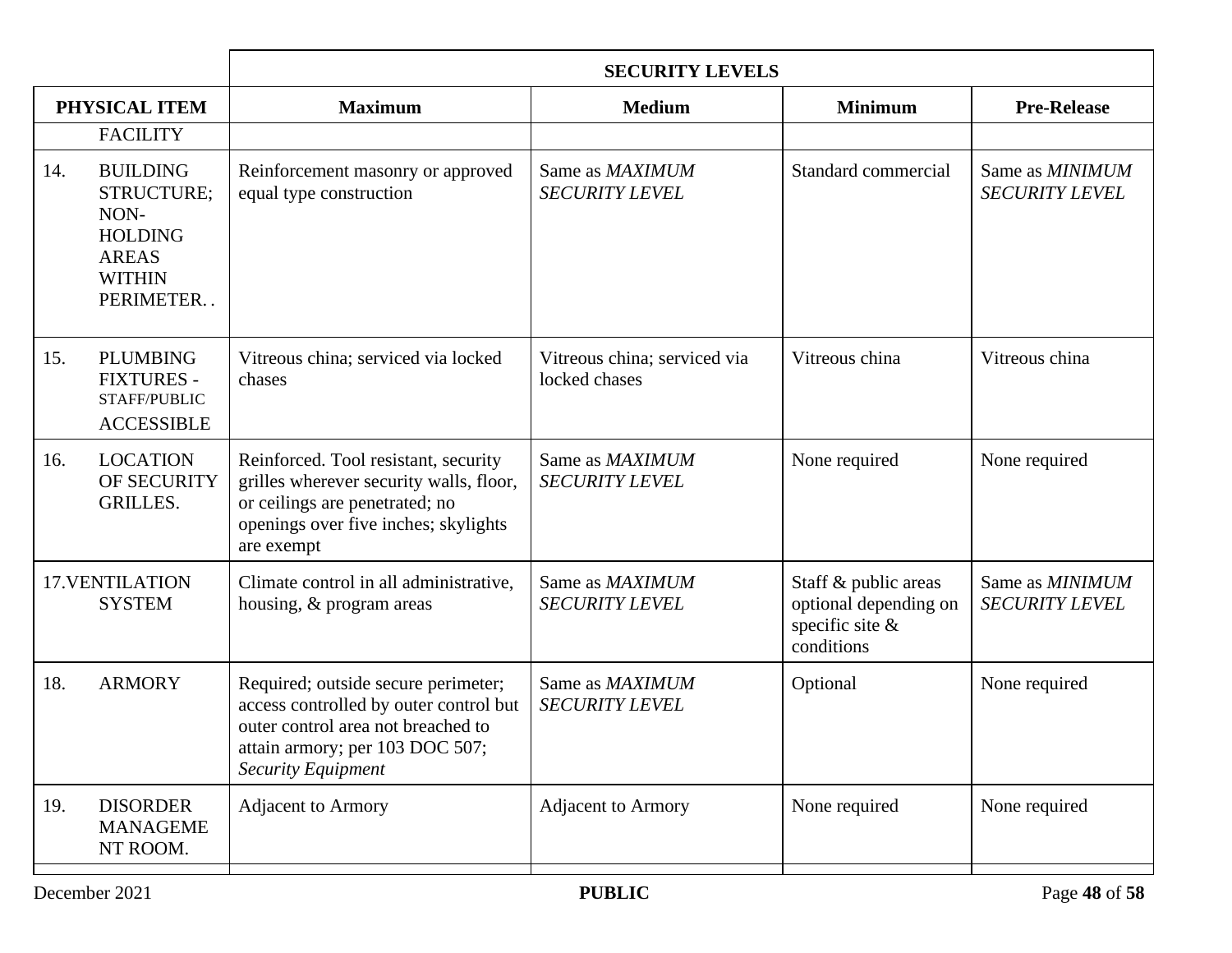|     |                                                        | <b>SECURITY LEVELS</b>                                                                                                                                                                                                                             |                                                                                  |                                                                                                                                                                                             |                                                 |
|-----|--------------------------------------------------------|----------------------------------------------------------------------------------------------------------------------------------------------------------------------------------------------------------------------------------------------------|----------------------------------------------------------------------------------|---------------------------------------------------------------------------------------------------------------------------------------------------------------------------------------------|-------------------------------------------------|
|     | PHYSICAL ITEM                                          | <b>Maximum</b>                                                                                                                                                                                                                                     | <b>Medium</b>                                                                    | <b>Minimum</b>                                                                                                                                                                              | <b>Pre-Release</b>                              |
| 20. | <b>KEY REPAIR</b><br>CENTER.                           | Required; in-house staff; Outside<br>secure perimeter                                                                                                                                                                                              | Same as MAXIMUM<br><b>SECURITY LEVEL</b>                                         | Optional                                                                                                                                                                                    | None required                                   |
| 21. | <b>FIRE</b><br><b>PROTECTION</b><br><b>SYSTEM</b>      | Meets code for use classification;<br>tamper proof devices                                                                                                                                                                                         | Same as MAXIMUM<br><b>SECURITY LEVEL</b>                                         | Same as MEDIUM<br><b>SECURITY LEVEL</b>                                                                                                                                                     | Same as MEDIUM<br><b>SECURITY LEVEL</b>         |
| 22. | <b>SEWERAGE</b><br>SYSTEM.                             | As required by DEP; pipes leaving<br>the perimeter to be baffled to no<br>larger than TWELVE (12) inches                                                                                                                                           | Same as SECURITY LEVEL<br>Maximum                                                | As required by DEP                                                                                                                                                                          | As required by DEP                              |
| 23. | <b>WATER</b><br>SYSTEM.                                | As required by code; secure;<br>thermostatically controlled ranging<br>from $100 \square F$ to $120 \square F$ to ensure<br>safety & promote hygienic practices;<br>shut off system including individual<br>cells                                  | Same as MAXIMUM<br><b>SECURITY LEVEL</b>                                         | As required by code                                                                                                                                                                         | As required by code                             |
| 24. | <b>EMERGENCY</b><br><b>GENERATION</b><br><b>SYSTEM</b> | Required for 100% total facility;<br>back-up in specific areas per Life<br><b>Safety Code</b>                                                                                                                                                      | Same as MAXIMUM<br><b>SECURITY LEVEL</b>                                         | Same as MAXIMUM<br><b>SECURITY LEVEL</b>                                                                                                                                                    | Same as MAXIMUM<br><b>SECURITY LEVEL</b>        |
| 25. | <b>CEILINGS</b>                                        | Secure; no suspended ceilings in<br>cells; sound absorbing materials in<br>day room, circulation, visiting,<br>dining, etc.; any accessible suspended<br>ceiling is security type                                                                  | Same as MAXIMUM<br><b>SECURITY LEVEL</b>                                         | Secure; suspended ceiling<br>allowed in cells; sound<br>absorbing materials in day<br>room, circulation, visiting,<br>dining, etc.; any accessible<br>suspended ceiling is<br>security type | Same as <b>MINIMUM</b><br><b>SECURITY LEVEL</b> |
| 26. | <b>FLOORS</b>                                          | Concrete with vinyl compositions<br>tile; bathrooms are preferably a non-<br>absorbent, non-slip, composition type<br>floor; kitchen-composition type, non-<br>absorbent, easily cleanable;<br>gymnasiums - per design $&$<br>industries standards | Same as MAXIMUM<br>SECURITY LEVEL; may<br>utilize carpeting in selected<br>areas | Durability $\&$<br>flammability of<br>material are the<br>essential standards                                                                                                               | Same as <b>MINIMUM</b><br><b>SECURITY LEVEL</b> |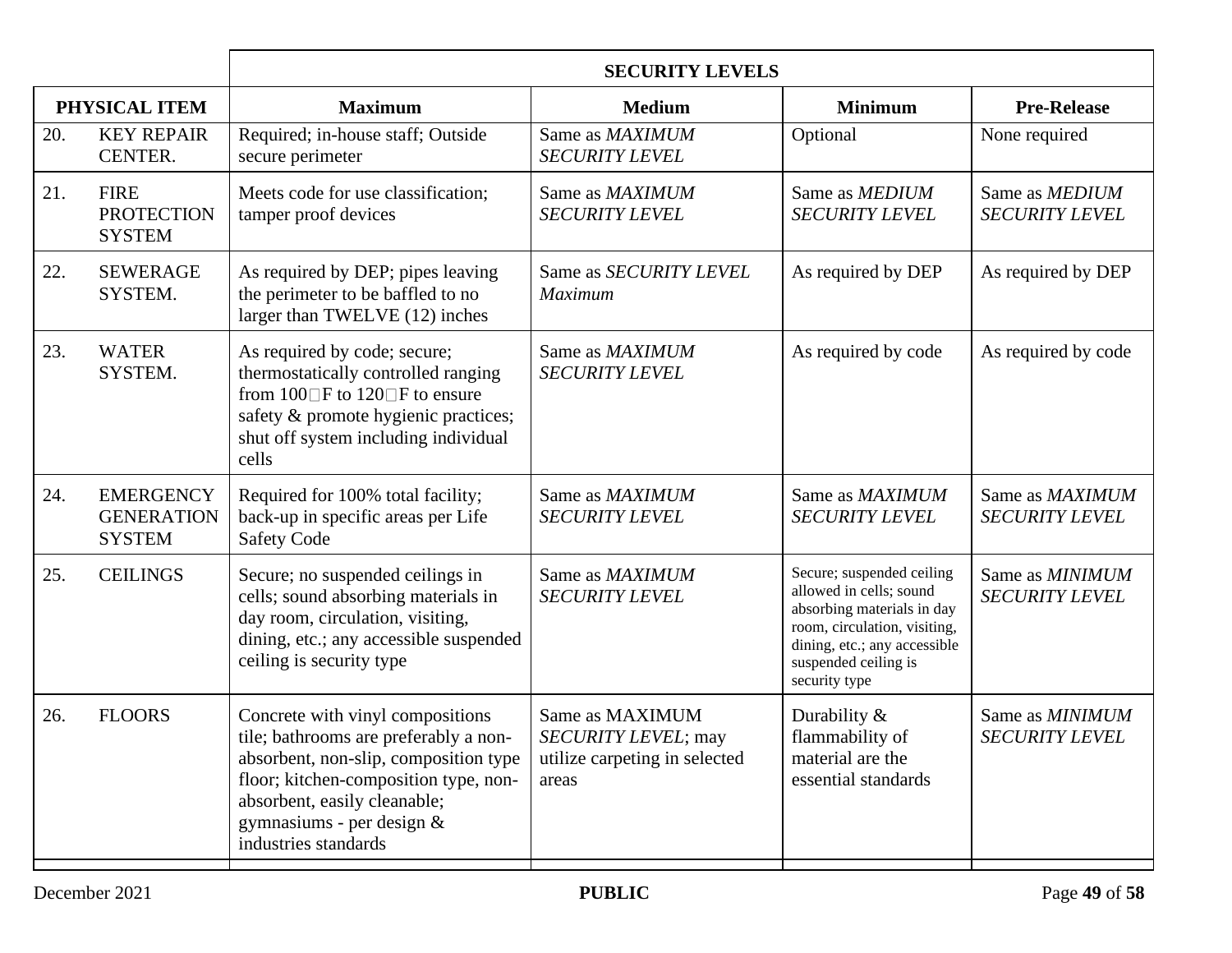|                                                                                                             | <b>SECURITY LEVELS</b>                                                                                                                                                                                                                                                                                               |                                                                                |                                                                                                                                                                                                                  |                                          |
|-------------------------------------------------------------------------------------------------------------|----------------------------------------------------------------------------------------------------------------------------------------------------------------------------------------------------------------------------------------------------------------------------------------------------------------------|--------------------------------------------------------------------------------|------------------------------------------------------------------------------------------------------------------------------------------------------------------------------------------------------------------|------------------------------------------|
| PHYSICAL ITEM                                                                                               | <b>Maximum</b>                                                                                                                                                                                                                                                                                                       | <b>Medium</b>                                                                  | <b>Minimum</b>                                                                                                                                                                                                   | <b>Pre-Release</b>                       |
| 27.<br><b>COMMUNICATION</b><br><b>DEVICES</b>                                                               | CCTV - as required inside & outside;<br>paging systems - required; two-way<br>radios - required; telephone<br>equipment - controlled access; no<br>outside calls except through<br>switchboard or pre-designated<br>phones; phones for collect calls by<br>inmates; personal body alarms -<br>required duress alarms | Same as MAXIMUM<br><b>SECURITY LEVEL</b>                                       | CCTV - optional;<br>paging systems -<br>required; two-way<br>radios - required;<br>telephone equipment -<br>limited access; phones<br>for collect calls by<br>inmates; personal<br>body alarms - not<br>required | Same as MINIMUM<br><b>SECURITY LEVEL</b> |
| 28.INSTITUTIONAL<br><b>ENTRANCE</b><br><b>AREA</b>                                                          | Secure control room; visitor<br>processing area; mail processing<br>area; pedestrian trap with metal<br>detector; search area; toilets for<br>males & females; lobby area; waiting<br>area                                                                                                                           | Same as MAXIMUM<br><b>SECURITY LEVEL</b>                                       | Open type of<br>reception & screening<br>area                                                                                                                                                                    | Same as MINIMUM<br><b>SECURITY LEVEL</b> |
| 29.<br>DINING.                                                                                              | One dining hall capable of holding<br>33% of the population at any one<br>time; two $(2)$ serving lines if needed                                                                                                                                                                                                    | Same as MAXIMUM<br><b>SECURITY LEVEL</b>                                       | One dining hall<br>capable of holding<br>50% of the population<br>at any one time                                                                                                                                | Same as MINIMUM<br><b>SECURITY LEVEL</b> |
| <b>FACILITY</b><br>30.<br><b>CONFIGURATION</b>                                                              | Megastructure preferred                                                                                                                                                                                                                                                                                              | Megastructure, campus, or<br>combination; site specific &<br>population driven | Site specific                                                                                                                                                                                                    | Site specific                            |
| 31.<br><b>OUTDOOR</b><br><b>RECREATION</b><br>Subject to<br>facility<br>configuration &<br>site restriction | In general, each management unit<br>shall have individual outdoor<br>recreation areas at a minimum of<br>fifteen (15) square feet per inmate<br>using the area at one time; in<br>addition, minimum requirements for<br>outdoor recreation shall include<br>facilities for softball and football;                    | Same as MAXIMUM<br><b>SECURITY LEVEL</b>                                       | Ballfield; track for<br>aerobic exercise;<br>basketball court<br>desirable                                                                                                                                       | Desirable, but not<br>necessary          |
| December 2021<br><b>PUBLIC</b><br>Page 50 of 58                                                             |                                                                                                                                                                                                                                                                                                                      |                                                                                |                                                                                                                                                                                                                  |                                          |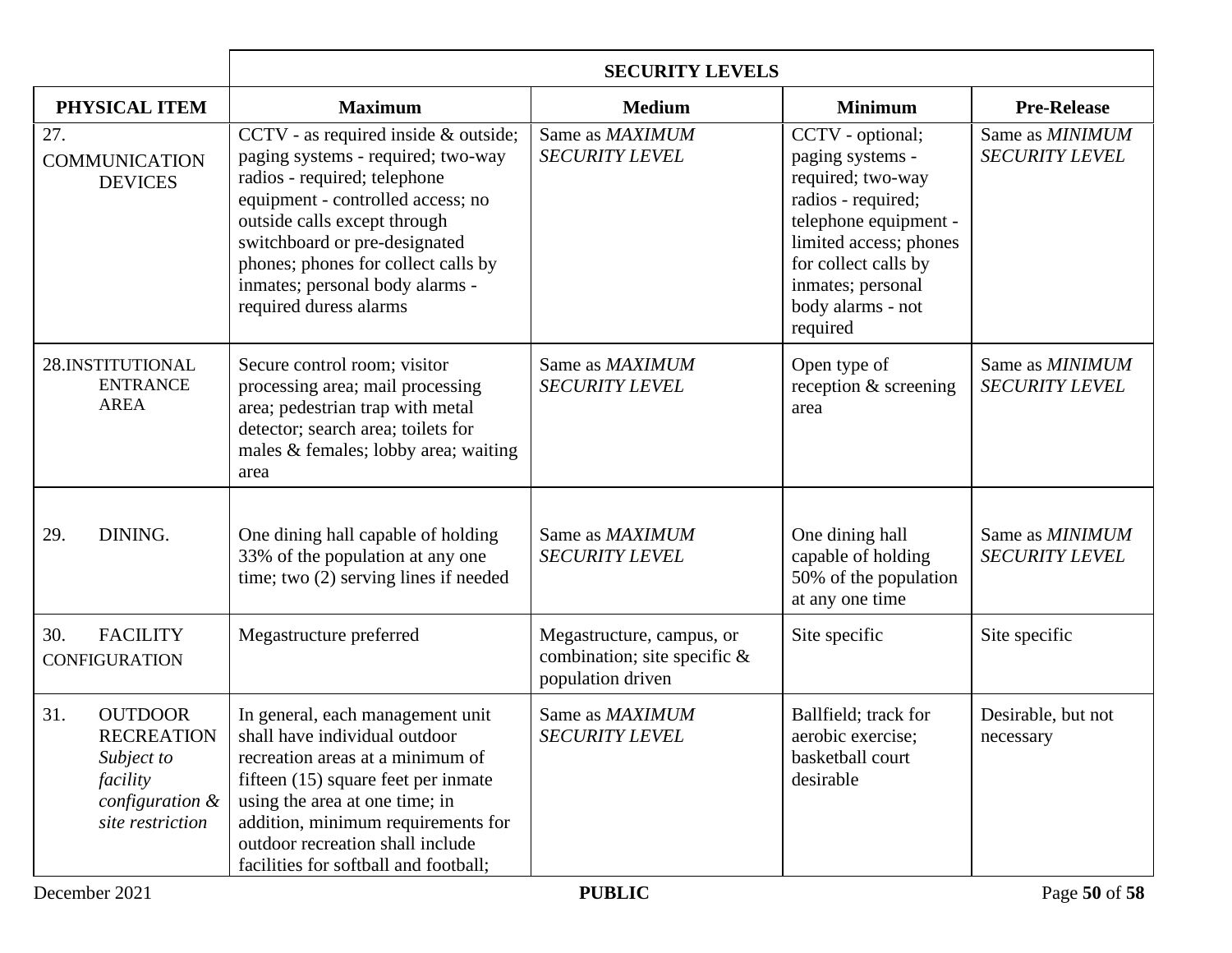|     |                                    | <b>SECURITY LEVELS</b>                                                                                                                                                                                                                    |                                          |                                                                                                                                                  |                                                            |
|-----|------------------------------------|-------------------------------------------------------------------------------------------------------------------------------------------------------------------------------------------------------------------------------------------|------------------------------------------|--------------------------------------------------------------------------------------------------------------------------------------------------|------------------------------------------------------------|
|     | PHYSICAL ITEM                      | <b>Maximum</b>                                                                                                                                                                                                                            | <b>Medium</b>                            | <b>Minimum</b>                                                                                                                                   | <b>Pre-Release</b>                                         |
|     |                                    | outdoor weight pit; a track for<br>aerobic exercise; at least two (2)<br>outside basketball courts                                                                                                                                        |                                          |                                                                                                                                                  |                                                            |
| 32. | <b>INDOOR</b><br><b>RECREATION</b> | Required; minimum height at eaves<br>of twenty-two (22) feet; basketball<br>courts (one (1) court per five-hundred<br>(500) inmates); observable weight<br>room; administrative office; staff<br>shower; inmate viewing/ bleacher<br>area | Same as MAXIMUM<br><b>SECURITY LEVEL</b> | Gym required if<br>population exceeds<br>two-hundred (200)<br>inmates; recreation<br>room; weight room                                           | Desirable, but not<br>necessary                            |
| 33. | <b>DAYROOMS</b>                    | Required; minimum of thirty-five<br>(35) square feet per inmate for<br>maximum amount of inmates who<br>use it at one time; natural light;<br>observable from Officers' Station                                                           | Same as MAXIMUM<br><b>SECURITY LEVEL</b> | Day rooms required;<br>minimum of thirty-<br>five $(35)$ square feet<br>per inmate for<br>maximum amount of<br>inmates who use it at<br>one time | Same as MINIMUM<br><b>SECURITY LEVEL</b>                   |
| 34. | <b>STAFF</b><br><b>AREAS</b>       | Locker/shower areas outside secure<br>perimeter; muster/training area<br>outside secure perimeter;<br>exercise/fitness area outside secure<br>perimeter; staff dining/lounge area                                                         | Same as MAXIMUM<br><b>SECURITY LEVEL</b> | Muster/training area;<br>staff dining/lounge<br>area                                                                                             | Staff dining/lounge<br>area                                |
| 35. | <b>TOOL</b><br><b>CONTROL</b>      | Main tool control/storage area is<br>outside secure perimeter; tools stored<br>inside perimeter are in fully secured<br>areas only accessible to staff                                                                                    | Same as MAXIMUM<br><b>SECURITY LEVEL</b> | Secure storage/<br>control areas<br>supervised by staff                                                                                          | Same as <i>MINIMUM</i><br><b>SECURITY LEVEL</b><br>Minimum |
| 36. | <b>PLAN ROOM</b>                   | Required for facility plans, archives,<br>etc.; inside secure perimeter within a<br>secure area                                                                                                                                           | Same as MAXIMUM<br><b>SECURITY LEVEL</b> | An area for this<br>purpose is<br>recommended; it is<br>required if the facility                                                                 | An area for this<br>purpose is<br>recommended              |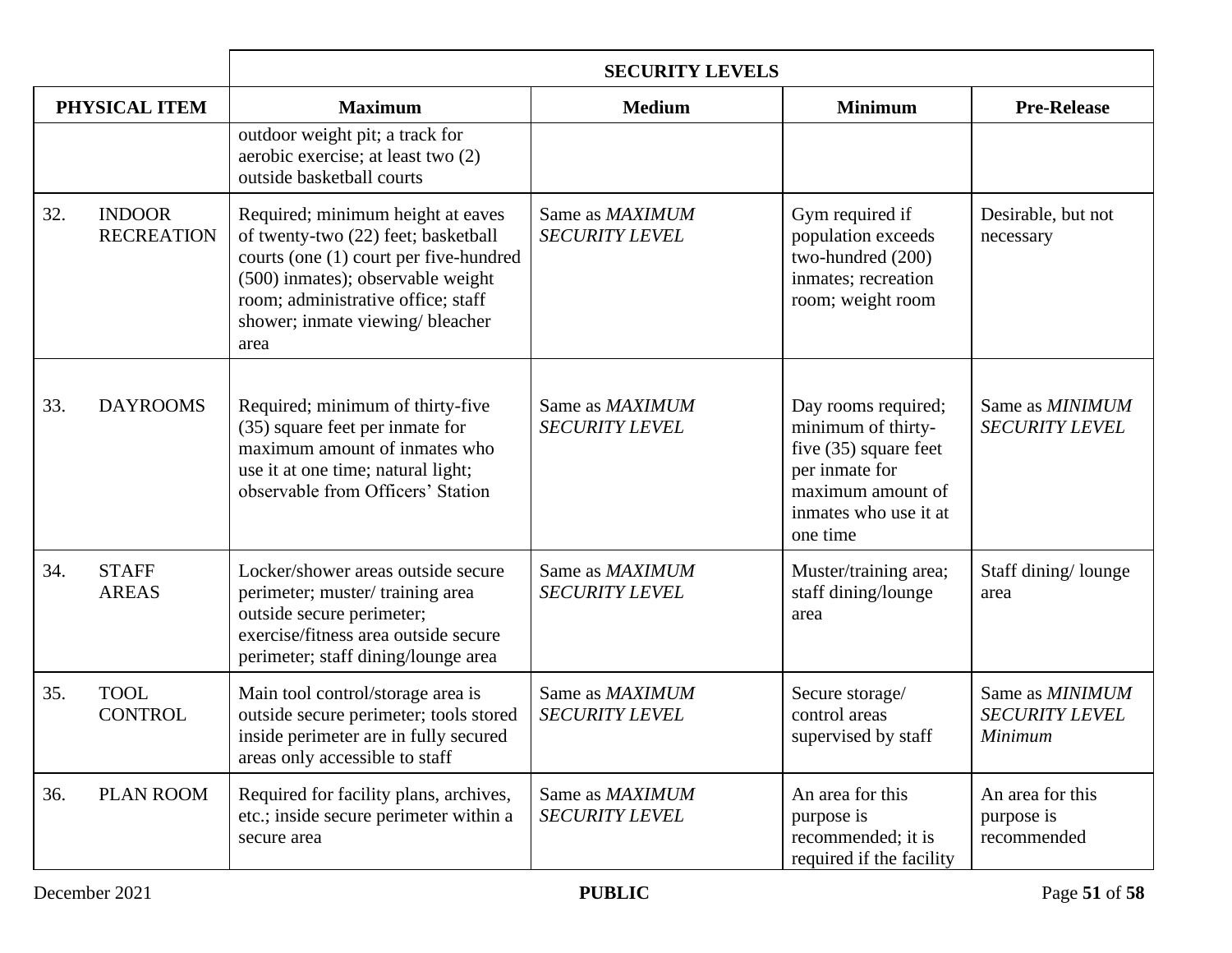|               | <b>SECURITY LEVELS</b> |               |                                            |                    |
|---------------|------------------------|---------------|--------------------------------------------|--------------------|
| PHYSICAL ITEM | <b>Maximum</b>         | <b>Medium</b> | <b>Minimum</b>                             | <b>Pre-Release</b> |
|               |                        |               | size exceeds two-<br>hundred (200) inmates |                    |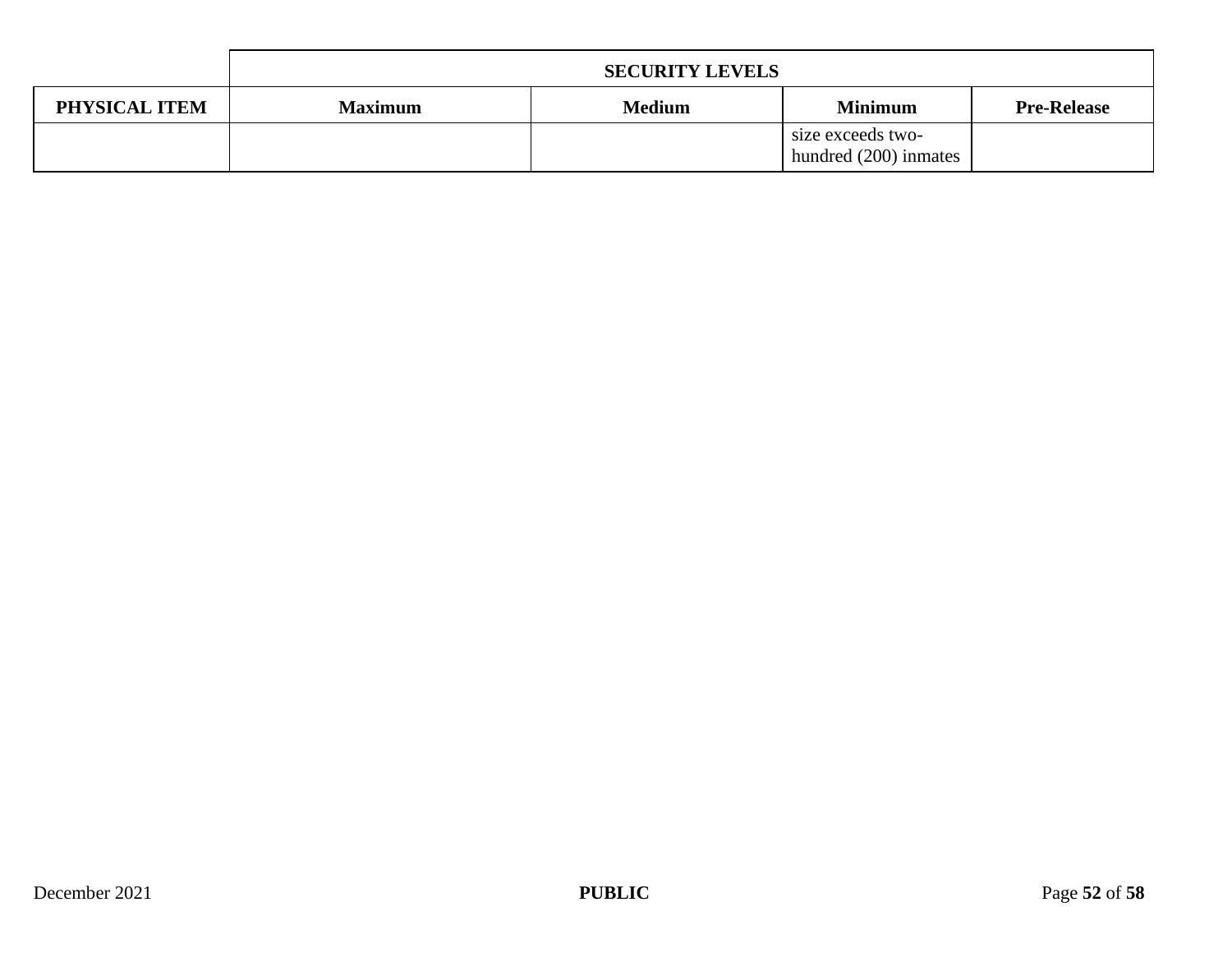# **103 DOC 703**

# **OPERATIONAL ISSUES MATRIX**

|    |                                                                 | <b>SECURITY LEVELS</b>                                                                                                                     |                                                                                                                                                           |                                                                                             |                                                 |
|----|-----------------------------------------------------------------|--------------------------------------------------------------------------------------------------------------------------------------------|-----------------------------------------------------------------------------------------------------------------------------------------------------------|---------------------------------------------------------------------------------------------|-------------------------------------------------|
|    | <b>OPERATIONAL ISSUES</b>                                       | <b>Maximum</b>                                                                                                                             | <b>Medium</b>                                                                                                                                             | <b>Minimum</b>                                                                              | <b>Pre-Release</b>                              |
| 1. | <b>VISITATION</b><br><b>FREQUENCY</b>                           | Set hours; somewhat limited<br>access                                                                                                      | Same as MAXIMUM<br><b>SECURITY LEVEL</b>                                                                                                                  | Set hours; increased access                                                                 | Same as MINIMUM<br><b>SECURITY LEVEL</b>        |
| 2. | SECURITY.                                                       | Non-contact visit for some,<br>contact visit for most; high<br>level of monitoring by staff;<br>children's area visible from<br>staff area | Contact visit with some non-<br>contact visiting when<br>appropriate; high level of<br>monitoring by staff;<br>children's area visible from<br>staff area | All contact visiting; low<br>level of monitoring by staff                                   | Same as MINIMUM<br><b>SECURITY LEVEL</b>        |
| 3. | <b>SCREENING OF</b><br>VISITORS.                                | Metal detector pass through;<br>shakedown                                                                                                  | Same as MAXIMUM<br><b>SECURITY LEVEL</b>                                                                                                                  | Verbal interview/<br>information; possible<br>shakedown                                     | Same as Security Level<br>Minimum               |
| 4. | LAUNDRY.                                                        | Sent to centralized laundry;<br>durable type equipment                                                                                     | Same as MAXIMUM<br>SECURITY LEVEL(housing<br>unit personal laundry<br>allowed)                                                                            | Central laundry washed by<br>inmates; decentralized<br>available for personal<br>belongings | Washed by inmates                               |
| 5. | <b>DINING</b><br>LOCATION.                                      | Centralized, secured dining<br>area(s) with officers present                                                                               | Same AS MAXIMUM<br><b>SECURITY LEVEL</b>                                                                                                                  | In unsupervised area<br>adjacent                                                            | Same AS MINIMUM<br><b>SECURITY LEVEL</b>        |
| 6. | <b>FOOD</b><br>PREPARATION.                                     | Done by prisoners with kitchen<br>officer supervision; serving<br>line; portion control; cycle<br>menu                                     | Same as MAXIMUM<br><b>SECURITY LEVEL</b>                                                                                                                  | Supervision by staff; meals<br>prepared by inmates<br>assigned to that task; cycle<br>menu  | Same as <i>MINIMUM</i><br><b>SECURITY LEVEL</b> |
| 7. | <b>ABILITY TO</b><br><b>EARN MONEY</b><br>WHILE AT JOB<br>SITE. | If working, yes                                                                                                                            | Same as MAXIMUM<br><b>SECURITY LEVEL</b>                                                                                                                  | Almost always; must work<br>to stay in program                                              | Work release in community                       |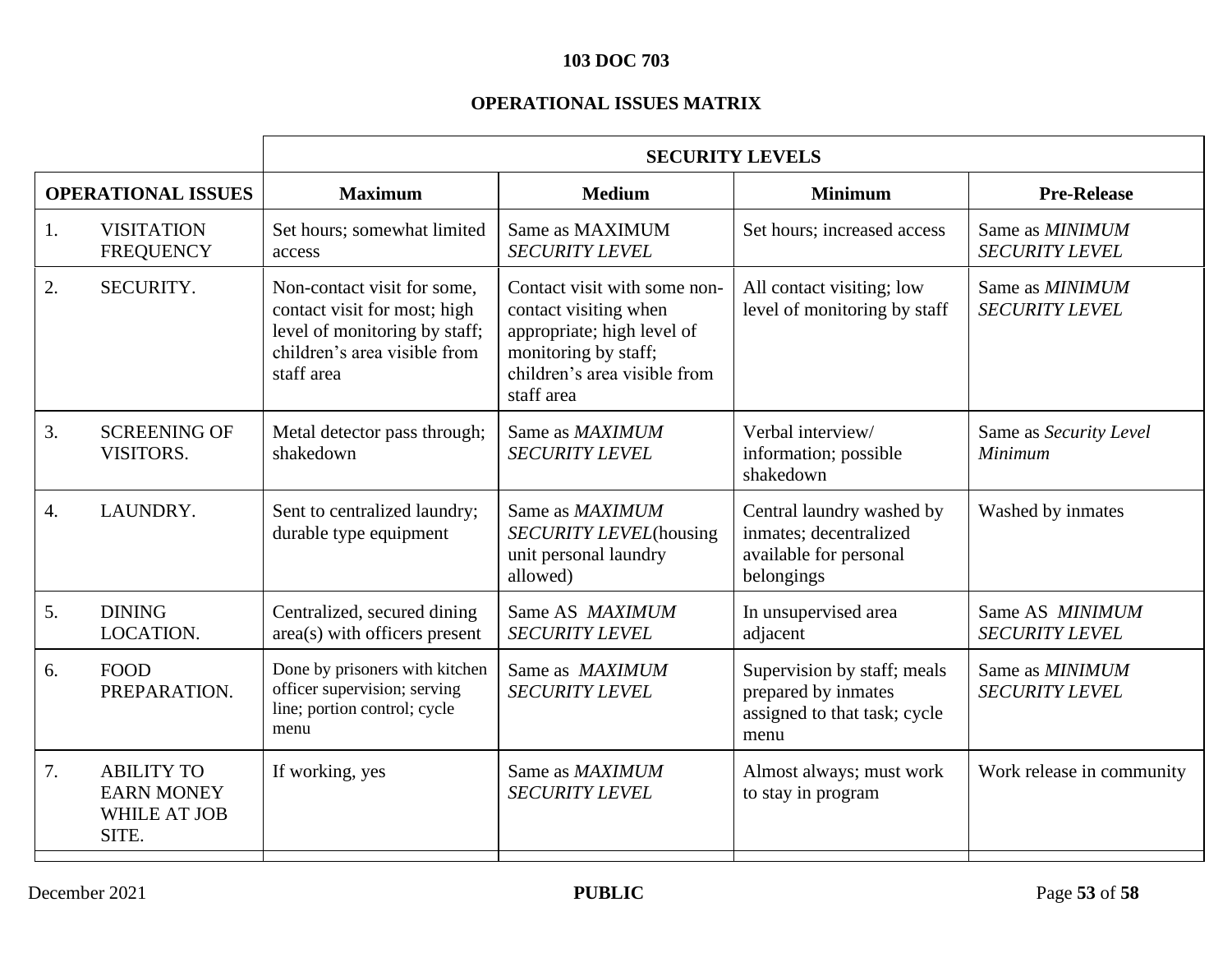|                           |                                                                                                                                      | <b>SECURITY LEVELS</b>                                                                  |                                                                                                                                          |                                                                                        |                                                                                                  |
|---------------------------|--------------------------------------------------------------------------------------------------------------------------------------|-----------------------------------------------------------------------------------------|------------------------------------------------------------------------------------------------------------------------------------------|----------------------------------------------------------------------------------------|--------------------------------------------------------------------------------------------------|
| <b>OPERATIONAL ISSUES</b> |                                                                                                                                      | <b>Maximum</b>                                                                          | <b>Medium</b>                                                                                                                            | <b>Minimum</b>                                                                         | <b>Pre-Release</b>                                                                               |
| 8.                        | <b>REQUIRED TO</b><br>PAY ROOM &<br><b>BOARD</b> /<br><b>PRISONER</b><br><b>LEVEL OF</b><br><b>ECONOMIC</b><br>SELF-<br>SUFFICIENCY. | No. Low level economic<br>self-sufficiency                                              | No. Moderate level<br>economic self-sufficiency                                                                                          | No. Moderate level<br>economic self-sufficiency                                        | Yes. High level economic<br>self-sufficiency                                                     |
| 9.                        | <b>EMPHASIS OF</b><br><b>HUMAN</b><br><b>SERVICES</b><br><b>PROGRAMMING</b>                                                          | Long term; assisting<br>prisoners to adapt to<br>problems of long term<br>incarceration | Same as MAXIMUM<br><b>SECURITY LEVEL except</b><br>some preparation given<br>placement in MINIMUM<br><b>SECURITY LEVEL</b>               | PRE-RELEASE SECURITY<br>LEVEL training guidance<br>given toward reintegration<br>issue | Monitoring of constructive<br>use of leisure time activities,<br>use of community<br>programming |
| 10.                       | <b>ACCESS TO</b><br><b>OUTDOOR</b><br>RECREATION.                                                                                    | Limited by weather $\&$<br>scheduling of areas                                          | Same as MAXIMUM<br><b>SECURITY LEVEL</b>                                                                                                 | Unlimited except by<br>weather, darkness, &<br>available area                          | Same as <b>MINIMUM</b><br><b>SECURITY LEVEL</b>                                                  |
| 11.                       | <b>HOURS OUTSIDE</b><br>OF CELL.                                                                                                     | Restricted by facility<br>schedule                                                      | Same as MAXIMUM<br>SECURITY LEVEL except<br>usually longer time allowed<br>outside of cell (greater than<br>fourteen (14) hours allowed) | Only restricted time is bed<br>time                                                    | Same as MINIMUM<br><b>SECURITY LEVEL</b>                                                         |
| 12.                       | PROXIMITY OF<br><b>HUMAN SERVICE</b><br><b>PROGRAM</b><br><b>AREAS TO</b><br><b>HOUSING UNITS</b><br>(UNIT<br>MANAGEMENT).           | Either inside or adjacent to<br>housing areas                                           | Same as MAXIMUM<br><b>SECURITY LEVEL</b>                                                                                                 | Within the facility                                                                    | Community programming<br>stressed                                                                |
| 13.                       | <b>EXPOSURE TO</b><br><b>OUTSIDE</b><br><b>VOLUNTEER OR</b>                                                                          | Occasionally                                                                            | <b>Fairly Regularly</b>                                                                                                                  | Often                                                                                  | Accomplished through<br>release to community                                                     |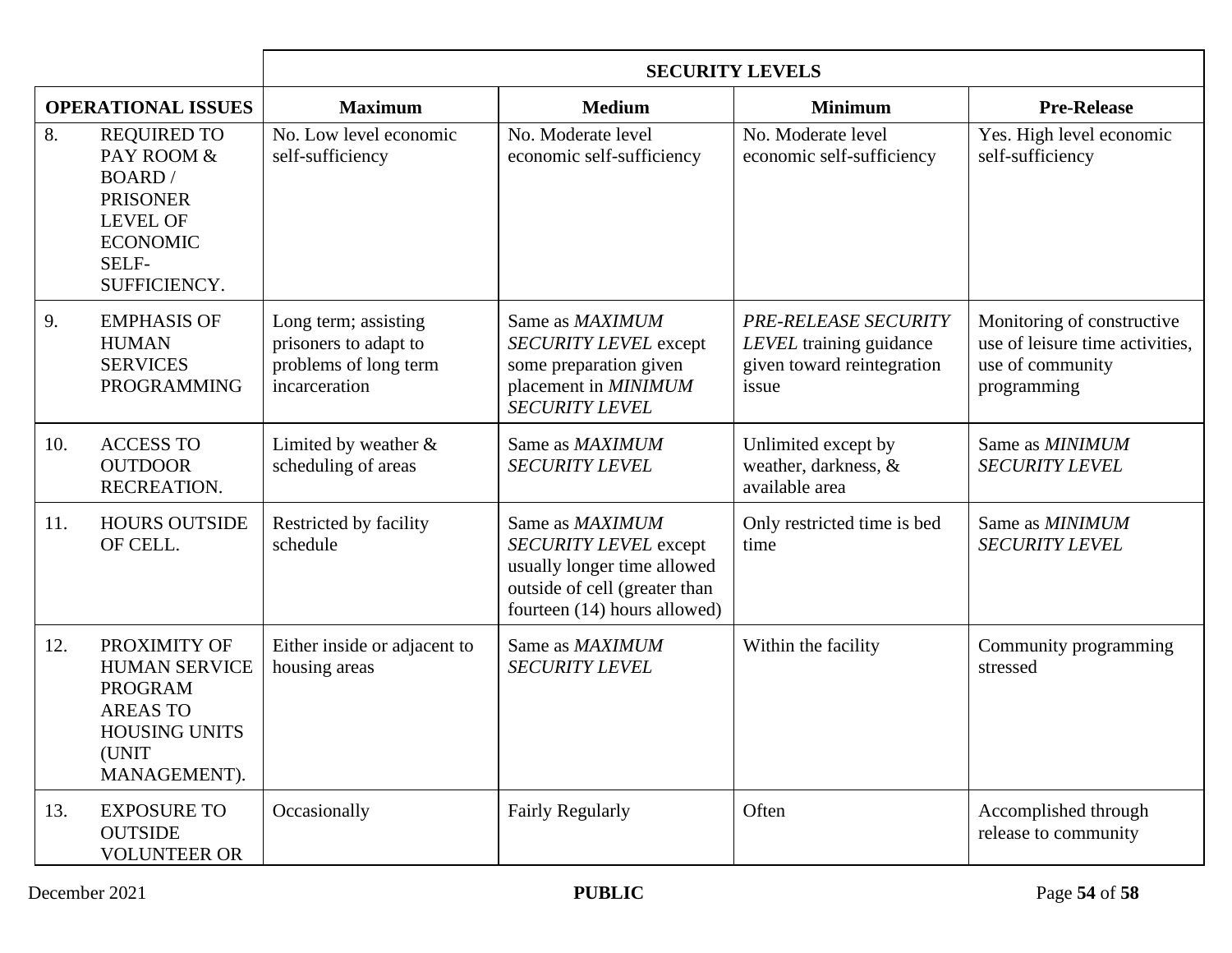|                           |                                                                                                                                                  | <b>SECURITY LEVELS</b>                                                                                                               |                                                                                  |                                                                                                                                |                                                                                              |
|---------------------------|--------------------------------------------------------------------------------------------------------------------------------------------------|--------------------------------------------------------------------------------------------------------------------------------------|----------------------------------------------------------------------------------|--------------------------------------------------------------------------------------------------------------------------------|----------------------------------------------------------------------------------------------|
| <b>OPERATIONAL ISSUES</b> |                                                                                                                                                  | <b>Maximum</b>                                                                                                                       | <b>Medium</b>                                                                    | <b>Minimum</b>                                                                                                                 | <b>Pre-Release</b>                                                                           |
|                           | <b>COMMUNITY</b><br>GROUP.                                                                                                                       |                                                                                                                                      |                                                                                  |                                                                                                                                |                                                                                              |
| 14.                       | <b>ALLOWED TO</b><br><b>CARRY</b><br>CURRENCY.                                                                                                   | N <sub>o</sub>                                                                                                                       | Same as MAXIMUM<br><b>SECURITY LEVEL</b>                                         | Often permitted, within<br>limitations                                                                                         | Allowed with some<br>limitations                                                             |
| 15.                       | <b>ACCESSIBILITY</b><br>TO FURLOUGHS.                                                                                                            | None generally; at<br>commissioner's discretion                                                                                      | Limited furlough program<br>Per 103 CMR 463,<br><b>Furloughs</b>                 | Per 103 CMR 463,<br>Furloughs                                                                                                  | Same as MINIMUM<br><b>SECURITY LEVEL</b>                                                     |
| 16.                       | <b>ACCESSIBILITY</b><br>IN COMMUNITY<br><b>WORK</b><br>PROJECTS.                                                                                 | N <sub>o</sub>                                                                                                                       | N <sub>o</sub>                                                                   | Inmate may participate in<br>supervised community work<br>projects                                                             | Encouraged to participate in<br>both supervised and non-<br>supervised community<br>projects |
| 17.                       | FREQUENCY OF<br><b>OFFICER ESCORT</b><br><b>OUT OF</b><br>HOUSING AREA.                                                                          | Where necessary                                                                                                                      | Not common except in<br>group movements out of<br>housing areas as needed        | Rarely                                                                                                                         | Rarely                                                                                       |
| 18.                       | <b>LENGTH OF</b><br>STAY. (AGAIN,<br>THIS IS NOT<br>NECESSARILY<br><b>ACCURATE</b><br><b>UNDER THE NEW</b><br><b>CLASS</b><br><b>REGULATION)</b> | Long termer or on first third<br>of sentence                                                                                         | Long termer in middle third<br>of stay or medium termer in<br>front half of stay | Prisoner on last third of stay<br>or a short termer                                                                            | Within eighteen (18) of<br>P.E.; usually twelve (12)<br>months                               |
| 19.                       | <b>REASON FOR</b><br><b>CLASSIFICATION</b><br>PER DOC<br><b>CLASSIFICATION</b><br><b>PROCEDURES</b>                                              | Length of sentence; new line<br>or orientation period;<br>administrative or<br>disciplinary detention; poor<br>institutional record; | Most common<br>classification; working<br>through middle of sentence             | Earned way into setting by<br>clean institutional record, good<br>program participation and/or<br>because release date is near | Statutorily within eighteen<br>$(18)$ months of parole &<br>determined suitable              |
| 20.                       | <b>RESTRICTED</b>                                                                                                                                | Almost always regulated                                                                                                              | Same as MAXIMUM                                                                  | Usually restricted                                                                                                             | Only restriction is on                                                                       |
| December 2021             |                                                                                                                                                  |                                                                                                                                      | <b>PUBLIC</b>                                                                    |                                                                                                                                | Page 55 of 58                                                                                |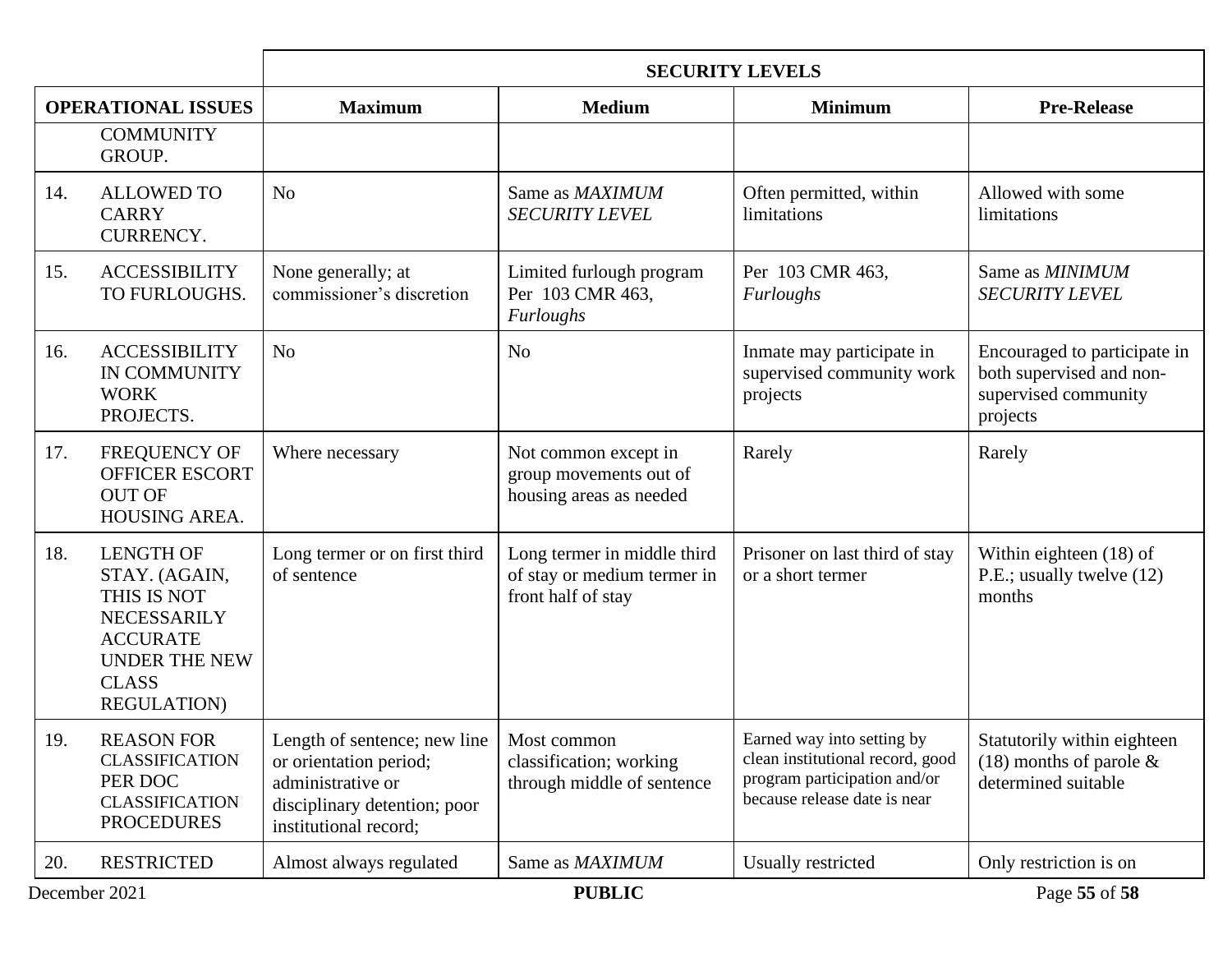|                           |                                                                                                                 | <b>SECURITY LEVELS</b>                                                                     |                                      |                                                                                         |                                   |  |
|---------------------------|-----------------------------------------------------------------------------------------------------------------|--------------------------------------------------------------------------------------------|--------------------------------------|-----------------------------------------------------------------------------------------|-----------------------------------|--|
| <b>OPERATIONAL ISSUES</b> |                                                                                                                 | <b>Maximum</b>                                                                             | <b>Medium</b>                        | <b>Minimum</b>                                                                          | <b>Pre-Release</b>                |  |
|                           | <b>PRISONER</b><br>CLOTHING.                                                                                    | colors & styles                                                                            | Security LEVEL                       |                                                                                         | quantity                          |  |
| 21.                       | FREQUENCY OF<br><b>HEAD COUNTS.</b>                                                                             | At least six $(6)$ major counts<br>per day                                                 | Similar to MAXIMUM<br>Security LEVEL | Minimum six $(6)$ times per<br>day and additional informal<br>counts.                   | Same as MINIMUM<br>Security Level |  |
| 22.                       | <b>DAILY</b><br><b>SCHEDULE</b>                                                                                 | Highly structured                                                                          | Moderately to highly<br>structured   | Low to moderately<br>structured                                                         | Same as MINIMUM<br>Security Level |  |
| 23.                       | <b>AMOUNT OF</b><br><b>PERSONAL</b><br><b>EFFECTS</b><br>PERMITTED IN<br><b>BED SPACE PER</b><br>103 CMR 403.   | Low level, regulated                                                                       | Same as MAXIMUM<br>Security LEVEL    | Same as MAXIMUM<br>Security LEVEL                                                       | Same as MAXIMUM<br>Security LEVEL |  |
| 24.                       | <b>FREEDOM TO</b><br><b>DECORATE</b><br><b>WALLS IN CELLS</b><br>OR BED AREA.                                   | Limited                                                                                    | Limited                              | Limited                                                                                 | Limited                           |  |
| 25.                       | <b>JOB</b><br><b>ASSIGNMENT</b><br>LOCATION.                                                                    | Inside the perimeter; "Inside<br>details"                                                  | Same as MAXIMUM<br>Security LEVEL    | Outside details in supervised<br>work projects                                          | Community work release<br>program |  |
| 26.                       | <b>SECURITY USED</b><br><b>FOR</b><br><b>TRANSPORTING</b><br>A PRISONER<br><b>OUTSIDE</b><br><b>INSTITUTION</b> | Two officers; secured<br>vehicle; leg irons & cuffs;<br>officers may be armed; no<br>stops | Same as MAXIMUM<br>Security LEVEL    | Escorted by one officer;<br>standard vehicle; no cuffs or<br>leg irons unless necessary | Same as MINIMUM<br>Security Level |  |
| 27.                       | <b>INTERCOM</b><br><b>SYSTEM INTO</b><br><b>HOUSING AREA</b>                                                    | Yes                                                                                        | Yes                                  | Occasionally                                                                            | Occasionally                      |  |
|                           |                                                                                                                 |                                                                                            |                                      |                                                                                         |                                   |  |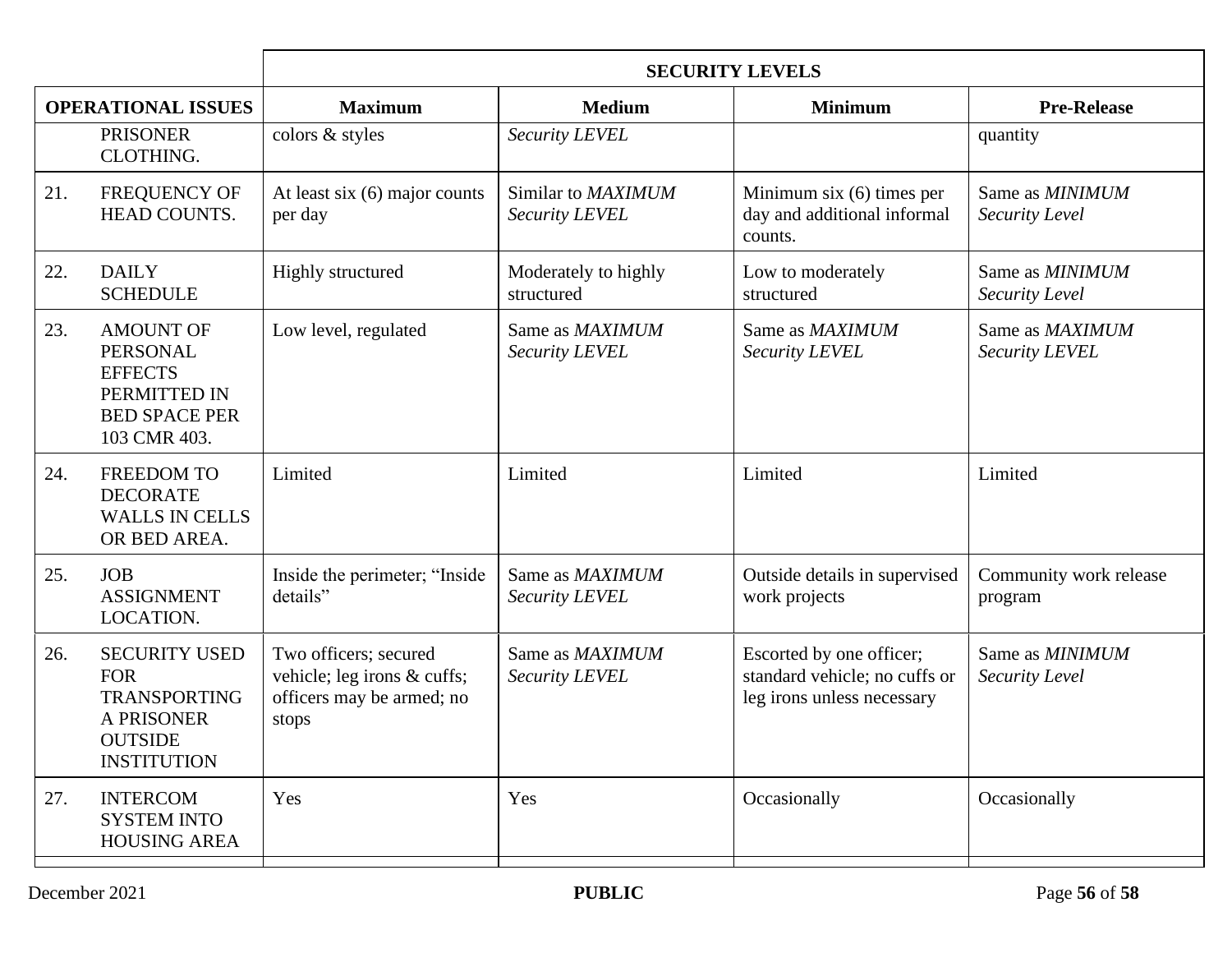|                           |                                                                                                | <b>SECURITY LEVELS</b>                                                                                                                            |                                                                                                         |                                                                                                         |                                                                                                      |
|---------------------------|------------------------------------------------------------------------------------------------|---------------------------------------------------------------------------------------------------------------------------------------------------|---------------------------------------------------------------------------------------------------------|---------------------------------------------------------------------------------------------------------|------------------------------------------------------------------------------------------------------|
| <b>OPERATIONAL ISSUES</b> |                                                                                                | <b>Maximum</b>                                                                                                                                    | <b>Medium</b>                                                                                           | <b>Minimum</b>                                                                                          | <b>Pre-Release</b>                                                                                   |
| 28.                       | <b>ELECTRICAL</b><br><b>SURVEILLANCE</b><br>OF HALLWAYS &<br><b>DOORS TO</b><br><b>OUTSIDE</b> | Required                                                                                                                                          | Same as MAXIMUM<br>Security LEVEL                                                                       | As needed/optional                                                                                      | Same as <i>MINIMUM</i><br>Security Level                                                             |
| 29.                       | <b>ACCESS TO</b><br><b>TELEPHONE</b>                                                           | Usually limited to out of cell<br>time                                                                                                            | Same as MAXIMUM<br>Security LEVEL                                                                       | Generally unrestricted                                                                                  | No restriction                                                                                       |
| 30.                       | <b>ACCESS TO</b><br><b>CULINARY</b><br><b>UTENSILS</b>                                         | No, except in kitchen &<br>under strict supervision                                                                                               | Same as MAXIMUM<br>Security LEVEL                                                                       | Generally unrestricted                                                                                  | Restricted to kitchen<br>personnel                                                                   |
| 31.                       | <b>USE OF</b><br>ALCOHOL &<br><b>DRUG</b><br><b>SCREENING</b>                                  | Moderate                                                                                                                                          | Moderate                                                                                                | Moderate                                                                                                | High                                                                                                 |
| 32.                       | <b>KEY CONTROL</b><br>BY STAFF.                                                                | High level                                                                                                                                        | Same as <i>MAXIMUM</i><br>Security LEVEL                                                                | Same as MAXIMUM<br>Security LEVEL                                                                       | Same as MAXIMUM<br>Security LEVEL                                                                    |
| 33.                       | FREQUENCY OF<br><b>STAFF CHECKS</b>                                                            | Generally once thirty (30)<br>minutes except more<br>frequently with violent,<br>mentally disturbed, suicidal,<br>and at-risk inmates             | Same as MAXIMUM<br>Security LEVEL                                                                       | Generally once every hour<br>while in housing unit or<br>immediate area; Supervised<br>at work          | Generally once every hour<br>while in housing unit or on<br>grounds                                  |
| 34.                       | <b>DEGREE OF</b><br><b>PRISONER</b><br><b>MOVEMENT</b>                                         | Low                                                                                                                                               | Medium                                                                                                  | High                                                                                                    | High                                                                                                 |
| 35.                       | <b>METHOD OF</b><br><b>MAINTAINING</b><br>ORDER.                                               | Presence & availability of security<br>& program staff; threat of lock-in;<br>disciplinary detention or transfer<br>to restrictive housing status | Presence & availability of<br>security & program staff;<br>threat of lock-in; disciplinary<br>detention | Presence & availability of<br>security & program staff;<br>threat of lock-in; disciplinary<br>detention | Presence & availability of<br>security & program staff; Same<br>as MINIMUM Security Level<br>Minimum |
| 36.                       | <b>PRISONER</b>                                                                                | Usually long to medium in                                                                                                                         | Usually long in duration                                                                                | Usually short in duration                                                                               | Twelve $(12)$ to eighteen $(18)$                                                                     |